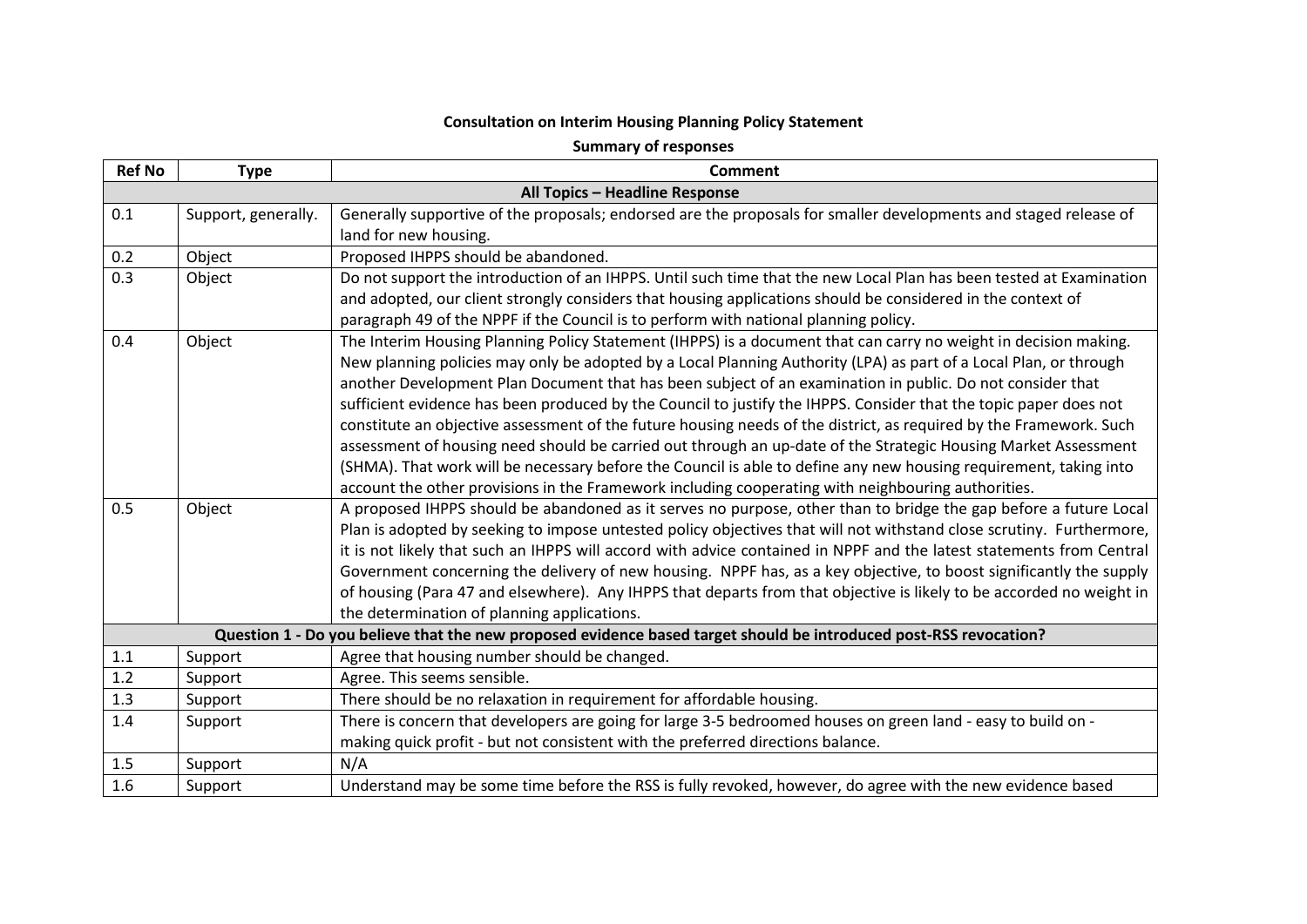| <b>Ref No</b> | <b>Type</b> | <b>Comment</b>                                                                                                         |
|---------------|-------------|------------------------------------------------------------------------------------------------------------------------|
|               |             | target as it is a more realistic and attainable figure.                                                                |
| 1.7           | Object      | Until the Local Plan is adopted any proposed evidence based housing provision figure (target) should not be            |
|               |             | introduced. However, should the Council proceed any non-RSS based figure should be expressed as minima.                |
| 1.8           | Object      | The Authority cannot adopt an IHPPS with a different housing number than that within RSS.                              |
| 1.9           | Object      | Premature and unjustified to introduce a new housing target so close to EiP. Put simply a different housing target     |
|               |             | cannot be introduced in accordance with National Policy without going to EiP or being produced as a DPD.               |
| 1.10          | Object      | The emerging target of 1,050 units per annum (based on historic completion rates) has not yet been thoroughly          |
|               |             | tested at an external examination and can be afforded no weight.                                                       |
| 1.11          | Object      | It is important to set out that the Interim Housing Planning Policy Statement (IHPPS) can carry no weight in decision  |
|               |             | making. The only mechanism available to the Council to re-set its housing numbers is through the local plan process.   |
|               |             | Before revised numbers can be adopted they must be subject to rigorous examination and testing. Equally, the           |
|               |             | IHPPS cannot become SPD, even with consultation, because it does not support the development plan or add detail        |
|               |             | to policies in the plan. In fact the IHPPS is contrary to the development plan, which includes the extant RSS and      |
|               |             | housing requirement within it.                                                                                         |
| 1.12          | Object      | The Council cannot introduce or adopt an Interim Housing Planning Policy Statement that establishes a different        |
|               |             | housing requirement from that in the Regional Strategy (RS) or which introduces other policies. A new housing          |
|               |             | requirement and other policies pertaining to residential development may only be adopted via a Local Plan (or          |
|               |             | another Development Plan Document should this be clearly justified, see paragraph 153 of the NPPF) that has been       |
|               |             | subject to an examination in public. To do otherwise is contrary to national planning policy. The RS target remains    |
|               |             | part of the development plan until the Council has carried-out an objective assessment of its housing need, then       |
|               |             | considered what its requirement is based upon this while taking into account the other provisions of the NPPF.         |
| 1.13          | Support     | Agree with the lowering of the site threshold.                                                                         |
|               |             | Further consideration is required with regard to definition of suitable, available and viable.                         |
| 1.14          | Object      | There is absolutely no justification for the introduction of an Interim Housing Planning Policy Statement (IHPPS).     |
|               |             | Until such time as RSS is replaced, there is no legal basis for any policy approach which differs from that set out in |
|               |             | RSS. There is also no evidence base to support the 1050 target. If and when RSS is replaced, then the Council          |
|               |             | should focus its resources on producing a credible evidence base to underpin a future housing target that can          |
|               |             | properly be consulted upon through the emerging Local Plan and tested via SEA.                                         |
| 1.15          | Object      | The proposed new target should not be used until it has been tested at an Examination in Public.                       |
| 1.16          | Object      | The IHPPS is an entirely challengeable and unacceptable way in which to seek to amend housing numbers                  |
|               |             | downwards to overcome a five year supply issue, which has been caused by consistent underperformance. The only         |
|               |             | mechanism available to the Council to re-set its housing numbers is through the local plan process - this is clearly   |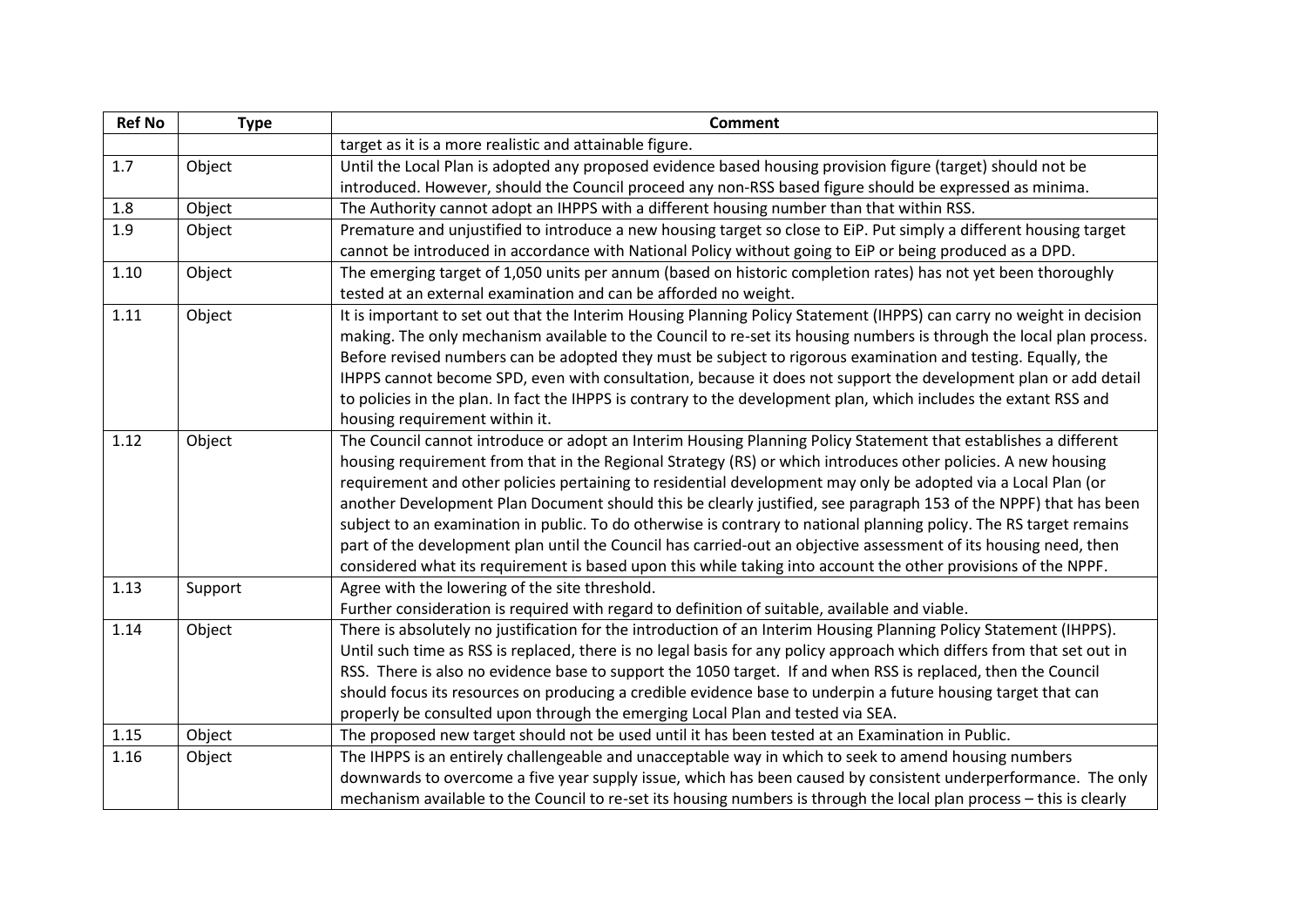| <b>Ref No</b> | <b>Type</b> | <b>Comment</b>                                                                                                                                                                                                                                                                                                                                                                                                                                                                                                                                                                                                                                                                                                                                                                                                                                                                                                                                                                                                                                                                                                                                                                                                                                                                                                                                                                                                                                                                                                                            |
|---------------|-------------|-------------------------------------------------------------------------------------------------------------------------------------------------------------------------------------------------------------------------------------------------------------------------------------------------------------------------------------------------------------------------------------------------------------------------------------------------------------------------------------------------------------------------------------------------------------------------------------------------------------------------------------------------------------------------------------------------------------------------------------------------------------------------------------------------------------------------------------------------------------------------------------------------------------------------------------------------------------------------------------------------------------------------------------------------------------------------------------------------------------------------------------------------------------------------------------------------------------------------------------------------------------------------------------------------------------------------------------------------------------------------------------------------------------------------------------------------------------------------------------------------------------------------------------------|
|               |             | set out at paragraph 156 of the NPPF. The Framework is clear that Supplementary Planning Documents (SPDs)                                                                                                                                                                                                                                                                                                                                                                                                                                                                                                                                                                                                                                                                                                                                                                                                                                                                                                                                                                                                                                                                                                                                                                                                                                                                                                                                                                                                                                 |
|               |             | should only be adopted where they can assist in the submission of successful applications or aid infrastructure                                                                                                                                                                                                                                                                                                                                                                                                                                                                                                                                                                                                                                                                                                                                                                                                                                                                                                                                                                                                                                                                                                                                                                                                                                                                                                                                                                                                                           |
|               |             | delivery.                                                                                                                                                                                                                                                                                                                                                                                                                                                                                                                                                                                                                                                                                                                                                                                                                                                                                                                                                                                                                                                                                                                                                                                                                                                                                                                                                                                                                                                                                                                                 |
| 1.17          | Object      | As long as Green Belt not encroached on.                                                                                                                                                                                                                                                                                                                                                                                                                                                                                                                                                                                                                                                                                                                                                                                                                                                                                                                                                                                                                                                                                                                                                                                                                                                                                                                                                                                                                                                                                                  |
| 1.18          | Support     | N/A                                                                                                                                                                                                                                                                                                                                                                                                                                                                                                                                                                                                                                                                                                                                                                                                                                                                                                                                                                                                                                                                                                                                                                                                                                                                                                                                                                                                                                                                                                                                       |
| 1.19          | Object      | If an IHPPS were introduced it must be based on the RSS 'Option 1' housing figures (i.e. 1317 net additional homes                                                                                                                                                                                                                                                                                                                                                                                                                                                                                                                                                                                                                                                                                                                                                                                                                                                                                                                                                                                                                                                                                                                                                                                                                                                                                                                                                                                                                        |
|               |             | per annum). RSS remains part of the Development Plan until such time                                                                                                                                                                                                                                                                                                                                                                                                                                                                                                                                                                                                                                                                                                                                                                                                                                                                                                                                                                                                                                                                                                                                                                                                                                                                                                                                                                                                                                                                      |
|               |             | as it is abolished following SEA, and following this then the scrutinised and independently examined RSS Option 1                                                                                                                                                                                                                                                                                                                                                                                                                                                                                                                                                                                                                                                                                                                                                                                                                                                                                                                                                                                                                                                                                                                                                                                                                                                                                                                                                                                                                         |
|               |             | housing figure should be retained until new housing figures based on credible evidence have been independently<br>examined and adopted. Guidance on this is set out in the Secretary of State's letter dated 6th July 2010 to all Chief                                                                                                                                                                                                                                                                                                                                                                                                                                                                                                                                                                                                                                                                                                                                                                                                                                                                                                                                                                                                                                                                                                                                                                                                                                                                                                   |
|               |             | Planning Officers.                                                                                                                                                                                                                                                                                                                                                                                                                                                                                                                                                                                                                                                                                                                                                                                                                                                                                                                                                                                                                                                                                                                                                                                                                                                                                                                                                                                                                                                                                                                        |
|               |             | The Preferred Option Core Strategy currently undergoing public consultation cannot be supported as the basis for                                                                                                                                                                                                                                                                                                                                                                                                                                                                                                                                                                                                                                                                                                                                                                                                                                                                                                                                                                                                                                                                                                                                                                                                                                                                                                                                                                                                                          |
|               |             | the 1,050 figure until such time the evidence base underpinning the policy has been tested. Furthermore the NPPF                                                                                                                                                                                                                                                                                                                                                                                                                                                                                                                                                                                                                                                                                                                                                                                                                                                                                                                                                                                                                                                                                                                                                                                                                                                                                                                                                                                                                          |
|               |             | requires that LPAs undertake an objective assessment of housing need through a Strategic Housing Market                                                                                                                                                                                                                                                                                                                                                                                                                                                                                                                                                                                                                                                                                                                                                                                                                                                                                                                                                                                                                                                                                                                                                                                                                                                                                                                                                                                                                                   |
|               |             | Assessment (SHMA).                                                                                                                                                                                                                                                                                                                                                                                                                                                                                                                                                                                                                                                                                                                                                                                                                                                                                                                                                                                                                                                                                                                                                                                                                                                                                                                                                                                                                                                                                                                        |
| 1.20          | Support     | N/A                                                                                                                                                                                                                                                                                                                                                                                                                                                                                                                                                                                                                                                                                                                                                                                                                                                                                                                                                                                                                                                                                                                                                                                                                                                                                                                                                                                                                                                                                                                                       |
| 1.21          |             | A IHPPS should not be prepared by the Council. However, if one were to be introduced it must be based on the RSS<br>'Option 1' housing figures (i.e 1317 net additional homes per annum). RSS remains part of the Development Plan<br>until such time as it is abolished by the Government following SEA. The scrutinised and independently examined RSS<br>Option 1 housing figures should be retained by the Council until new housing figures based on credible evidence<br>have been independently examined and adopted. Guidance on this is set out in the Secretary of State's letter dated<br>6th July 2010 to all Chief Planning Officers. The letter states: "Authorities may base revised housing targets on the<br>level of provision submitted to the original Regional Spatial Strategy examination (Option 1 targets), supplemented<br>by more recent information as appropriate. These figures are based on assessments undertaken by Local<br>Authorities. However, any target selected may be tested during the examination process especially if challenged and<br>authorities will need to be ready to defend them." The Preferred Option Core Strategy is currently undergoing<br>public consultation and as such has not been subject to scrutiny. Therefore it cannot be supported until such time<br>the evidence base underpinning the policy has been tested. Furthermore the NPPF requires that LPAs undertake an<br>objective assessment of housing need through a Strategic Housing Market Assessment (SHMA). |
| 1.22          | Object      | An IHPPS should not be prepared by the Council. However, if one is to be introduced it must be based on the RSS                                                                                                                                                                                                                                                                                                                                                                                                                                                                                                                                                                                                                                                                                                                                                                                                                                                                                                                                                                                                                                                                                                                                                                                                                                                                                                                                                                                                                           |
|               |             | 'Option 1' housing figures (i.e. 1317 net additional homes per annum). RSS remains part of the Development Plan                                                                                                                                                                                                                                                                                                                                                                                                                                                                                                                                                                                                                                                                                                                                                                                                                                                                                                                                                                                                                                                                                                                                                                                                                                                                                                                                                                                                                           |
|               |             | until such time as it is abolished by the Government following SEA. The scrutinised and independently examined RSS                                                                                                                                                                                                                                                                                                                                                                                                                                                                                                                                                                                                                                                                                                                                                                                                                                                                                                                                                                                                                                                                                                                                                                                                                                                                                                                                                                                                                        |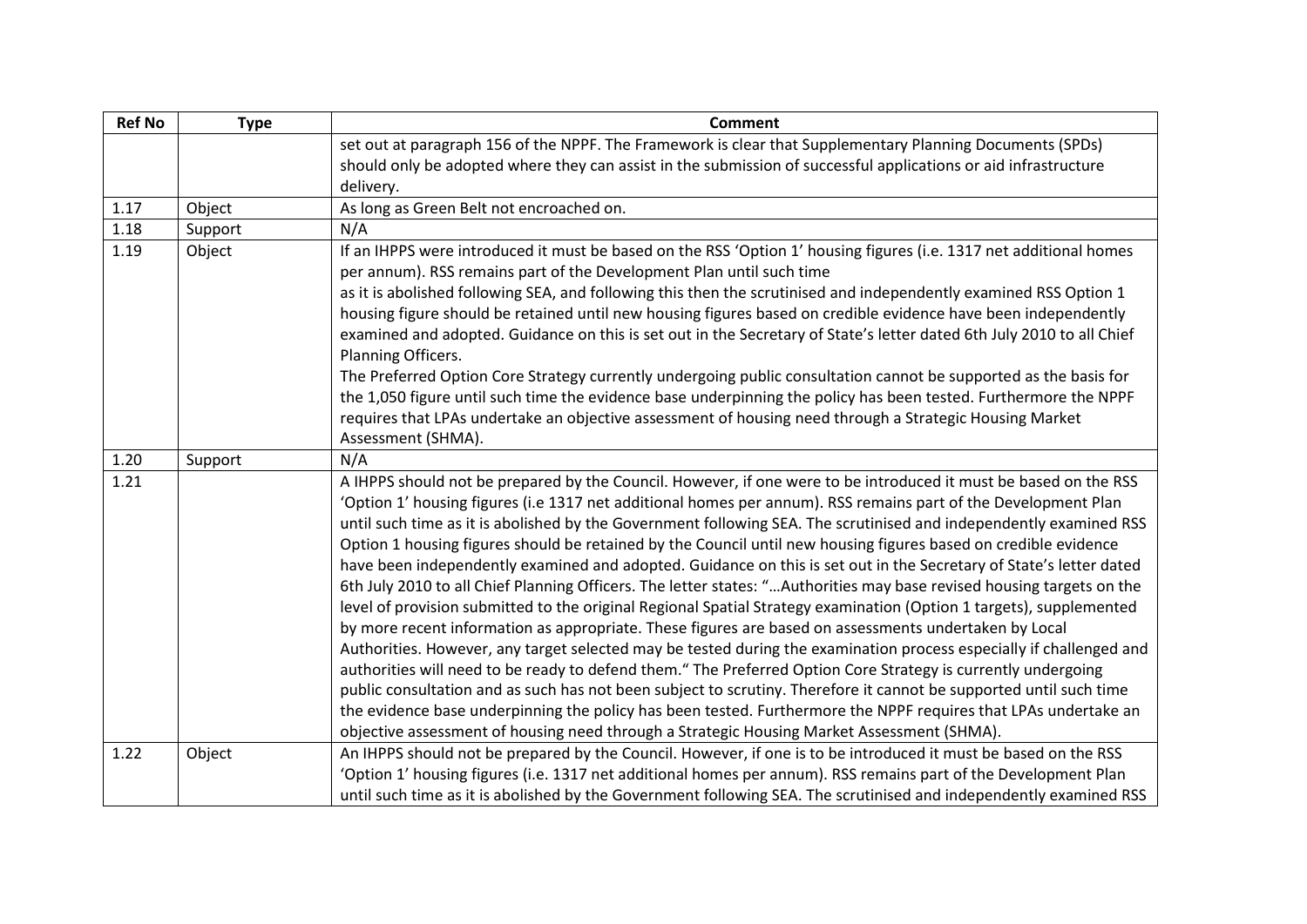| <b>Ref No</b> | <b>Type</b> | <b>Comment</b>                                                                                                        |
|---------------|-------------|-----------------------------------------------------------------------------------------------------------------------|
|               |             | Option 1 housing figures should be retained by the Council until new housing figures based on credible evidence       |
|               |             | have been independently examined and adopted. Guidance on this is set out in the Secretary of State's letter dated    |
|               |             | 6th July 2010 to all Chief Planning Officers. The letter states: "Authorities may base revised housing targets on the |
|               |             | level of provision submitted to the original Regional Spatial Strategy examination (Option 1 targets), supplemented   |
|               |             | by more recent information as appropriate. These figures are based on assessments undertaken by Local                 |
|               |             | Authorities. However, any target selected may be tested during the examination process especially if challenged and   |
|               |             | authorities will need to be ready to defend them. "The Preferred Option Core Strategy is currently undergoing         |
|               |             | public consultation and as such has not been subject to scrutiny. Therefore it cannot be supported until such time    |
|               |             | the evidence base underpinning the policy has been tested. Furthermore the NPPF requires that LPAs undertake an       |
|               |             | objective assessment of housing need through a Strategic Housing Market Assessment (SHMA).                            |
| 1.23          | Object      | An IHPPS should not be prepared by the Council. However, if one is to be introduced it must be based on the RSS       |
|               |             | 'Option 1' housing figures (i.e. 1317 net additional homes per annum). RSS remains part of the Development Plan       |
|               |             | until such time as it is abolished by the Government following SEA. The scrutinised and independently examined RSS    |
|               |             | Option 1 housing figures should be retained by the Council until new housing figures based on credible evidence       |
|               |             | have been independently examined and adopted. Guidance on this is set out in the Secretary of State's letter dated    |
|               |             | 6th July 2010 to all Chief Planning Officers. The letter states: "Authorities may base revised housing targets on the |
|               |             | level of provision submitted to the original Regional Spatial Strategy examination (Option 1 targets), supplemented   |
|               |             | by more recent information as appropriate. These figures are based on assessments undertaken by Local                 |
|               |             | Authorities. However, any target selected may be tested during the examination process especially if challenged and   |
|               |             | authorities will need to be ready to defend them. "The Preferred Option Core Strategy is currently undergoing         |
|               |             | public consultation and as such has not been subject to scrutiny. Therefore it cannot be supported until such time    |
|               |             | the evidence base underpinning the policy has been tested. Furthermore the NPPF requires that LPAs undertake an       |
|               |             | objective assessment of housing need through a Strategic Housing Market Assessment (SHMA).                            |
| 1.24          | Object      | An IHPPS should not be prepared by the Council. However, if one is to be introduced it must be based on the RSS       |
|               |             | 'Option 1' housing figures (i.e. 1317 net additional homes per annum). RSS remains part of the Development Plan       |
|               |             | until such time as it is abolished by the Government following SEA. The scrutinised and independently examined RSS    |
|               |             | Option 1 housing figures should be retained by the Council until new housing figures based on credible evidence       |
|               |             | have been independently examined and adopted. Guidance on this is set out in the Secretary of State's letter dated    |
|               |             | 6th July 2010 to all Chief Planning Officers. The letter states: "Authorities may base revised housing targets on the |
|               |             | level of provision submitted to the original Regional Spatial Strategy examination (Option 1 targets), supplemented   |
|               |             | by more recent information as appropriate. These figures are based on assessments undertaken by Local                 |
|               |             | Authorities. However, any target selected may be tested during the examination process especially if challenged and   |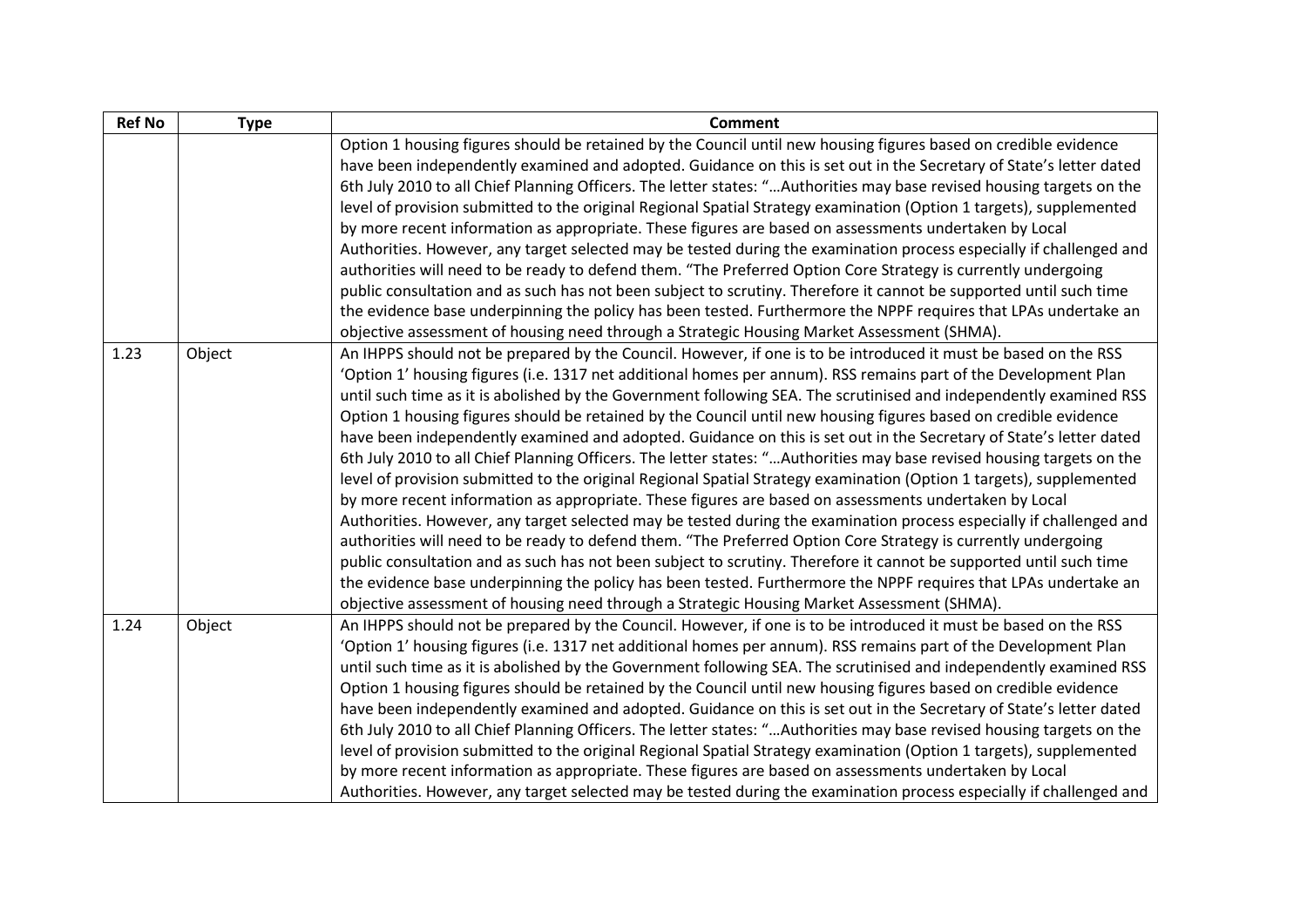| <b>Ref No</b> | <b>Type</b> | <b>Comment</b>                                                                                                        |
|---------------|-------------|-----------------------------------------------------------------------------------------------------------------------|
|               |             | authorities will need to be ready to defend them. "The Preferred Option Core Strategy is currently undergoing         |
|               |             | public consultation and as such has not been subject to scrutiny. Therefore it cannot be supported until such time    |
|               |             | the evidence base underpinning the policy has been tested. Furthermore the NPPF requires that LPAs undertake an       |
|               |             | objective assessment of housing need through a Strategic Housing Market Assessment (SHMA).                            |
| 1.25          | Object      | An IHPPS should not be prepared by the Council. However, if one is to be introduced it must be based on the RSS       |
|               |             | 'Option 1' housing figures (i.e. 1317 net additional homes per annum). RSS remains part of the Development Plan       |
|               |             | until such time as it is abolished by the Government following SEA. The scrutinised and independently examined RSS    |
|               |             | Option 1 housing figures should be retained by the Council until new housing figures based on credible evidence       |
|               |             | have been independently examined and adopted. Guidance on this is set out in the Secretary of State's letter dated    |
|               |             | 6th July 2010 to all Chief Planning Officers. The letter states: "Authorities may base revised housing targets on the |
|               |             | level of provision submitted to the original Regional Spatial Strategy examination (Option 1 targets), supplemented   |
|               |             | by more recent information as appropriate. These figures are based on assessments undertaken by Local                 |
|               |             | Authorities. However, any target selected may be tested during the examination process especially if challenged and   |
|               |             | authorities will need to be ready to defend them. "The Preferred Option Core Strategy is currently undergoing         |
|               |             | public consultation and as such has not been subject to scrutiny. Therefore it cannot be supported until such time    |
|               |             | the evidence base underpinning the policy has been tested. Furthermore the NPPF requires that LPAs undertake an       |
|               |             | objective assessment of housing need through a Strategic Housing Market Assessment (SHMA).                            |
| 1.26          | Object      | An IHPPS should not be prepared by the Council. However, if one is to be introduced it must be based on the RSS       |
|               |             | 'Option 1' housing figures (i.e. 1317 net additional homes per annum). RSS remains part of the Development Plan       |
|               |             | until such time as it is abolished by the Government following SEA. The scrutinised and independently examined RSS    |
|               |             | Option 1 housing figures should be retained by the Council until new housing figures based on credible evidence       |
|               |             | have been independently examined and adopted. Guidance on this is set out in the Secretary of State's letter dated    |
|               |             | 6th July 2010 to all Chief Planning Officers. The letter states: "Authorities may base revised housing targets on the |
|               |             | level of provision submitted to the original Regional Spatial Strategy examination (Option 1 targets), supplemented   |
|               |             | by more recent information as appropriate. These figures are based on assessments undertaken by Local                 |
|               |             | Authorities. However, any target selected may be tested during the examination process especially if challenged and   |
|               |             | authorities will need to be ready to defend them." The Preferred Option Core Strategy is currently undergoing         |
|               |             | public consultation and as such has not been subject to scrutiny. Therefore it cannot be supported until such time    |
|               |             | the evidence base underpinning the policy has been tested. Furthermore the NPPF requires that LPAs undertake an       |
|               |             | objective assessment of housing need through a Strategic Housing Market Assessment (SHMA).                            |
| 1.27          | Object      | An IHPPS should not be prepared by the Council. However, if one is to be introduced it must be based on the RSS       |
|               |             | 'Option 1' housing figures (i.e. 1317 net additional homes per annum). RSS remains part of the Development Plan       |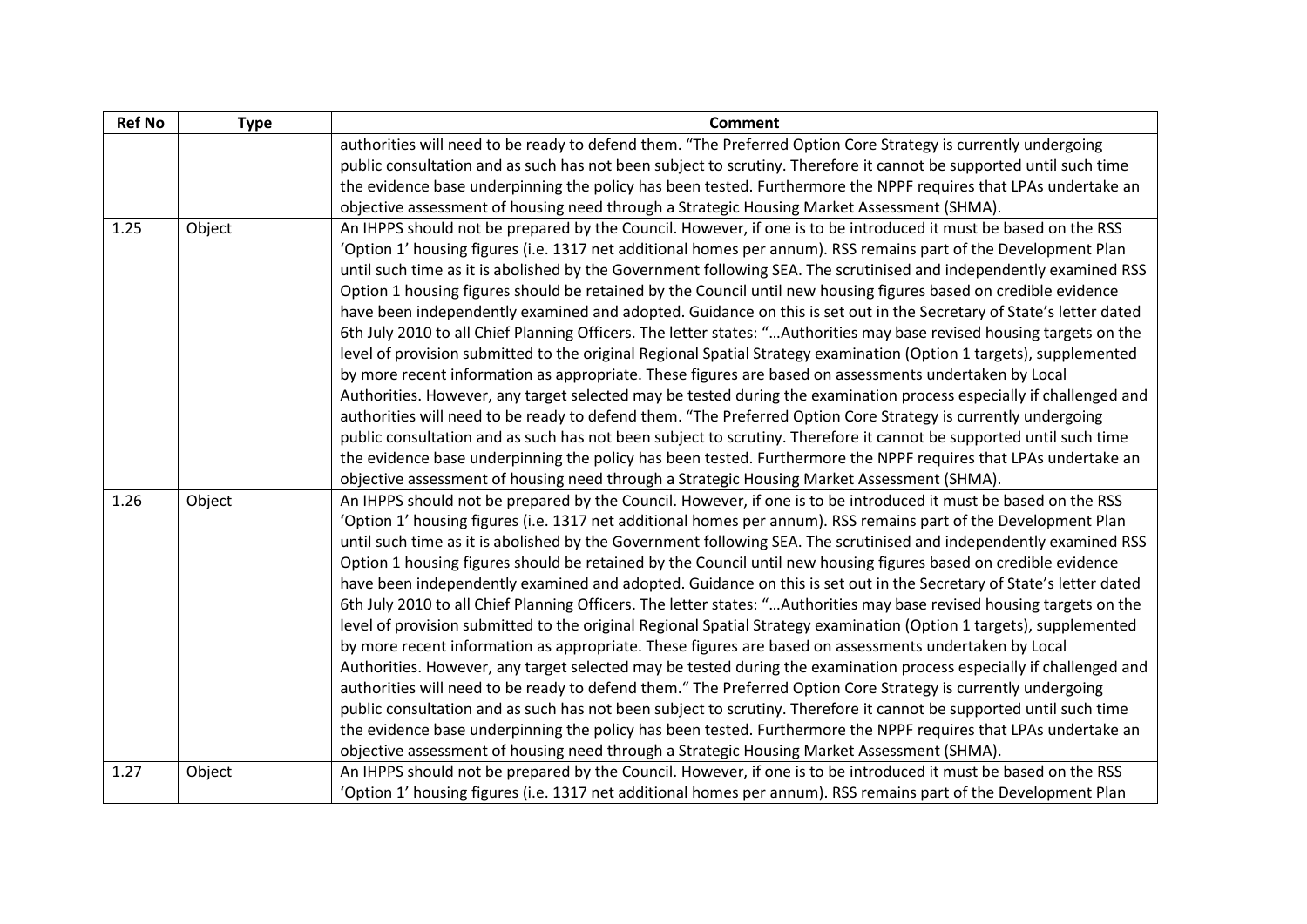| <b>Ref No</b> | <b>Type</b> | <b>Comment</b>                                                                                                                                                                                                                                                                                                                                                                                                                                                                                                                                                                                                                                                                                                                                                                                                                                                                                                                                                                                                                                                                                                                                                                                                                                                                                      |
|---------------|-------------|-----------------------------------------------------------------------------------------------------------------------------------------------------------------------------------------------------------------------------------------------------------------------------------------------------------------------------------------------------------------------------------------------------------------------------------------------------------------------------------------------------------------------------------------------------------------------------------------------------------------------------------------------------------------------------------------------------------------------------------------------------------------------------------------------------------------------------------------------------------------------------------------------------------------------------------------------------------------------------------------------------------------------------------------------------------------------------------------------------------------------------------------------------------------------------------------------------------------------------------------------------------------------------------------------------|
|               |             | until such time as it is abolished by the Government following SEA. The scrutinised and independently examined RSS<br>Option 1 housing figures should be retained by the Council until new housing figures based on credible evidence<br>have been independently examined and adopted. Guidance on this is set out in the Secretary of State's letter dated<br>6th July 2010 to all Chief Planning Officers. The letter states: "Authorities may base revised housing targets on the<br>level of provision submitted to the original Regional Spatial Strategy examination (Option 1 targets), supplemented<br>by more recent information as appropriate. These figures are based on assessments undertaken by Local<br>Authorities. However, any target selected may be tested during the examination process especially if challenged and<br>authorities will need to be ready to defend them." The Preferred Option Core Strategy is currently undergoing<br>public consultation and as such has not been subject to scrutiny. Therefore it cannot be supported until such time<br>the evidence base underpinning the policy has been tested. Furthermore the NPPF requires that LPAs undertake an<br>objective assessment of housing need through a Strategic Housing Market Assessment (SHMA). |
| 1.28          | Object      | Peel objects to the introduction of the proposed annual housing requirement of at least 1,050 units per annum,<br>introduced under consultation topic 1, which represents a significant reduction on the RSS figures, a position which<br>is contrary to the pro-growth stance taken by the NPPF. Do not accept that the proposed target is based on a robust<br>objective assessment of the housing need facing the authority over the Plan period. The requirement proposed will<br>not enable the authority to grow to meet its own economic aspirations and does not satisfy the roles required of the<br>planning system as stipulated through paragraph 7 of the NPPF. In addition further evidence needs to be provided<br>as to how the requirement recognises the assessed housing needs of the wider housing market area, with a wealth<br>of historic evidence highlighting the housing and economic relationships between the Borough and its neighbours<br>including Warrington and Cheshire East, with this reflected in the spatial definition of the Local Enterprise<br>Partnership. Peel will provide a full response to the proposed housing requirement through the appropriate process<br>as part of the consultation on the Local Plan.                                       |
| 1.29          | Object      | An IHPPS should not be prepared by the Council. However, if one is to be introduced it must be based on the RSS<br>'Option 1' housing figures (i.e. 1317 net additional homes per annum). RSS remains part of the Development Plan<br>until such time as it is abolished by the Government following SEA. The scrutinised and independently examined RSS<br>Option 1 housing figures should be retained by the Council until new housing figures based on credible evidence<br>have been independently examined and adopted. Guidance on this is set out in the Secretary of State's letter dated<br>6th July 2010 to all Chief Planning Officers. The letter states: "Authorities may base revised housing targets on the<br>level of provision submitted to the original Regional Spatial Strategy examination (Option 1 targets), supplemented<br>by more recent information as appropriate. These figures are based on assessments undertaken by Local<br>Authorities. However, any target selected may be tested during the examination process especially if challenged and<br>authorities will need to be ready to defend them." The Preferred Option Core Strategy is currently undergoing                                                                                                  |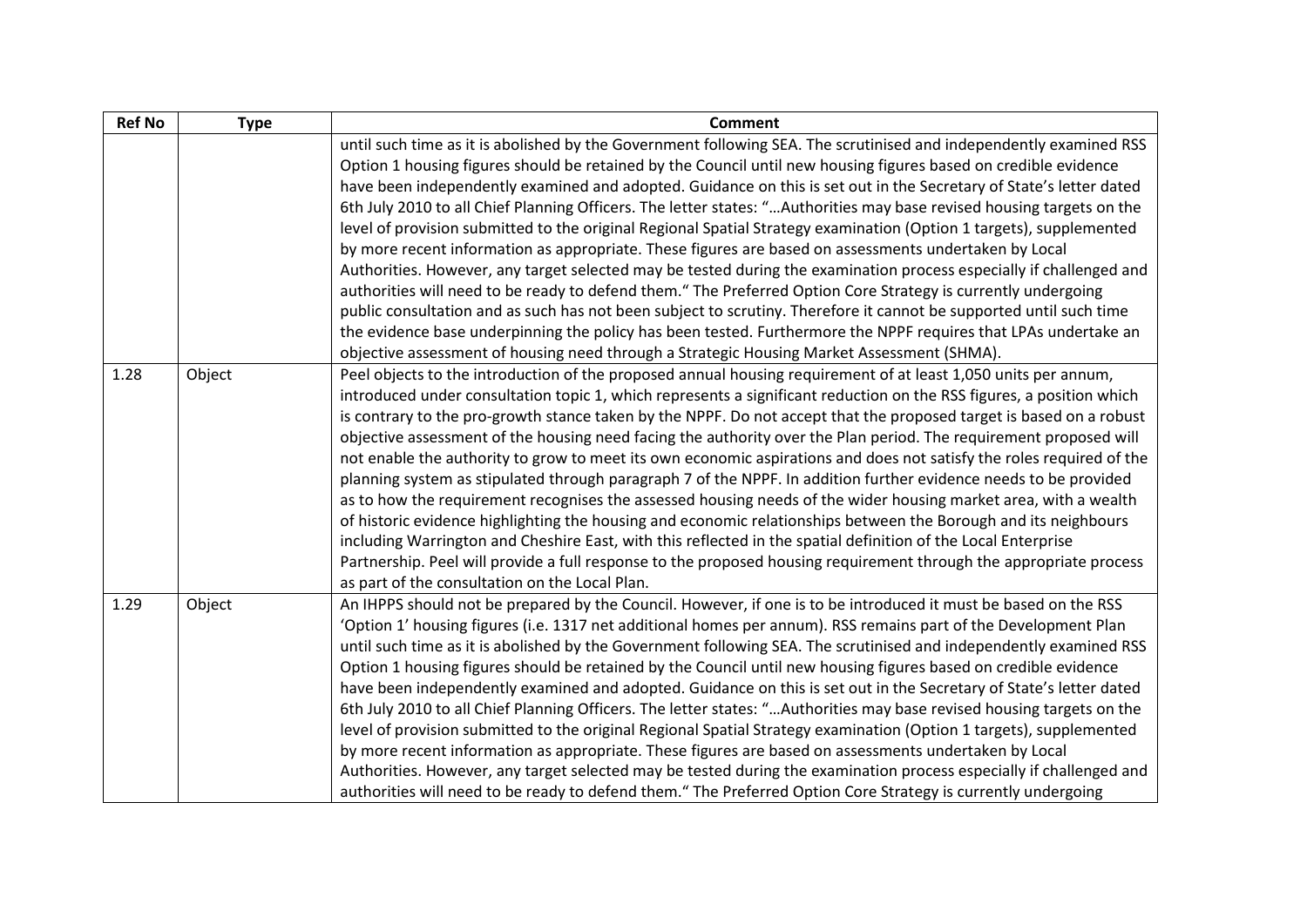| <b>Ref No</b> | <b>Type</b> | <b>Comment</b>                                                                                                                                                                                                                                                                                                                                                                                                                                                                                                                                                                                                                                                                                                                                                                                                                                                                                                                                                                                                                                                                                                                                                                                                                                                                                                                                                                                                                                                                                                                                                                                                                                                                                                                                                                                                                                                                                                                                                                                                                                                                                                                                                                                                                                                                                                                                                                                         |
|---------------|-------------|--------------------------------------------------------------------------------------------------------------------------------------------------------------------------------------------------------------------------------------------------------------------------------------------------------------------------------------------------------------------------------------------------------------------------------------------------------------------------------------------------------------------------------------------------------------------------------------------------------------------------------------------------------------------------------------------------------------------------------------------------------------------------------------------------------------------------------------------------------------------------------------------------------------------------------------------------------------------------------------------------------------------------------------------------------------------------------------------------------------------------------------------------------------------------------------------------------------------------------------------------------------------------------------------------------------------------------------------------------------------------------------------------------------------------------------------------------------------------------------------------------------------------------------------------------------------------------------------------------------------------------------------------------------------------------------------------------------------------------------------------------------------------------------------------------------------------------------------------------------------------------------------------------------------------------------------------------------------------------------------------------------------------------------------------------------------------------------------------------------------------------------------------------------------------------------------------------------------------------------------------------------------------------------------------------------------------------------------------------------------------------------------------------|
|               |             | public consultation and as such has not been subject to scrutiny. Therefore it cannot be supported until such time<br>the evidence base underpinning the policy has been tested. Furthermore the NPPF requires that LPAs undertake an<br>objective assessment of housing need through a Strategic Housing Market Assessment (SHMA). The proposed<br>housing figure of 1,050 dwellings per annum has not been subject to scrutiny and therefore is not credible and<br>robust. As a minimum, the IHPPS should be clear that it does not apply until the RSS has been fully revoked.                                                                                                                                                                                                                                                                                                                                                                                                                                                                                                                                                                                                                                                                                                                                                                                                                                                                                                                                                                                                                                                                                                                                                                                                                                                                                                                                                                                                                                                                                                                                                                                                                                                                                                                                                                                                                     |
| 1.30          | Object      | Assumes that the emergent Preferred Policy Direction of identifying not less than 21,000 new homes during the plan<br>period 2010 to 2030 (1,050 units per annum) is correct. This assumption cannot be accepted as the figures are not<br>based upon any credible evidence base. Indeed, the Council's latest SHMA indicates a need to provide for 18,060<br>units alone. RSS revocation may well be expected but without using credible and justifiable figures it is not for the<br>IHPPS to determine a strategic policy direction that uses a figure plucked from nowhere and on this basis until such<br>a base is produced and exists to be agreed (at Examination) then the RSS figure of 1,317 units per annum ought to<br>be used as the default position.                                                                                                                                                                                                                                                                                                                                                                                                                                                                                                                                                                                                                                                                                                                                                                                                                                                                                                                                                                                                                                                                                                                                                                                                                                                                                                                                                                                                                                                                                                                                                                                                                                   |
| 1.31          | Object      | The RSS still comprises part of the development plan and therefore, the housing requirement is set in the<br>development plan by Policy L4 of the RSS. The abolition of the RSS does not appear imminent. However, even if the<br>RSS is abolished, the target set by Policy L4 remains the most recently tested figure. In a recent Secretary of State<br>appeal decision (ref: APP/U4230 /A/11/ 2157433), the Secretary of State disagreed with his Inspector that<br>significant weight should be attached to an interim housing target set in a non-statutory interim policy document.<br>"The Secretary of State disagrees with the weight that the Inspector accords to the Interim Housing Figure. He notes<br>that the figure derives from updated household growth forecasts and explicitly seeks to meet only forecast growth<br>and demand generated within Salford; that it has not been tested at examination and has no development plan<br>status. He considers that in this case the housing requirement should be taken from the most up to date plan, which<br>is the RS." Although the decision refers to the RSS which was part of the development plan at the time of the<br>decision, its abolition or otherwise is immaterial to the Secretary of State's main conclusion that the Interim Housing<br>Figure has not been tested at examination and has no development plan status. Exactly the same will be true of the<br>Cheshire West IHPS. As seen at a number of recent Core Strategy examinations, for example Central Lancashire and<br>more recently Salford, a reduced housing requirement is highly likely to be found unsound by an Inspector under<br>examination. This emphasises the point that no weight should be given to an untested requirement, particularly<br>where unresolved objections exist. The only place these objections can be resolved is through examination.<br>Therefore the appropriate place for the soundness of the proposed housing requirement to be tested is through the<br>Local Plan process. The target set by Policy L4 of the RSS is one that the council supported. It is of note that the<br>council actually committed to deliver over and above the RSS target through the Growth Point programme. The<br>council's apparent decision to now shy away from its growth commitments is directly contrary to the Government's |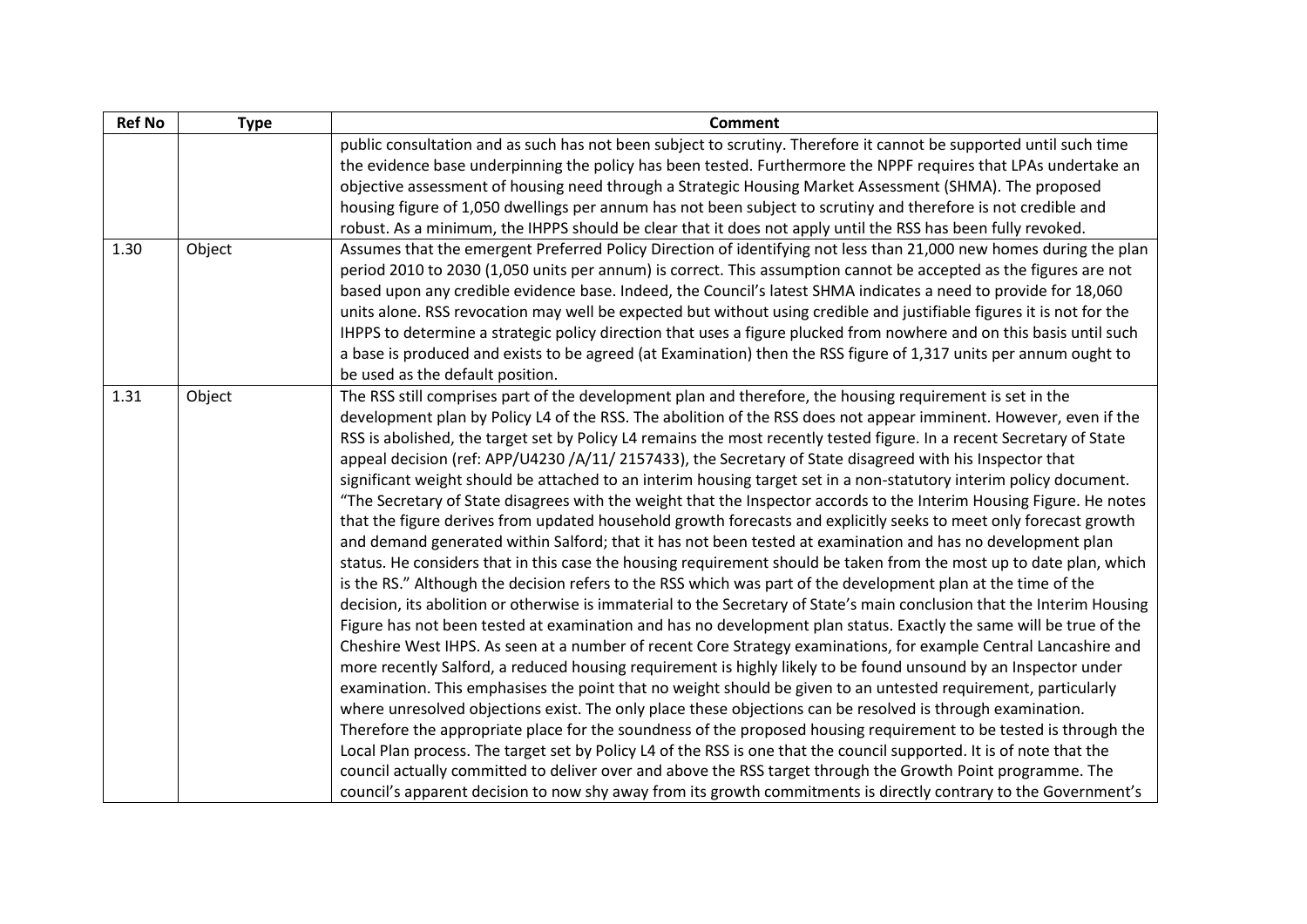| <b>Ref No</b> | <b>Type</b> | <b>Comment</b>                                                                                                                                                                                                                                                                                                                                                                                                                                                                                                                                                                                                                                                                                                                                                                                                                                                                                                                                                                                                                                                                                                                                                                                                                                                                                                                                                                                                                                                                                                                                                                                                                                                                                                                                                                                                                                                                                                                                   |
|---------------|-------------|--------------------------------------------------------------------------------------------------------------------------------------------------------------------------------------------------------------------------------------------------------------------------------------------------------------------------------------------------------------------------------------------------------------------------------------------------------------------------------------------------------------------------------------------------------------------------------------------------------------------------------------------------------------------------------------------------------------------------------------------------------------------------------------------------------------------------------------------------------------------------------------------------------------------------------------------------------------------------------------------------------------------------------------------------------------------------------------------------------------------------------------------------------------------------------------------------------------------------------------------------------------------------------------------------------------------------------------------------------------------------------------------------------------------------------------------------------------------------------------------------------------------------------------------------------------------------------------------------------------------------------------------------------------------------------------------------------------------------------------------------------------------------------------------------------------------------------------------------------------------------------------------------------------------------------------------------|
|               |             | objectives as set out in the NPPF and the Planning for Growth Ministerial Statement. One concerning element of the<br>IHPS is that it proposed to effectively write off the shortfall accumulated from 2003 to 2010. This is a fundamentally<br>flawed approach. Unmet housing need does not cease to exist because a local planning authority decides to reset<br>the plan period to an arbitrary date, in this case 2010. Having regard to the evidence before us we see no<br>justification for diverting from the RSS requirement of 23,700 net additional dwellings for the period 2003 to 2021<br>to a lower requirement. If anything, the evidence of housing need as demonstrated in the SHMA points to a<br>significantly higher requirement. Evidence of shortcomings in recent delivery only reinforces the point that unmet<br>housing need will need to be met by increased levels of development in the future.                                                                                                                                                                                                                                                                                                                                                                                                                                                                                                                                                                                                                                                                                                                                                                                                                                                                                                                                                                                                                    |
| 1.32          | Object      | Persimmon considers the Council cannot arbitrarily resolve to adopt a new interim target except through the Local<br>Plan process, prepared in accordance with the Framework. Any new housing requirement should be evidence-based<br>and tested through the plan making process and ultimately Examination. The annual housing requirement outlined<br>in the Preferred Policy Directions Local Plan does not reflect the growth potential, or the likely identifiable need for<br>housing present within Cheshire West and Chester. The Council's 2012 Housing Land Monitor clarifies against the<br>Regional Spatial Strategy (RSS) target of 1,317 p.a., the current residual annual requirement is for 1,752 dwellings<br>p.a. Furthermore, according to the 2010-Based ONS Population Projections, which will inform the 2010- Based<br>Household Projections, it is likely a need for circa 1,300 dwellings p.a. will be identified; which is before historic<br>shortfalls are considered. This figure supports a housing requirement close to the original RSS target. The economic<br>growth aspirations of the area, embodied by the goals of the Cheshire and Warrington Local Enterprise Partnership,<br>provide a platform for greater housing delivery within the Borough than what is identified through the ONS<br>Household Projections. Indeed, as part of the Local Plan one option consulted upon was the delivery of 1,900<br>dwellings p.a. (38,000 between 2010 and 2030); the Council must consider what positive growth requires in terms<br>of ensuring housing delivery is informed by economic aspirations. Such a sentiment is in accordance with the<br>National Planning Policy Framework (NPPF), which states "every effort should be made objectively to identify and<br>then meet the housing, business and other development needs of an area, and respond positively to wider<br>opportunities for growth'. |
| 1.33          | Object      | The housing requirement contained in the Interim Housing Planning Policy Statement can be afforded minimal<br>weight unless it is consistent with the housing requirement set out in the RSS. As the proposed housing target has<br>not been tested it cannot be used for decision making purposes. Strongly believe that the IHPPS is fundamentally<br>flawed by relying upon a housing requirement that is not part of the Development plan and which has not been<br>subject to proper scrutiny and examination.                                                                                                                                                                                                                                                                                                                                                                                                                                                                                                                                                                                                                                                                                                                                                                                                                                                                                                                                                                                                                                                                                                                                                                                                                                                                                                                                                                                                                              |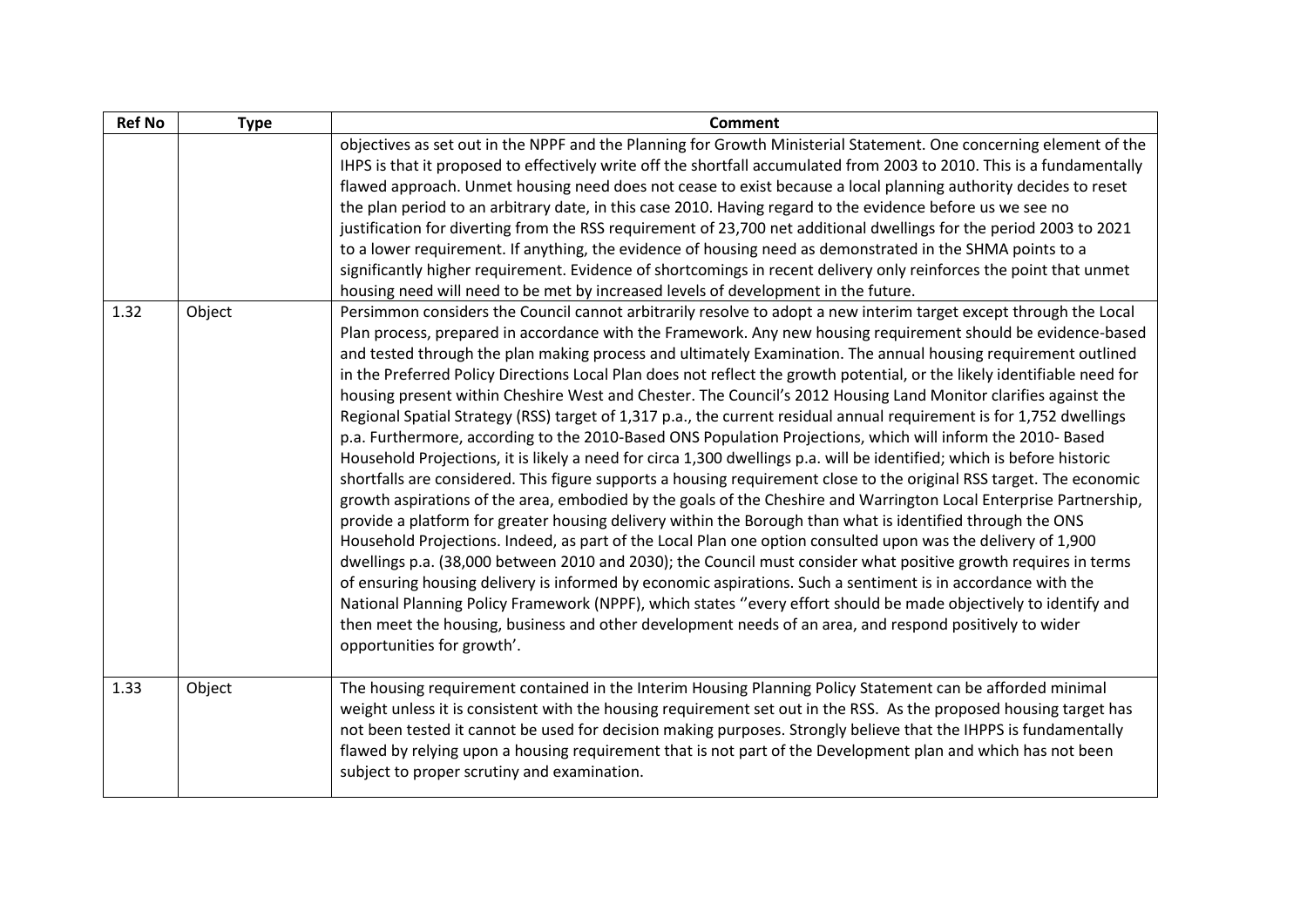| <b>Ref No</b> | <b>Type</b>                                                                         | <b>Comment</b>                                                                                                      |  |  |
|---------------|-------------------------------------------------------------------------------------|---------------------------------------------------------------------------------------------------------------------|--|--|
|               | Question 2 - Do you agree with the proposals on how development should be directed? |                                                                                                                     |  |  |
|               |                                                                                     |                                                                                                                     |  |  |
| 1.34          | Object                                                                              | Disagree with the proposal to introduce the new housing requirement post-RSS revocation; a new evidence based       |  |  |
|               |                                                                                     | target should be tested in detail through the examination process.                                                  |  |  |
| 2.1           | Support                                                                             | Agree with proposed direction of development                                                                        |  |  |
| 2.2           | Support                                                                             | Again this seems a sensible way to describe the various types of geographical areas in the Council Area and to      |  |  |
|               |                                                                                     | allocate the extent of development expected in each.                                                                |  |  |
| 2.3           | Support, in part                                                                    | Generally accepted that bulk of housing should be in urban areas and that Winsford has scope for growth. However,   |  |  |
|               |                                                                                     | would not like to see further residential development of industrial sites.                                          |  |  |
| 2.4           | Support                                                                             | There is concern that developers are going for large 3-5 bedroomed houses on green land - easy to build on -        |  |  |
|               |                                                                                     | making quick profit - but not consistent with the preferred directions balance.                                     |  |  |
| 2.5           | Support                                                                             | N/A                                                                                                                 |  |  |
| 2.6           | Support, in part.                                                                   | Yes but with credible, evidence based and substantiated figures for the Key Service Centres.                        |  |  |
| 2.7           | Support                                                                             | Support the broad principles for the direction of growth, with most new homes directed to Chester, Ellesmere Port,  |  |  |
|               |                                                                                     | Winsford and Northwich.                                                                                             |  |  |
| 2.8           | Object                                                                              | Whilst understandable it is wrong to assume that these four key urban areas can accommodate significant housing     |  |  |
|               |                                                                                     | developments in a sustainable manner. This could create a free for all with sites being brought forward in an       |  |  |
|               |                                                                                     | uncoordinated manner, providing not in the Green Belt. It should be taken forward through the Core Strategy that    |  |  |
|               |                                                                                     | would identify one or two properly planned urban extensions.                                                        |  |  |
| 2.9           | Broadly supportive                                                                  | Broadly agree with the proposed distribution of new housing, but believe there is a need for a reasonable amount of |  |  |
|               |                                                                                     | flexibility with regards to the location of development. Support the principle of development in the main urban     |  |  |
|               |                                                                                     | areas. A sequential approach to sites and development locations should be adopted in the first instance.            |  |  |
| 2.10          | Support, partly                                                                     | To increase the supply of new homes the Council should look to allocated sites and safeguarded land to deliver in   |  |  |
|               |                                                                                     | accordance with the presumption in favour of sustainable development. The four key settlements of Chester,          |  |  |
|               |                                                                                     | Ellesmere Port, Winsford and Northwich should be the focus. There should be recognition that development may        |  |  |
|               |                                                                                     | occur within and adjacent to these urban areas to bring forward development particularly where brownfield           |  |  |
|               |                                                                                     | development has been stalled and where other benefits can be derived and specific needs met in accordance with      |  |  |
|               |                                                                                     | the findings of the SHMA.                                                                                           |  |  |
| 2.11          | Support                                                                             | Agree with the lowering of the site threshold.                                                                      |  |  |
| 2.12          | Object                                                                              | The development plan is sufficiently robust to direct development.                                                  |  |  |
|               |                                                                                     |                                                                                                                     |  |  |
| 2.13          | <b>Generally Support</b>                                                            | Growth is generally in accordance with the hierarchy of settlement sizes and associated services. However, would    |  |  |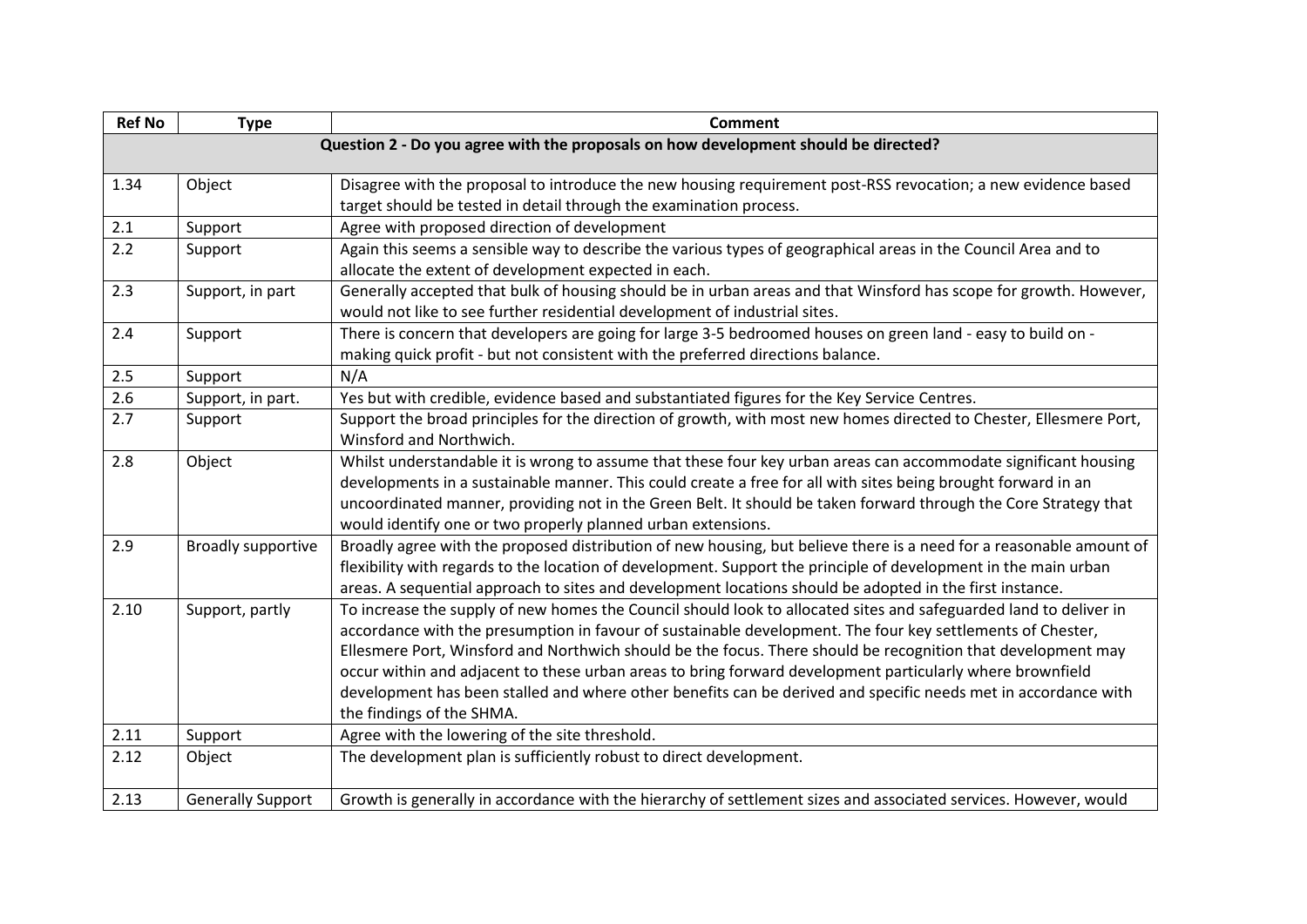| <b>Ref No</b> | <b>Type</b>      | <b>Comment</b>                                                                                                                                                                                                                                                                                                                                                                                                                                                                                                                                                                                                                                                                                                                                                                                                                                                                                                                                                                      |
|---------------|------------------|-------------------------------------------------------------------------------------------------------------------------------------------------------------------------------------------------------------------------------------------------------------------------------------------------------------------------------------------------------------------------------------------------------------------------------------------------------------------------------------------------------------------------------------------------------------------------------------------------------------------------------------------------------------------------------------------------------------------------------------------------------------------------------------------------------------------------------------------------------------------------------------------------------------------------------------------------------------------------------------|
|               |                  | note that in the absence of a 5 year housing land supply, a good deal of flexibility should be shown as to the location                                                                                                                                                                                                                                                                                                                                                                                                                                                                                                                                                                                                                                                                                                                                                                                                                                                             |
|               |                  | of new housing to ensure that an adequate housing supply can be achieved.                                                                                                                                                                                                                                                                                                                                                                                                                                                                                                                                                                                                                                                                                                                                                                                                                                                                                                           |
| 2.14          | Object           | As long as green belt not encroached on.                                                                                                                                                                                                                                                                                                                                                                                                                                                                                                                                                                                                                                                                                                                                                                                                                                                                                                                                            |
| 2.15          | Support          | N/A                                                                                                                                                                                                                                                                                                                                                                                                                                                                                                                                                                                                                                                                                                                                                                                                                                                                                                                                                                                 |
| 2.16          | Support, broadly | The key principal locations within the Borough are Chester, Ellesmere Port, Northwich and Winsford. These<br>locations due to their size and infrastructure should receive a high proportion of future development. The Councils<br>Core Strategy, once adopted, will identify the level of growth which settlements should receive.                                                                                                                                                                                                                                                                                                                                                                                                                                                                                                                                                                                                                                                |
|               |                  | Whilst the proposals of how development should be directed are broadly acceptable, we request that paragraph 5.4<br>a) is revised as follows: a) The bulk of new housing is provided within and around the urban areas of Chester,<br>Ellesmere Port, Winsford and Northwich.                                                                                                                                                                                                                                                                                                                                                                                                                                                                                                                                                                                                                                                                                                       |
| 2.17          | Support          | We agree that Northwich should be one area focussed for new housing development and the preferred one since<br>Northwich is a town strategically well placed with its primary road, rail and river connections to the surrounding<br>settlements.                                                                                                                                                                                                                                                                                                                                                                                                                                                                                                                                                                                                                                                                                                                                   |
| 2.18          | Support, in part | Whilst the proposals of how development should be directed are broadly acceptable, propose revision to 5.4 a) as<br>follows:<br>a) The bulk of new housing is provided within and around the urban areas of Chester, Ellesmere Port, Winsford and<br>Northwich.                                                                                                                                                                                                                                                                                                                                                                                                                                                                                                                                                                                                                                                                                                                     |
| 2.19          | Support, in part | The proposals are broadly acceptable, but request that paragraph 5.4 a) is revised as follows: a) The bulk of new<br>housing is provided within and around the urban areas of Chester, Ellesmere Port, Winsford and Northwich.                                                                                                                                                                                                                                                                                                                                                                                                                                                                                                                                                                                                                                                                                                                                                      |
| 2.20          | Support, in part | The key principal locations within the Borough are Chester, Ellesmere Port, Northwich and Winsford. These<br>locations due to their size and infrastructure should receive a high proportion of future development. Whilst the<br>proposals of how development should be directed are broadly acceptable, request that paragraph 5.4 a) is revised<br>as follows: a) The bulk of new housing is provided within and around the urban areas of Chester, Ellesmere Port,<br>Winsford and Northwich.                                                                                                                                                                                                                                                                                                                                                                                                                                                                                   |
| 2.21          | Support, in part | The key principal locations of Chester, Ellesmere Port, Northwich and Winsford due to their size and infrastructure<br>should receive a high proportion of future development. In addition to these, there are ten Key Service Centres and<br>a range of other settlements, which whilst they are smaller in size, will have future housing development needs as<br>well. The Councils Core Strategy, will not only set the overall level of housing development across the Borough but it<br>will identify the level of growth which settlements should receive. The proposals are broadly acceptable, request<br>that paragraph 5.4 a) is revised as follows: a) The bulk of new housing is provided within and around the urban areas<br>of Chester, Ellesmere Port, Winsford and Northwich. Similarly, that sustainable greenfield sites in and around the<br>identified Key Service Centres can deliver growth and address local needs in those areas, it is often only larger |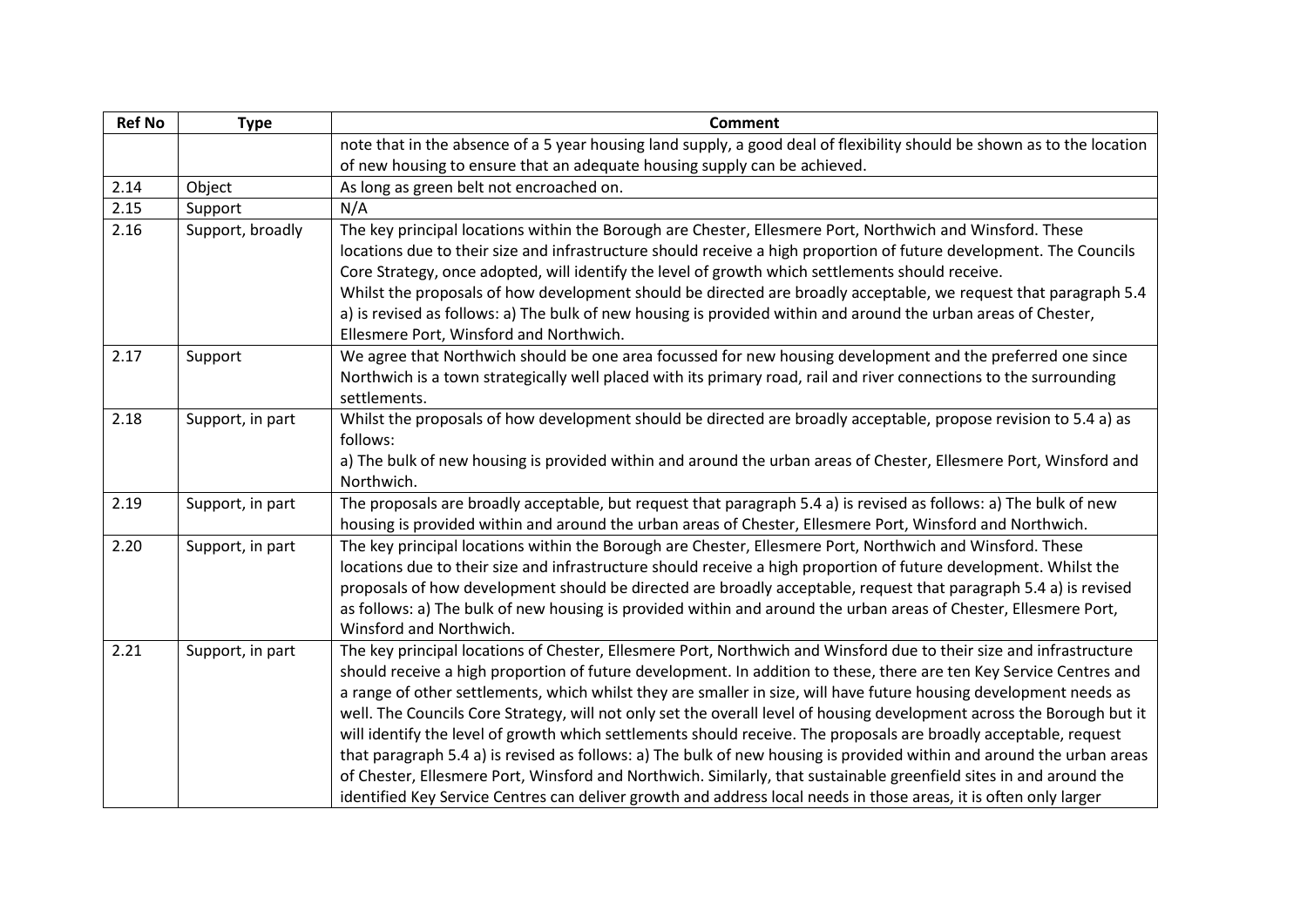| <b>Ref No</b> | <b>Type</b>      | <b>Comment</b>                                                                                                         |
|---------------|------------------|------------------------------------------------------------------------------------------------------------------------|
|               |                  | developments that have the ability to deliver infrastructure requirements that simply will not arise through           |
|               |                  | piecemeal incremental developments.                                                                                    |
| 2.22          | Support, partly  | The key principal locations within the Borough are Chester, Ellesmere Port, Northwich and Winsford. These              |
|               |                  | locations due to their size and infrastructure should receive a high proportion of future development. The Councils    |
|               |                  | Core Strategy will not only set the overall level of housing development across the Borough for the plan period but it |
|               |                  | will identify the level of growth which settlements should receive. Whilst the proposals of how development should     |
|               |                  | be directed are broadly acceptable, request that paragraph 5.4 a) is revised as follows: a) The bulk of new housing is |
|               |                  | provided within and around the urban areas of Chester, Ellesmere Port, Winsford and Northwich.                         |
| 2.23          | Support, in part | Chester, Ellesmere Port, Northwich and Winsford due to their size and infrastructure should receive a high             |
|               |                  | proportion of future development. The Councils Core Strategy, once adopted, will not only set the overall level of     |
|               |                  | housing development across the Borough for the plan period but it will identify the level of growth which              |
|               |                  | settlements should receive. Whilst the proposals of how development should be directed are broadly acceptable,         |
|               |                  | request that paragraph 5.4 a) is revised as follows: a) The bulk of new housing is provided within and around the      |
|               |                  | urban areas of Chester, Ellesmere Port, Winsford and Northwich.                                                        |
| 2.24          | Support, in part | In principle, in line with previous representations submitted by Peel, generally support the proposed distribution of  |
|               |                  | new housing across the authority. Continue to support the position taken that Ellesmere Port, alongside Chester,       |
|               |                  | should continue to represent the location for the bulk of new housing. Question the validity of                        |
|               |                  | apparently identifying Winsford and Northwich in the same tier given their comparative limited existing                |
|               |                  | infrastructure and scale of existing services. Do not, as stated through the general comments, think that it is        |
|               |                  | appropriate for a proposed distribution of development land to be established in advance of the Local Plan statutory   |
|               |                  | process. We believe that Ellesmere Port may indeed have the scope to play an even greater role in accommodating        |
|               |                  | new housing and employment over the plan period. This will need to be considered as part of the Local Plan process     |
|               |                  | in defining a proposed framework for distributing new development.                                                     |
| 2.25          | Object           | No as above the NPPF makes no reference to directing residential development in this manner. Instead, the IHPPS        |
|               |                  | should direct development in accordance with the three sustainability principles of the NPPF (that of economic,        |
|               |                  | social and environmental) so that all applications should be determined on their own merits. Whilst agree that the     |
|               |                  | majority of new homes should be focussed towards the main towns, this should not exclude sites on the edge of          |
|               |                  | settlement boundaries. Paragraph 14 of the NPPF states that for plan-making: "local planning authorities should        |
|               |                  | positively seek opportunities to meet the development needs of their area  with sufficient flexibility to adapt to     |
|               |                  | rapid change, unless  any adverse impacts of doing so would significantly and demonstrably outweigh the benefits,      |
|               |                  | when assessed against the policies in this Framework taken as a whole". In terms of decision-making, the               |
|               |                  | presumption in favour of sustainable development means that where the Council's development plan is absent,            |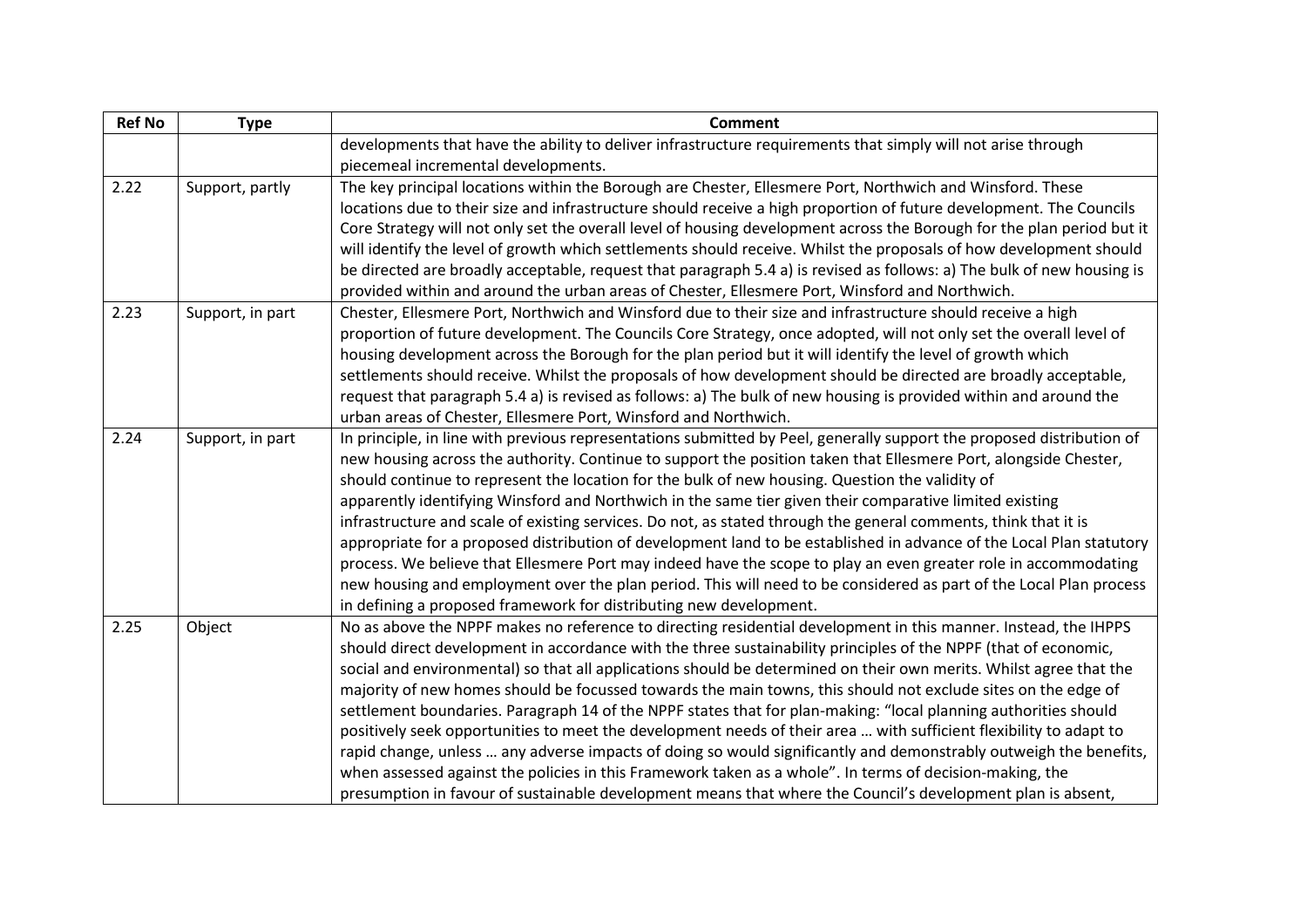| <b>Ref No</b> | <b>Type</b>      | <b>Comment</b>                                                                                                                                                                                                                                                                                                                                                                                                                                                                                                                                                                                                                                                                                                                                                                                                                                                                                                                                                                                                                                                                                                                                                                                                                                                                                                                                   |
|---------------|------------------|--------------------------------------------------------------------------------------------------------------------------------------------------------------------------------------------------------------------------------------------------------------------------------------------------------------------------------------------------------------------------------------------------------------------------------------------------------------------------------------------------------------------------------------------------------------------------------------------------------------------------------------------------------------------------------------------------------------------------------------------------------------------------------------------------------------------------------------------------------------------------------------------------------------------------------------------------------------------------------------------------------------------------------------------------------------------------------------------------------------------------------------------------------------------------------------------------------------------------------------------------------------------------------------------------------------------------------------------------|
|               |                  | silent or the relevant policies are out-of-date, planning permission should be granted unless the adverse impacts of<br>doing so would significantly and demonstrably outweigh the benefits. Taking into consideration the need for a<br>significant amount of Greenfield land to cater for CWaCs' annual housing requirement, it is often sites on the edge<br>of existing settlement boundaries that are both spatially adequate, and characterised by the sustainable criteria as<br>outlined in the NPPF. As such, sites on the edge of the urban areas of Chester, Ellesmere Port, Winsford and<br>Northwich should be included in the IHPPS.                                                                                                                                                                                                                                                                                                                                                                                                                                                                                                                                                                                                                                                                                               |
| 2.26          | Object           | IHPPS is attempting to ask strategic spatial planning questions that are best left to the emergent Local Plan<br>Preferred Policy Directions consultation and have doubts that this consultation and the IHPPS is the best place and<br>vehicle to influence and change spatial policy. Do not disagree with the principle of the hierarchical approach<br>advocated and the identified roles, but must point out that growth must be proportionate and balanced whereby<br>the largest settlements ought to take the greatest burden of new development simply because they are the most<br>sustainable and have the best existing infrastructure. This would lead to lesser settlements of a smaller disposition<br>taking less, but also ensuring that small settlements are not marginalised and become less sustainable. It is a matter<br>of enhancing and building sustainable communities. Moreover, despite the claims that the Authority is keen to see<br>growth the less than ambitious housing and employment targets paint another picture. Furthermore, recent<br>planning decisions at the coalface of determining planning applications suggest that this agenda of growth is not<br>accurate.                                                                                                                                  |
| 2.27          | Object           | The existing development plan provides policies on the location of new housing development, but as there is not a 5<br>year supply these policies must be considered out of date in accordance with the NPPF (paragraph 49), and the<br>presumption in favour of sustainable development should apply (paragraph 14). To take any other approach is<br>contrary to the NPPF. This is the Government's clear intention. It is not an invitation to create an interim policy to<br>determine which locations are appropriate for growth. The NPPF provides the appropriate policies for determining<br>what is sustainable development. If there is a need for development and a location is capable of accommodating<br>that development, then the presumption in favour should apply and the development need should be met. We<br>consider that a range of sites will be required across the borough to meet the immediate shortfall and also the long<br>term needs of the borough, including but not limited to the main settlements and key service centres identified in<br>the IHPS, and also the rural areas. The presumption in favour of sustainable development in the NPPF should secure<br>this. Rather than the IHPS, the appropriate place to determine the distribution of new development is through the<br>emerging Local Plan. |
| 2.28          | Support, in part | In terms of the preferred locations for growth, the recognition that Winsford should be one of the settlements<br>where the bulk of new housing should be delivered is supported. Winsford is a sustainable location for additional                                                                                                                                                                                                                                                                                                                                                                                                                                                                                                                                                                                                                                                                                                                                                                                                                                                                                                                                                                                                                                                                                                              |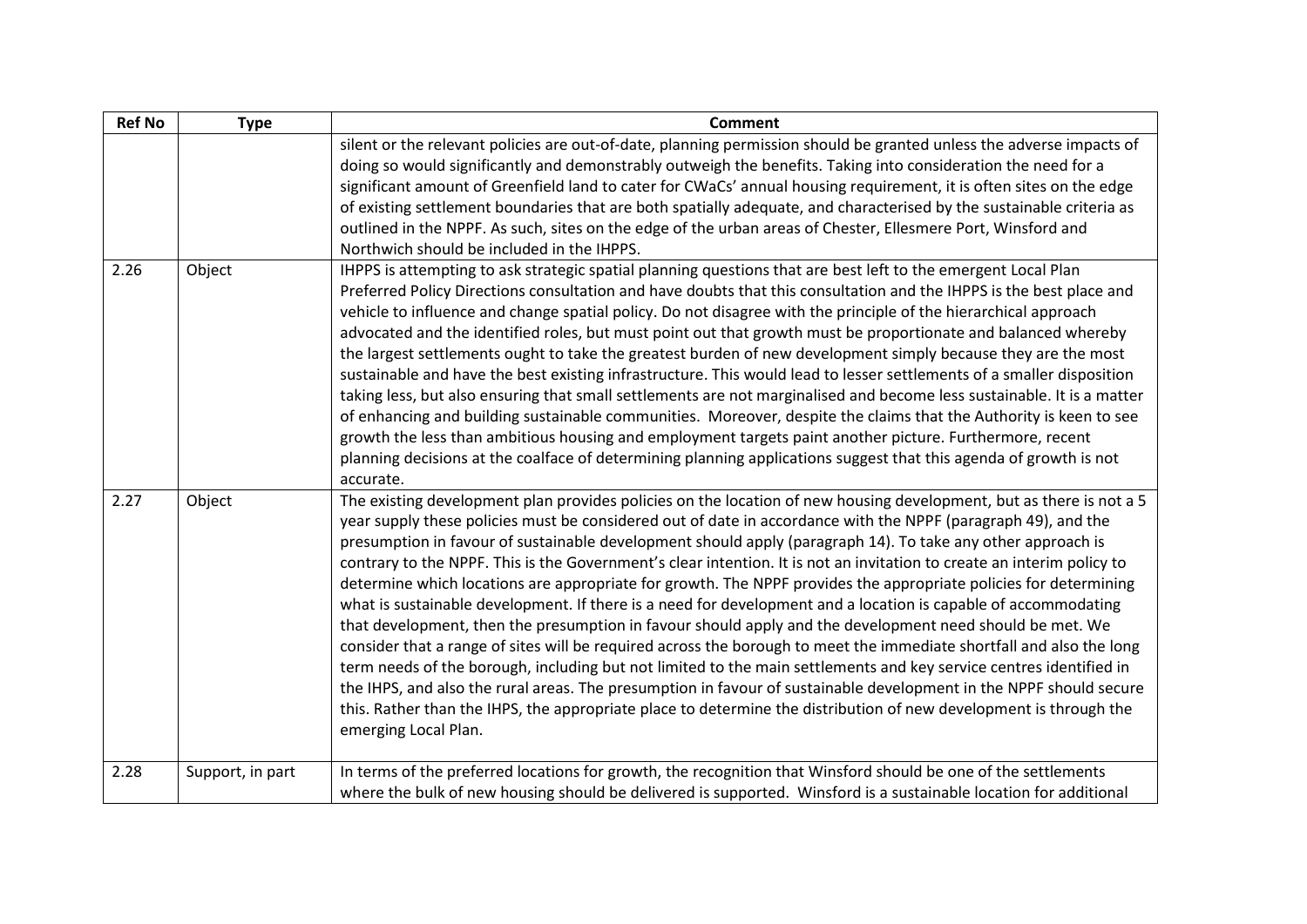| <b>Ref No</b> | <b>Type</b> | <b>Comment</b>                                                                                                                                                                                                                                                                                                                                                                                                                                                                                                  |
|---------------|-------------|-----------------------------------------------------------------------------------------------------------------------------------------------------------------------------------------------------------------------------------------------------------------------------------------------------------------------------------------------------------------------------------------------------------------------------------------------------------------------------------------------------------------|
|               |             | development as it provides a good range of services and facilities. Turning to development outside of the key service<br>centres the consultation documents advise that small scale developments outside of the key services centres will be<br>delivered through small infill, windfall and rural exception sites. This approach is inappropriate and does not reflect<br>the requirements of the NPPF. It will not deliver houses that the Council need to demonstrate a five year supply of<br>housing land. |
| 2.29          | Object      | It would be helpful for the Council to clarify what the unique nature and heritage of Cheshire West and Chester is<br>that is to be preserved. In terms of paragraph 5.5e concerned that the IHPPS will potentially have the effect of<br>starving rural areas of much needed growth. This has been clearly articulated in the Council Rural Housing Strategy<br>and Rural Regeneration Strategy.                                                                                                               |
|               |             | Question 3 - What mechanisms could be used to ensure that the bulk of housing development comes forward in urban areas?                                                                                                                                                                                                                                                                                                                                                                                         |
| 3.1           | Opinion     | Reduction of % of affordable housing on each Scheme. Better understanding of Developers problems, cash flows<br>etc.                                                                                                                                                                                                                                                                                                                                                                                            |
| 3.2           | Opinion     | As set out in the emerging local plan. Any large scale developments should be in the towns as part of their<br>regeneration strategy.                                                                                                                                                                                                                                                                                                                                                                           |
| 3.3           | Opinion     | Speaking to developers and identifying brownfield sites.                                                                                                                                                                                                                                                                                                                                                                                                                                                        |
| 3.4           | Opinion     | The building of not just housing but also good infrastructure, employment opportunities, schools and public<br>transport networks etc in order to make a place both sustainable and an attractive area to both live and work. The<br>re-using of redundant buildings and of brownfield sites as long as this is economically viable. Planning policies<br>which guarantee delivery rather than land-banking.                                                                                                    |
| 3.5           | Opinion     | To encourage the development of the main urban areas, the IHPPS should include a reference to the prospects for<br>the release of land adjacent to the built up area, at appropriate and sustainable locations.                                                                                                                                                                                                                                                                                                 |
| 3.6           | Opinion     | Insufficient viable land in the urban areas.                                                                                                                                                                                                                                                                                                                                                                                                                                                                    |
| 3.7           | Opinion     | A flexible policy is promoted which seeks in the first instance priority for housing within the main urban areas,<br>focusing on brownfield sites and sustainable urban greenfield sites. If these cannot be achieved then growth should<br>be directed to sustainable edge of centre sites.                                                                                                                                                                                                                    |
| 3.8           | Opinion     | Preference for development of brown field sites within urban areas.                                                                                                                                                                                                                                                                                                                                                                                                                                             |
| 3.9           | Opinion     | The use of a phrase such as "bulk of new housing", need qualifying. However, the mechanism that would guide or<br>control such development is an up to date development plan containing appropriate policies.                                                                                                                                                                                                                                                                                                   |
| 3.10          | Opinion     | No 'mechanism' should be put in place. Development should be located on the most sustainable sites, which is likely<br>to include those adjacent to urban areas. This will protect the environment within urban areas as well as, in some                                                                                                                                                                                                                                                                       |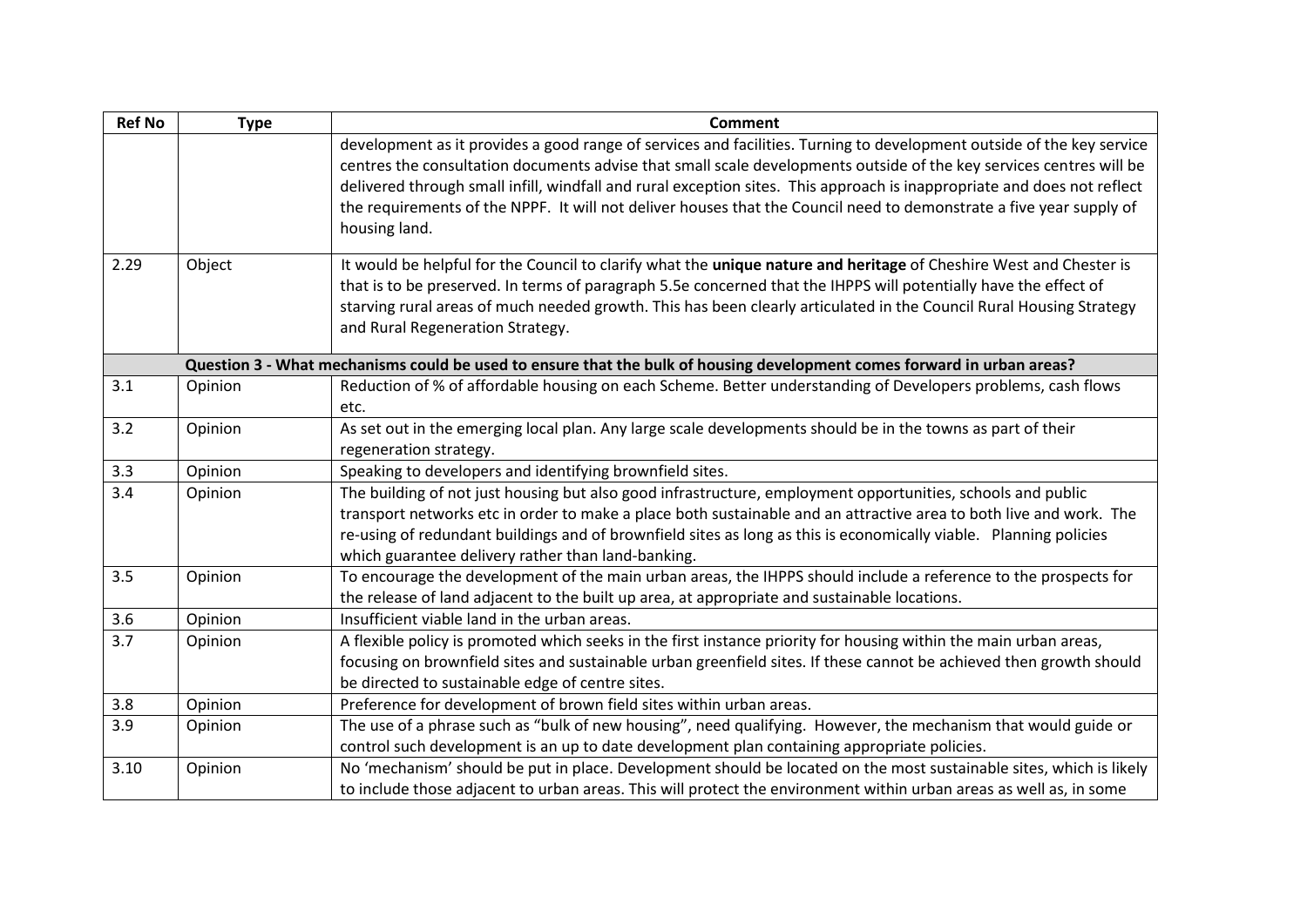| <b>Ref No</b> | <b>Type</b> | <b>Comment</b>                                                                                                          |
|---------------|-------------|-------------------------------------------------------------------------------------------------------------------------|
|               |             | cases, allowing the delivery of infrastructure which might not otherwise be brought forward.                            |
| 3.11          | Opinion     | Using derelict or brownfield sites.                                                                                     |
| 3.12          | Opinion     | As the Council has a record of persistent under delivery of housing, it should plan for an additional buffer of 20%.    |
|               |             | The Council requires additional deliverable sites to come forward now to assist it in meeting its failing housing land  |
|               |             | supply.                                                                                                                 |
| 3.13          | Opinion     | By locating new housing development on the edge of the urban areas utilising reenfield land where brownfield            |
|               |             | land is not available and if necessary in order to deliver the housing requirement, utilising green belt land where the |
|               |             | role of Green Belt as defined in NPPF is not being achieved or is superfluous.                                          |
| 3.14          | Opinion     | The Council should be cautious in its interpretation of the NPPF as it has removed the sequential approach which        |
|               |             | previously directed new development to brownfield sites in the first instance. This position is reflected in the        |
|               |             | Secretary of State's decision at Worsley, Salford (2012), paragraph 17 states: " In response to the referral back to    |
|               |             | parties on the implications of the Framework, the Council advised that the RS policies for the sequential approach to   |
|               |             | development and for the priority locations for growth should no longer be used, as the Framework sets out new           |
|               |             | guidance. The Secretary of State agrees that the sequential approach to location of housing development is not          |
|               |             | reflected in the Framework". The NPPF requires the Council to identify and update annually a supply of specific         |
|               |             | deliverable sites sufficient to provide five years' worth of housing against their housing requirements. As the Council |
|               |             | has a record of persistent under delivery of housing, it should plan for an additional buffer of 20%. The Council       |
|               |             | requires additional deliverable sites to come forward now to assist it in meeting its failing housing land supply.      |
|               |             | Brownfield sites in urban areas can have environmental constraints which create viability implications stalling the     |
|               |             | delivery of housing development. Therefore, should not prevent the development of sustainable greenfield sites on       |
|               |             | the edge of settlements such as Northwich.                                                                              |
| 3.15          | Opinion     | The Council should be cautious in its interpretation of the NPPF as it has removed the sequential approach which        |
|               |             | previously directed new development to brownfield sites in the                                                          |
|               |             | first instance. Paragraph 17 of the NPPF only encourages the effective use of brownfield land. As the Council has a     |
|               |             | record of persistent under delivery of housing, it should plan for an additional buffer of 20%. The Council requires    |
|               |             | additional deliverable sites to come forward now to assist it in meeting its failing housing land supply. Brownfield    |
|               |             | sites in urban areas can have environmental constraints which create viability implications stalling the delivery of    |
|               |             | housing development. Therefore, should not prevent the development of sustainable greenfield sites on the edge of       |
|               |             | settlements such as Chester. These developments are much needed to ensure that the Council can deliver a five           |
|               |             | year supply plus an additional 20% buffer.                                                                              |
| 3.16          | Opinion     | The Council should be cautious in its interpretation of the NPPF as it has removed the sequential approach which        |
|               |             | previously directed new development to brownfield sites in the first instance. Paragraph 17 of the NPPF only            |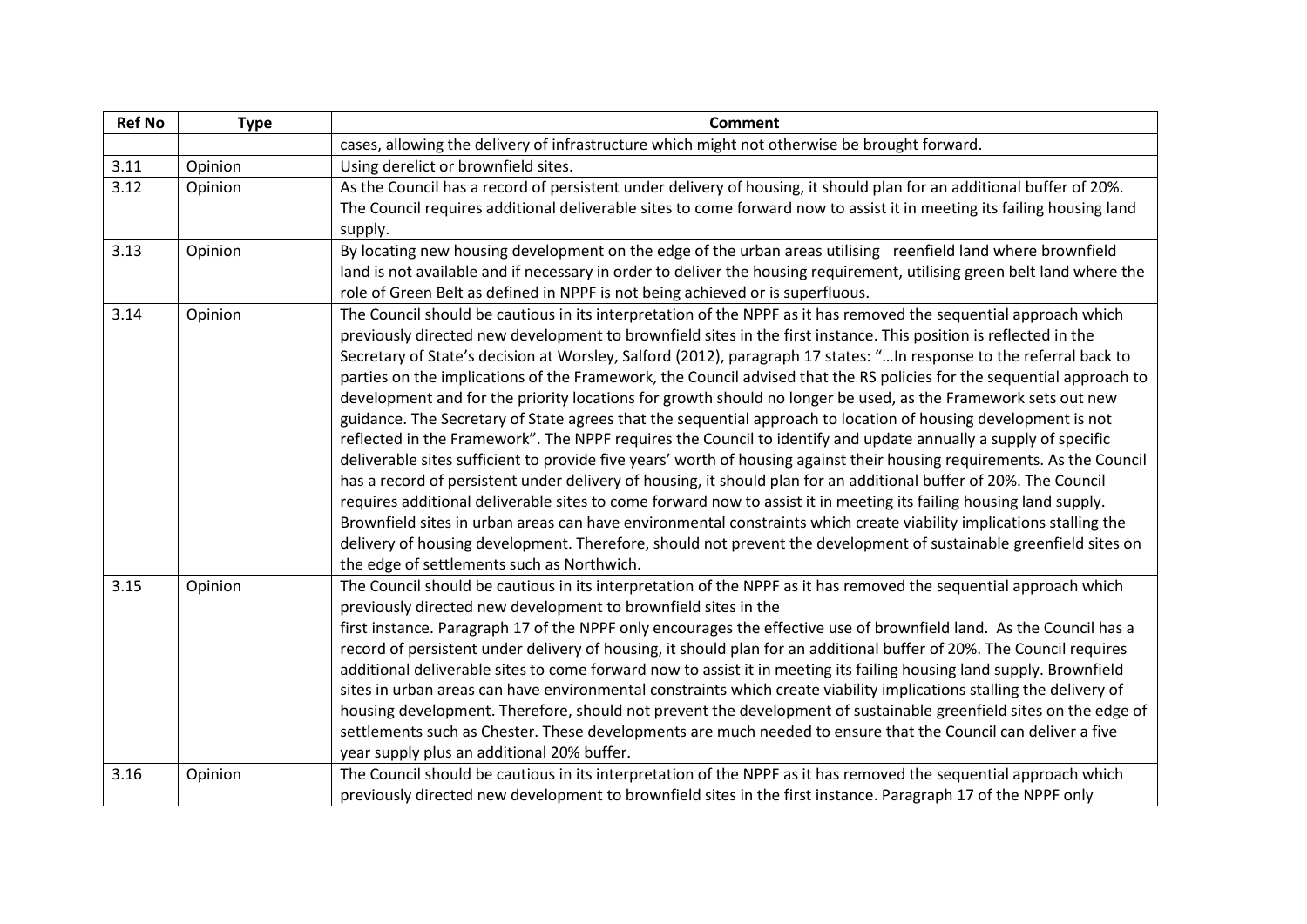| <b>Ref No</b> | <b>Type</b> | <b>Comment</b>                                                                                                                                                                                                                                                                                                                                                                                                                                                                                                                                                                                                                                                                                                                                                                                                                                                                                                                                                          |
|---------------|-------------|-------------------------------------------------------------------------------------------------------------------------------------------------------------------------------------------------------------------------------------------------------------------------------------------------------------------------------------------------------------------------------------------------------------------------------------------------------------------------------------------------------------------------------------------------------------------------------------------------------------------------------------------------------------------------------------------------------------------------------------------------------------------------------------------------------------------------------------------------------------------------------------------------------------------------------------------------------------------------|
|               |             | encourages the effective use of brownfield land. As the Council has a record of persistent under delivery of housing,<br>it should plan for an additional buffer of 20%. The Council requires additional deliverable sites to come forward now<br>to assist it in meeting its failing housing land supply. Brownfield sites in urban areas can have environmental<br>constraints which create viability implications stalling the delivery of housing development. Therefore, should not<br>prevent the development of sustainable greenfield sites on the edge of settlements such as Chester. These<br>developments are much needed to ensure that the Council can deliver a five year supply plus an additional 20%<br>buffer.                                                                                                                                                                                                                                       |
| 3.17          | Opinion     | The Council should be cautious in its interpretation of the NPPF as it has removed the sequential approach which<br>previously directed new development to brownfield sites in the first instance. Paragraph 17 of the NPPF only<br>encourages the effective use of brownfield land. As the Council has a record of persistent under delivery of housing,<br>it should plan for an additional buffer of 20%. The Council requires additional deliverable sites to come forward now<br>to assist it in meeting its failing housing land supply. Brownfield sites in urban areas can have environmental<br>constraints which create viability implications stalling the delivery of housing development. Therefore, should not<br>prevent the development of sustainable greenfield sites on the edge of settlements such as Northwich. These<br>developments are much needed to ensure that the Council can deliver a five year supply plus an additional 20%<br>buffer. |
| 3.18          |             | The Council should be cautious in its interpretation of the NPPF as it has removed the sequential approach which<br>previously directed new development to brownfield sites in the first instance. Paragraph 17 of the NPPF only<br>encourages the effective use of brownfield land. As the Council has a record of persistent under delivery of housing,<br>it should plan for an additional buffer of 20%. The Council requires additional deliverable sites to come forward now<br>to assist it in meeting its failing housing land supply. Brownfield sites in urban areas can have environmental<br>constraints which create viability implications stalling the delivery of housing development. Therefore, should not<br>prevent the development of sustainable greenfield sites on the edge of settlements. These developments are much<br>needed to ensure that the Council can deliver a five year supply plus an additional 20% buffer.                      |
| 3.19          | Opinion     | The Council should be cautious in its interpretation of the NPPF as it has removed the sequential approach which<br>previously directed new development to brownfield sites in the first instance. Paragraph 17 of the NPPF only<br>encourages the effective use of brownfield land. As the Council has a record of persistent under delivery of housing,<br>it should plan for an additional buffer of 20%. The Council requires additional deliverable sites to come forward now<br>to assist it in meeting its failing housing land supply. Brownfield sites in urban areas can have environmental<br>constraints which create viability implications stalling the delivery of housing development. Therefore, should not<br>prevent the development of sustainable greenfield sites on the edge of settlements, such as Winsford. These<br>developments are much needed to ensure that the Council can deliver a five year supply plus an additional 20%            |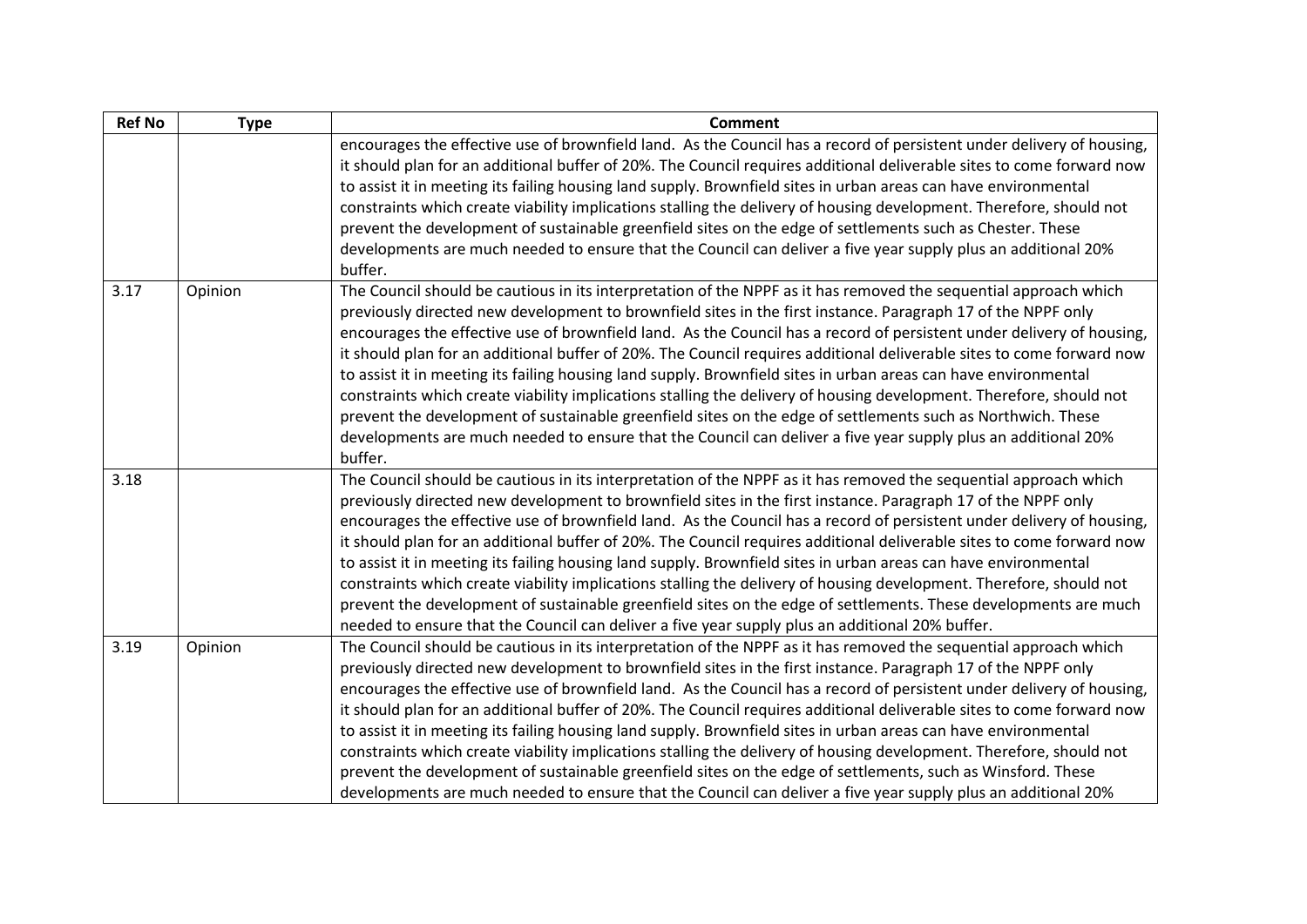| <b>Ref No</b> | <b>Type</b> | <b>Comment</b>                                                                                                                                                                                                                                                                                                                                                                                                                                                                                                                                                                                                                                                                                                                                                                                                                                                                                                                                                                          |
|---------------|-------------|-----------------------------------------------------------------------------------------------------------------------------------------------------------------------------------------------------------------------------------------------------------------------------------------------------------------------------------------------------------------------------------------------------------------------------------------------------------------------------------------------------------------------------------------------------------------------------------------------------------------------------------------------------------------------------------------------------------------------------------------------------------------------------------------------------------------------------------------------------------------------------------------------------------------------------------------------------------------------------------------|
|               |             | buffer.                                                                                                                                                                                                                                                                                                                                                                                                                                                                                                                                                                                                                                                                                                                                                                                                                                                                                                                                                                                 |
| 3.20          | Opinion     | The Council should be cautious in its interpretation of the NPPF as it has removed the sequential approach which<br>previously directed new development to brownfield sites in the first instance. Paragraph 17 of the NPPF only<br>encourages the effective use of brownfield land. As the Council has a record of persistent under delivery of housing,<br>it should plan for an additional buffer of 20%. The Council requires additional deliverable sites to come forward now<br>to assist it in meeting its failing housing land supply. Brownfield sites in urban areas can have environmental<br>constraints which create viability implications stalling the delivery of housing development. Therefore, should not<br>prevent the development of sustainable greenfield sites on the edge of settlements, such as Winsford. These<br>developments are much needed to ensure that the Council can deliver a five year supply plus an additional 20%<br>buffer.                 |
| 3.21          | Opinion     | It is not appropriate to introduce policy mechanisms as an interim position in advance of the statutory Local Plan<br>process. The weight these mechanisms would carry would be limited therefore undermining their worth and<br>effectiveness of implementation. The NPPF provides a clear policy position against which planning decisions should<br>be tested. The presumption in favour of sustainable development should be used by the authority to enable<br>development which is sustainable across the authority. Through the Local Plan the Council should adopt a clear<br>framework for distributing new development which could use a criteria and capacity based assessment.                                                                                                                                                                                                                                                                                              |
| 3.22          | Opinion     | The suggestion made by this question would lead to a natural answer being one where new development is<br>concentrated on PDL (brownfield) land only, but this is would be the simple answer. The fact is that the Council<br>managed to sterilise past growth by having a policy of restraint from 2003 to 2008, which resulted in high density<br>apartment living and poor quality schemes being developed. A return to imposing PDL levels would simply<br>exacerbate this situation. Even the former PPS3 recognised the damage this policy had on towns and cities. NPPF<br>reinforces the need to be a lot more pragmatic and as such encourages Authorities to review Green Belt boundaries<br>and seek release in order to promote sustainable development. The Authority must address the sustainable growth<br>of its settlements as to fail now will result in another 20 years of unsustainable growth which will inevitably harm<br>the competitiveness of the Authority. |
| 3.23          | Opinion     | There are already policies in place that seek to direct development towards the urban area and it is clear that these<br>policies have been a barrier to the delivery of development with the consequence that Cheshire West has been<br>unable to deliver a five year supply of housing land. The IHPPS should not perpetuate this situation but instead it<br>should seek to deliver housing in suitable locations where deliverable outcomes can be achieved. This approach is<br>clearly supported by the Secretary of State and Inspectors in recent appeal decisions. In the absence of a 5 year<br>housing land supply the approach to delivering new development is set out in paragraph 14 of the NPPF applies.<br>The IHPPS should seek to direct development to sustainable locations and support residential development unless                                                                                                                                             |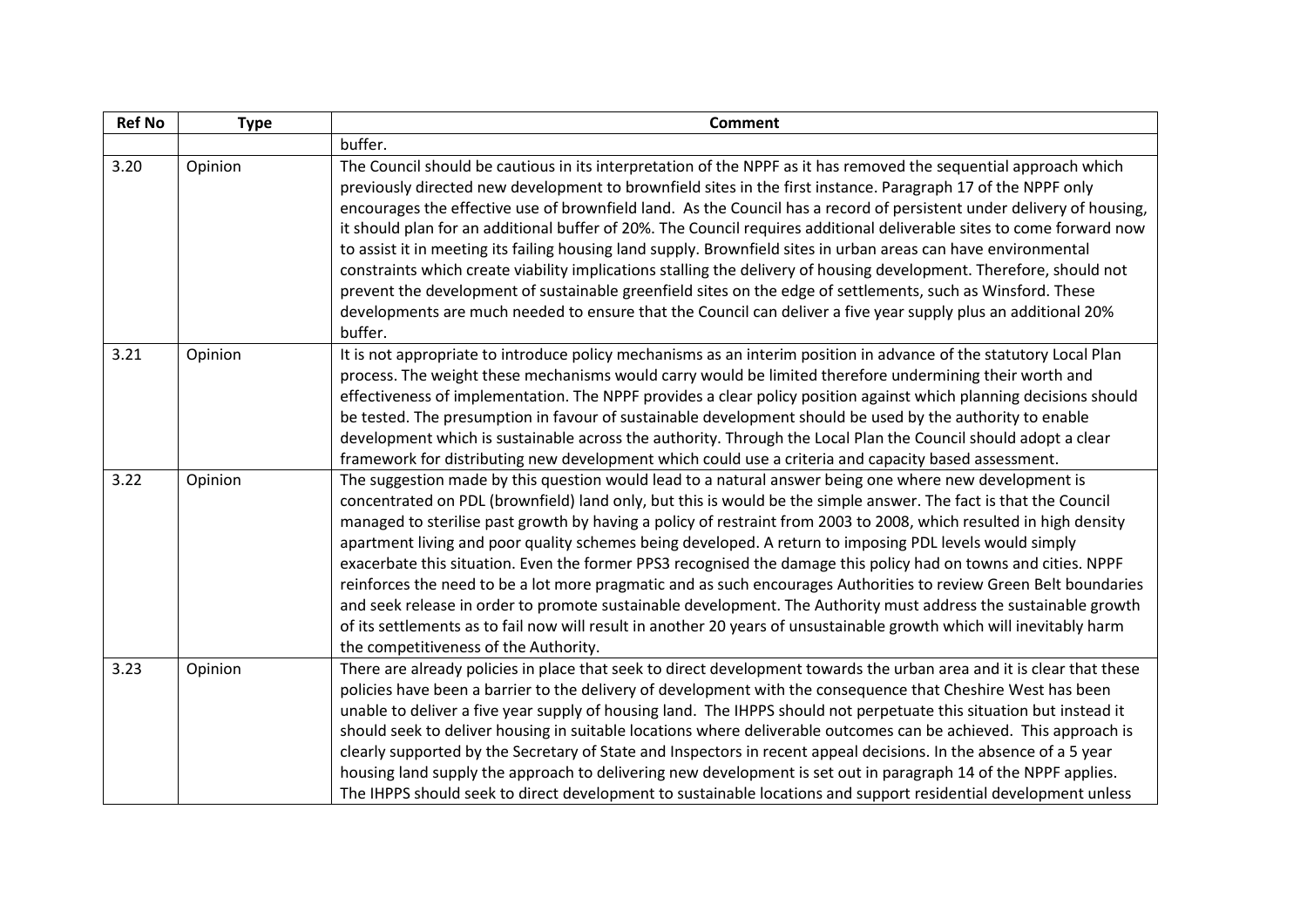| <b>Ref No</b> | <b>Type</b> | <b>Comment</b>                                                                                                                                                                                                                                                                                                                                                                                                                                                                                                                                                                                                                                                                                                                                                                                                                                                                                                                                                        |
|---------------|-------------|-----------------------------------------------------------------------------------------------------------------------------------------------------------------------------------------------------------------------------------------------------------------------------------------------------------------------------------------------------------------------------------------------------------------------------------------------------------------------------------------------------------------------------------------------------------------------------------------------------------------------------------------------------------------------------------------------------------------------------------------------------------------------------------------------------------------------------------------------------------------------------------------------------------------------------------------------------------------------|
|               |             | any adverse impact of the development would significantly demonstrably outweigh the benefits when assessed<br>against the policies in the NPPF. It is clear that land adjacent to the urban area of Winsford and Moulton are<br>sustainable locations, which meet the requirement. It is inappropriate for the IHPPS to seek to focus the bulk of<br>development in existing urban areas particularly as these areas have failed to deliver housing completions in the<br>past.                                                                                                                                                                                                                                                                                                                                                                                                                                                                                       |
| 3.24          | Opinion     | Disagree with the question. The appropriate mechanism is the Local Plan which will be published in due course. In<br>the meantime, and until the Council has a five year land supply, the guidance in the Framework Para 49 should<br>apply.                                                                                                                                                                                                                                                                                                                                                                                                                                                                                                                                                                                                                                                                                                                          |
|               |             | Question 4 - What mechanisms could be used to ensure 'managed growth' within the rural areas?                                                                                                                                                                                                                                                                                                                                                                                                                                                                                                                                                                                                                                                                                                                                                                                                                                                                         |
| 4.1           | Opinion     | Seek partnerships with local Parish Councils to gain better understanding of their particular issues. Ensure sufficient<br>infrastructure is delivered alongside any new developments.                                                                                                                                                                                                                                                                                                                                                                                                                                                                                                                                                                                                                                                                                                                                                                                |
| 4.2           | Opinion     | A simple percentage growth could be used such as 5% over the 20 years 2010-2030. In our village of Whitegate &<br>Marton we have 550 houses so this would mean 25 or so houses over 20 years. We feel this could be best achieved<br>through sensitive infill but not a "free for all". We also feel development of some affordable housing would be<br>appropriate and have agreed the following statement: To help with the general problem of a lack of housing and<br>to help ensure the village has a healthy mix of families and properties we the W&MPC would like to encourage<br>the development of a small number of mixed/ affordable housing in the village that fully takes into account the<br>needs of existing residents whilst enabling younger families to live and contribute to our community. If done<br>sensitively we feel this will not only not detract from what the village is now but will add something positive to<br>our village life. |
| 4.3           | Opinion     | Ensure that only small scale development is permitted in the rural areas. A possible exception would be the use of<br>previously developed land.                                                                                                                                                                                                                                                                                                                                                                                                                                                                                                                                                                                                                                                                                                                                                                                                                      |
| 4.4           | Opinion     | Speaking to developers and identifying brownfield sites.                                                                                                                                                                                                                                                                                                                                                                                                                                                                                                                                                                                                                                                                                                                                                                                                                                                                                                              |
| 4.5           | Opinion     | There should be restrictions on how many properties can be built at any one time. Growth should be phased,<br>proportionate and incremental to the size of the settlement. It should be in appropriate locations, balanced to meet<br>the overall identified local need and of a scale and mass that complements the present built environment.                                                                                                                                                                                                                                                                                                                                                                                                                                                                                                                                                                                                                       |
| 4.6           | Opinion     | A similar reference is made in paragraph 5.5(a) in order to accommodate growth in and adjacent to the Key Service<br>Centres.                                                                                                                                                                                                                                                                                                                                                                                                                                                                                                                                                                                                                                                                                                                                                                                                                                         |
| 4.7           | Opinion     | Managed growth is and should be managed through Core Strategy. Policy could prejudice Core Strategy and create<br>a series of ad hoc developments.                                                                                                                                                                                                                                                                                                                                                                                                                                                                                                                                                                                                                                                                                                                                                                                                                    |
| 4.8           | Opinion     | Ensure that only small scale developments are permitted within the rural area.                                                                                                                                                                                                                                                                                                                                                                                                                                                                                                                                                                                                                                                                                                                                                                                                                                                                                        |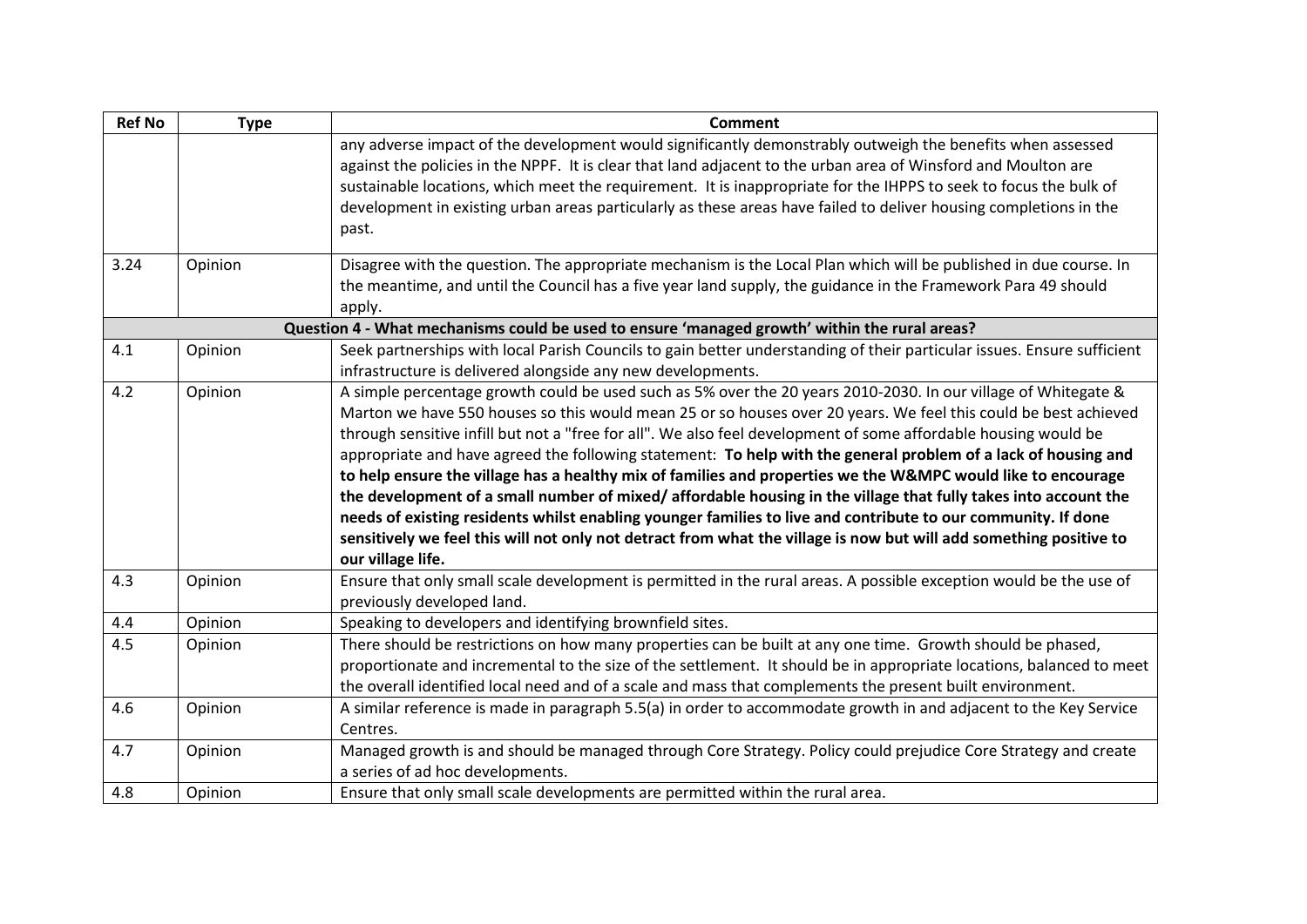| <b>Ref No</b> | <b>Type</b> | <b>Comment</b>                                                                                                        |
|---------------|-------------|-----------------------------------------------------------------------------------------------------------------------|
| 4.9           | Opinion     | The use of phrases such as "bulk of new housing", "smaller scale" need qualifying. However, the mechanism that        |
|               |             | would guide or control such development is an up to date development plan containing appropriate policies.            |
| 4.10          | Opinion     | It is not appropriate to impose mechanisms to ensure 'managed growth' when there is an absence of a 5 year            |
|               |             | housing supply. NPPF is clear that local authorities need to boost the supply of housing and to do this they must     |
|               |             | identify an annual supply of specific deliverable sites sufficient to provide 5 years' worth of housing against their |
|               |             | housing requirements.                                                                                                 |
| 4.11          | Opinion     | Continue with the rules on development and not utilise the relaxing of the green belt laws.                           |
| 4.12          | Opinion     | Initial policy meetings between the Planning Department and Rushton Parish Council. Pre-application discussions       |
|               |             | between the Planning Department, Developers and Parish Council.                                                       |
| 4.13          | Opinion     | Set an overall target but treat each case on its merits. Applying for example quotas for each rural settlement would  |
|               |             | be too rigid.                                                                                                         |
| 4.14          | Opinion     | The rural areas must be allowed to grow, become more sustainable and attract development proportionate to their       |
|               |             | current position in a sound settlement hierarchy.                                                                     |
| 4.15          | Opinion     | The saved local plan policies can be used to manage growth in the rural area. In the context of an absence of a 5     |
|               |             | year land supply, the guidance set out in paragraphs 49 and 14 of the NPPF applies and the advice contained within    |
|               |             | these paragraphs sets out the appropriate mechanism for delivering new residential development. There is,             |
|               |             | therefore, already a mechanism in place for managing growth in the rural area set out in the NPPF which obviates      |
|               |             | the need for the IHPPS.                                                                                               |
| 4.16          | Opinion     | Disagree with the question. The appropriate mechanism is the Local Plan which will be published in due course. In     |
|               |             | the meantime, and until the Council has a five year land supply, the guidance in the Framework Para 49 should         |
|               |             | apply.                                                                                                                |
|               |             |                                                                                                                       |
| 4.17          | Opinion     | The use of such a phrase needs qualifying. However, the mechanism that would guide or control such development        |
|               |             | is an up to date development plan containing appropriate policies.                                                    |
|               |             |                                                                                                                       |
|               |             | Question 5 - What should be classed as 'small scale' developments in areas outside of the key service centres?        |
| 5.1           | Opinion     | Up to 12 dwellings                                                                                                    |
| 5.2           | Opinion     | Do not feel any small scale developments should be allowed in open countryside rather any development being           |
|               |             | infill. There may be small scale developments on the fringes of key service centres but the size should be            |
|               |             | determined on an individual basis rather than setting a figure that sets a precedent.                                 |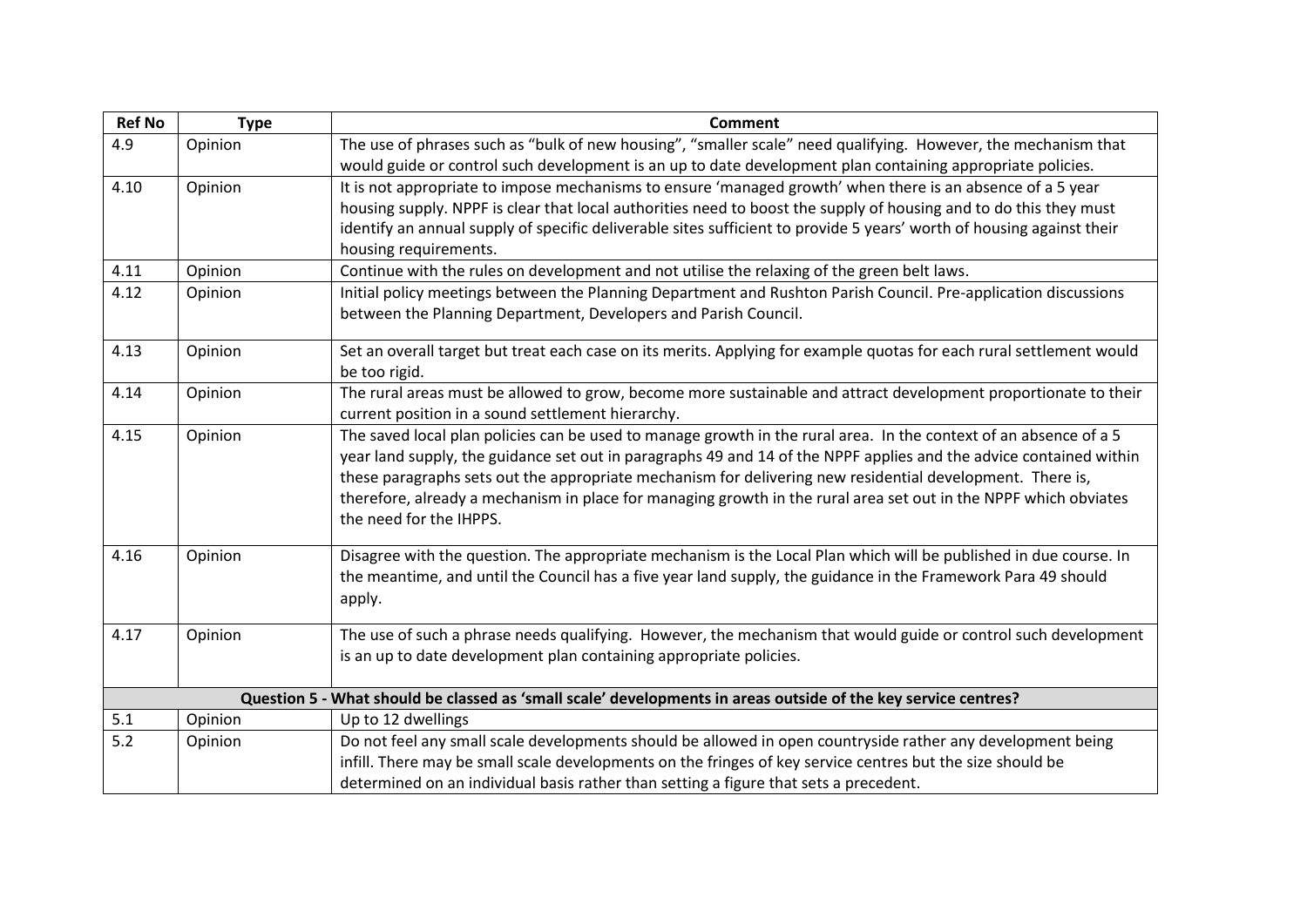| <b>Ref No</b> | <b>Type</b> | <b>Comment</b>                                                                                                                                                   |
|---------------|-------------|------------------------------------------------------------------------------------------------------------------------------------------------------------------|
| 5.3           | Opinion     | Three or more dwellings per 0.1 hectare.                                                                                                                         |
| 5.4           | Opinion     | A maximum of 10% growth over a five year period.                                                                                                                 |
| 5.5           | Opinion     | The appropriate scales of development at particular centres and on particular sites will vary between the nine                                                   |
|               |             | centres because of the different levels of constraints that will be evident in relation to those settlements.                                                    |
|               |             | Therefore, IHPPS should indicate, at the very least, that development in these settlements will be directly related to                                           |
|               |             | the unconstrained opportunities for sustainable growth, within or on the edge of the towns and at a scale that                                                   |
|               |             | relates to the size of the settlement, its landscape setting and the capacity/range of facilities and services available                                         |
|               |             | within the existing urban area.                                                                                                                                  |
| 5.6           | Opinion     | Less than 100 units and not judged on site areas.                                                                                                                |
| 5.7           | Opinion     | 1 - 5 properties where defined as windfall or infill                                                                                                             |
|               |             | 5-10 properties on open sites                                                                                                                                    |
| 5.8           | Opinion     | The Council appears to be using "Urban area" as code for "within existing policy boundaries". However, the                                                       |
|               |             | question of what is an appropriate scale of development within a particular settlement relates to the consideration                                              |
|               |             | of a number of variables and opportunities and not just some mathematical formula or similar approach.                                                           |
| 5.9           | Opinion     | A settlement hierarchy methodology needs establishing to determine the settlement hierarchy for development                                                      |
|               |             | purposes. Ribble Valley Borough Council has a methodology that scores each settlement on the level of local                                                      |
|               |             | services and facilities data as well as the accessibility to each. This then produces a settlement hierarchy that can be                                         |
|               |             | used to direct development so that its overall size is in relation to the settlement and those of neighbouring                                                   |
|               |             | developments and populations. Although there are constraints it does provide a general indication of the main                                                    |
|               |             | settlements and key services centres and in addition, highlights the more rural settlements, which in turn can be                                                |
|               |             | grouped together. An alternative to, or in addition, a number of key service centres can be assigned a minimum                                                   |
|               |             | number of new homes applicable for all key service centres, such as 60 units. 60 units is, on average, a build time of                                           |
|               |             | two years for a mainstream developer and therefore provides a scheme with a delivery timescale to ensure<br>inclusion of all the dwellings in the 5 year supply. |
| 5.10          | Opinion     | Flexible. Site specific in relation to infilling. Strict control of development of windfall sites to avoid encroachment                                          |
|               |             | into open countryside, unless the proposals include affordable housing within or on the edge of Eaton and/or other                                               |
|               |             | facilities e.g. public open space and areas for sport and recreation.                                                                                            |
|               |             |                                                                                                                                                                  |
| 5.11          | Opinion     | To be treated on their merits.                                                                                                                                   |
| 5.12          | Opinion     | It is unclear at this stage what the Council means in terms of "small scale". The emerging Core Strategy will define                                             |
|               |             | the overall level of housing development across the Borough and the proportion of development which should be                                                    |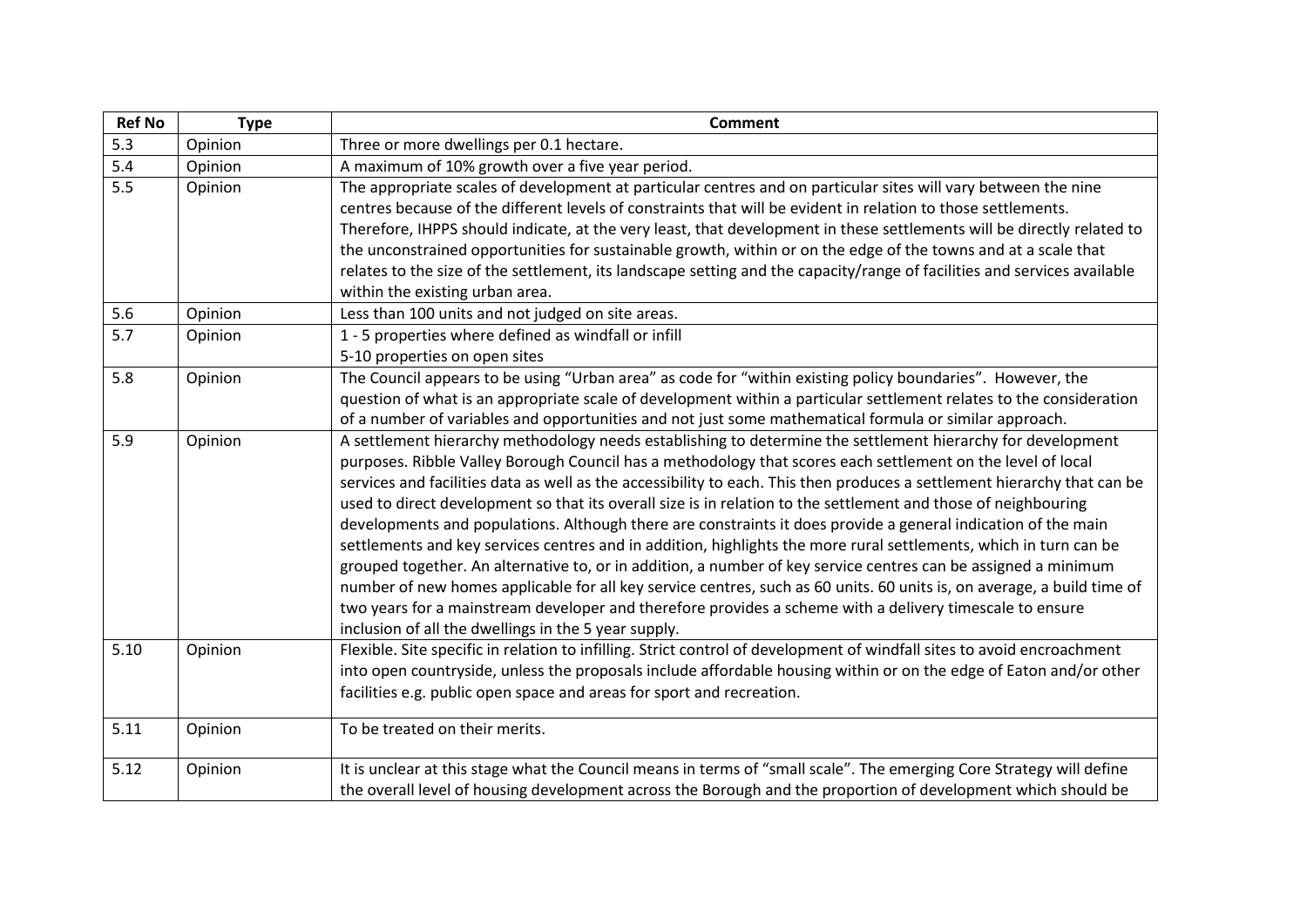| <b>Ref No</b> | <b>Type</b> | <b>Comment</b>                                                                                                                                                                                                                                                                                                                                                                                                                                                                             |
|---------------|-------------|--------------------------------------------------------------------------------------------------------------------------------------------------------------------------------------------------------------------------------------------------------------------------------------------------------------------------------------------------------------------------------------------------------------------------------------------------------------------------------------------|
|               |             | apportioned to settlements. Therefore, should not be seeking to limit development but should be promoting<br>housing development in line with the NPPF to ensure that a five year housing supply can be delivered.                                                                                                                                                                                                                                                                         |
| 5.13          | Opinion     | It is unclear at this stage what the Council means in terms of "small scale". The emerging Core Strategy will define<br>the overall level of housing development across the Borough and the proportion of development which should be<br>apportioned to settlements. Therefore, should not be seeking to limit development but should<br>be promoting housing development in line with the NPPF to ensure that a five year housing supply can be delivered.                                |
| 5.14          | Opinion     | It is unclear at this stage what the Council means in terms of "small scale". The emerging Core Strategy will define<br>the overall level of housing development across the Borough and the proportion of development which should be<br>apportioned to settlements. Therefore, should not be seeking to limit development but should<br>be promoting housing development to ensure that a five year housing supply can be delivered.                                                      |
| 5.15          | Opinion     | It is unclear at this stage what the Council means in terms of "small scale. The emerging Core Strategy will define the<br>overall level of housing development across the Borough and the proportion of development which should be<br>apportioned to settlements. Therefore, should not be seeking to limit development but<br>promoting this in line with the NPPF to ensure that a five year housing supply can be delivered.                                                          |
| 5.16          | Opinion     | It is unclear at this stage as to what the Council means in terms of "small scale". The emerging Core Strategy will<br>define the overall level of housing development across the Borough and the proportion of development which<br>should be apportioned to settlements. Therefore, the IHPPS should not be seeking to limit development but should<br>be promoting housing development in line with the NPPF to ensure that a five year housing supply can be delivered.                |
| 5.17          | Opinion     | It is unclear at this stage what the Council means in terms of "small scale". As stated above, the emerging Core<br>Strategy will define the overall level of housing development across the Borough and the proportion of<br>development which should be apportioned to settlements. Therefore, should not be seeking to limit development<br>but should be promoting housing development in line with the NPPF to ensure that a five year housing supply can<br>be delivered.            |
| 5.18          | Opinion     | It is unclear at this stage what the Council means in terms of "small scale". The emerging Core Strategy will define<br>the overall level of housing development across the Borough and the proportion of development which should be<br>apportioned to settlements. Therefore, should not be seeking to limit development but should be promoting<br>housing development to ensure that a five year housing supply can be delivered.                                                      |
| 5.19          | Opinion     | Do not agree that the hierarchy is right and that there are many of the identified "key service centres" where a<br>development of less than 20 units would be considered "small scale" and in settlements not identified as key service<br>centres small scale could be considered as being 10 units and less. The reason being is that anything over this ought<br>to come forward as part of the Local Plan process as it is likely to have strategic, spatial and sustainable impacts, |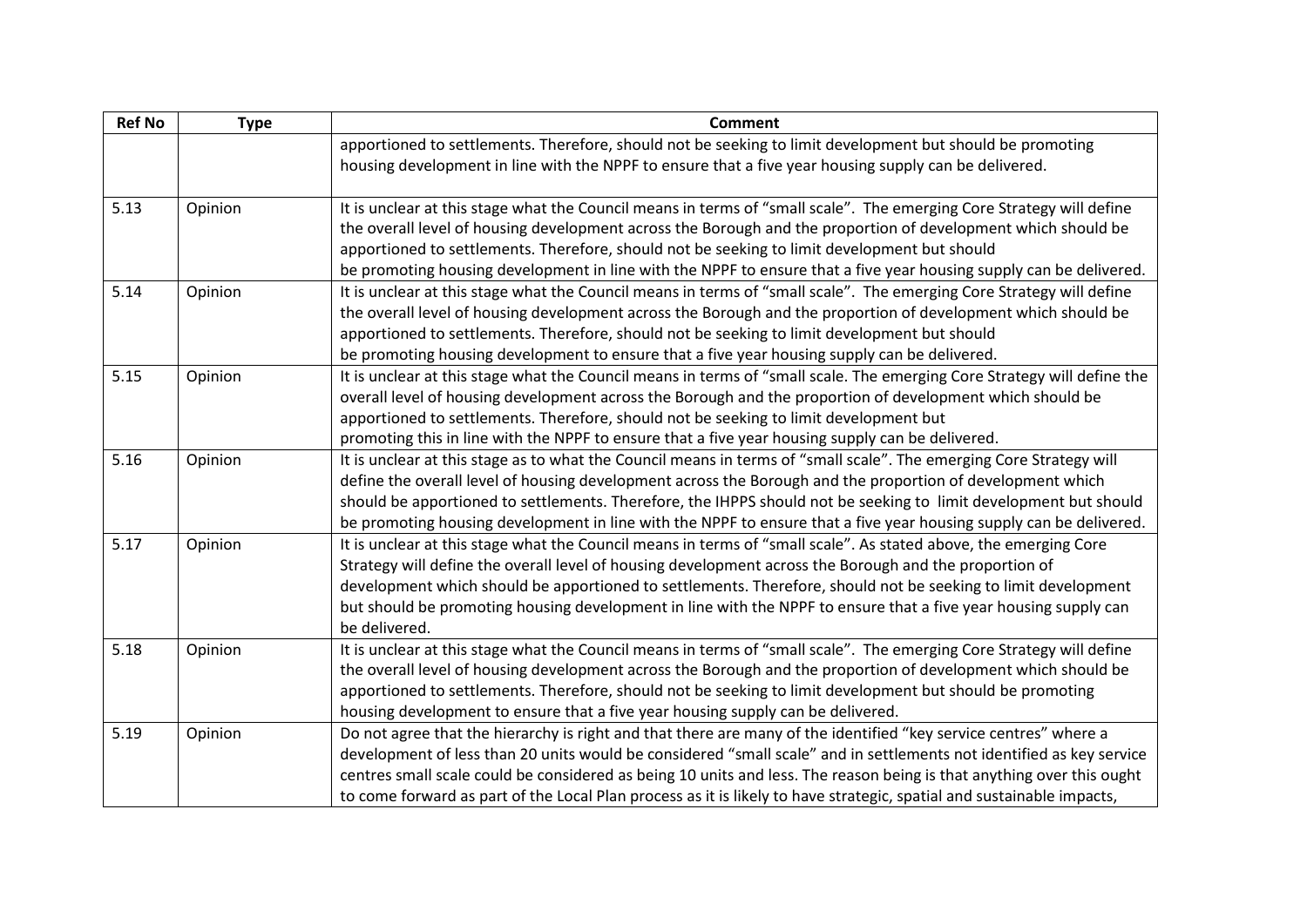| <b>Ref No</b> | <b>Type</b> | <b>Comment</b>                                                                                                                                                                                                                                                                                                                                                                                                                                                                                                                                                                                                                                                                                                                                                                                                                                                                                         |
|---------------|-------------|--------------------------------------------------------------------------------------------------------------------------------------------------------------------------------------------------------------------------------------------------------------------------------------------------------------------------------------------------------------------------------------------------------------------------------------------------------------------------------------------------------------------------------------------------------------------------------------------------------------------------------------------------------------------------------------------------------------------------------------------------------------------------------------------------------------------------------------------------------------------------------------------------------|
|               |             | particularly where they happen to be cumulative in nature.                                                                                                                                                                                                                                                                                                                                                                                                                                                                                                                                                                                                                                                                                                                                                                                                                                             |
| 5.20          | Opinion     | Paragraph 5.4 of the topic paper advises that small scale developments will be delivered through small infill and<br>windfall sites and rural exception sites. This is considered inappropriate. Given the housing requirements for<br>Cheshire West and Chester and the significant reliance placed upon the rural area for delivering this requirement, it<br>seems inappropriate to use the term 'small scale' to define the level of development that is appropriate outside of<br>the key service centres. The quantum of housing directed towards villages outside of the key service centres should<br>reflect the facilities available and the ability of a particular village to accommodate further growth without<br>conflicting with wider policies in the NPPF and development plan. The IHPPS should refer to the development of<br>'sustainable' rural sites rather than 'small scale'. |
|               |             | Question 6 - What approaches should be used to ensure that communities feel fully engaged in development proposals pre-application?                                                                                                                                                                                                                                                                                                                                                                                                                                                                                                                                                                                                                                                                                                                                                                    |
| 6.1           | Opinion     | <b>Parish Council consultations</b>                                                                                                                                                                                                                                                                                                                                                                                                                                                                                                                                                                                                                                                                                                                                                                                                                                                                    |
| 6.2           | Opinion     | Use Parish Councils to engage parishioners through existing mechanisms including existing communication methods<br>such as newsletters and web site. Involve community in developing a Neighbourhood plan where communities can<br>engage in the development of preplan proposals.                                                                                                                                                                                                                                                                                                                                                                                                                                                                                                                                                                                                                     |
| 6.3           | Opinion     | A thorough consultation should take place; this doesn't always happen.                                                                                                                                                                                                                                                                                                                                                                                                                                                                                                                                                                                                                                                                                                                                                                                                                                 |
| 6.4           | Opinion     | Provide evidence that the authority is listening to local communities and acting to support strong wishes from these<br>towns and parish councils - of whom few if any object to the authority and area targets.                                                                                                                                                                                                                                                                                                                                                                                                                                                                                                                                                                                                                                                                                       |
| 6.5           | Opinion     | Consultation and meaningful local forums particularly linked with local councils.                                                                                                                                                                                                                                                                                                                                                                                                                                                                                                                                                                                                                                                                                                                                                                                                                      |
| 6.6           | Opinion     | Essential that developers consult with communities no matter what size their development is. Should provide<br>evidence based justification for the need, in that area, of what they are proposing to build and they should display<br>good knowledge of the community, its environs and the impacts that development will have.                                                                                                                                                                                                                                                                                                                                                                                                                                                                                                                                                                       |
| 6.7           | Opinion     | Consultation proportionate to the size of the development proposed.                                                                                                                                                                                                                                                                                                                                                                                                                                                                                                                                                                                                                                                                                                                                                                                                                                    |
| 6.8           | Opinion     | The Council's statement for community involvement and NPPF provide an appropriate framework and direction for<br>ensuring that communities are engaged in pre-application consultation. Any IHPPS should reiterate the<br>requirements of the NPPF and Localism Act (2011), but should provide flexibility such that any<br>consultation undertaken is reflective of the nature and scale of proposals and their location.                                                                                                                                                                                                                                                                                                                                                                                                                                                                             |
| 6.9           | Opinion     | Consultation, communication, consideration and engagement with Neighbourhood Plan                                                                                                                                                                                                                                                                                                                                                                                                                                                                                                                                                                                                                                                                                                                                                                                                                      |
| 6.10          | Opinion     | This policy approach has already failed to deliver the required amount of housing. The council must recognise the<br>undeniable need for the release of deliverable housing land and it is clear that this must include Greenfield Land.<br>The involvement of communities is, of course, important, but any such involvement must be responsible and                                                                                                                                                                                                                                                                                                                                                                                                                                                                                                                                                  |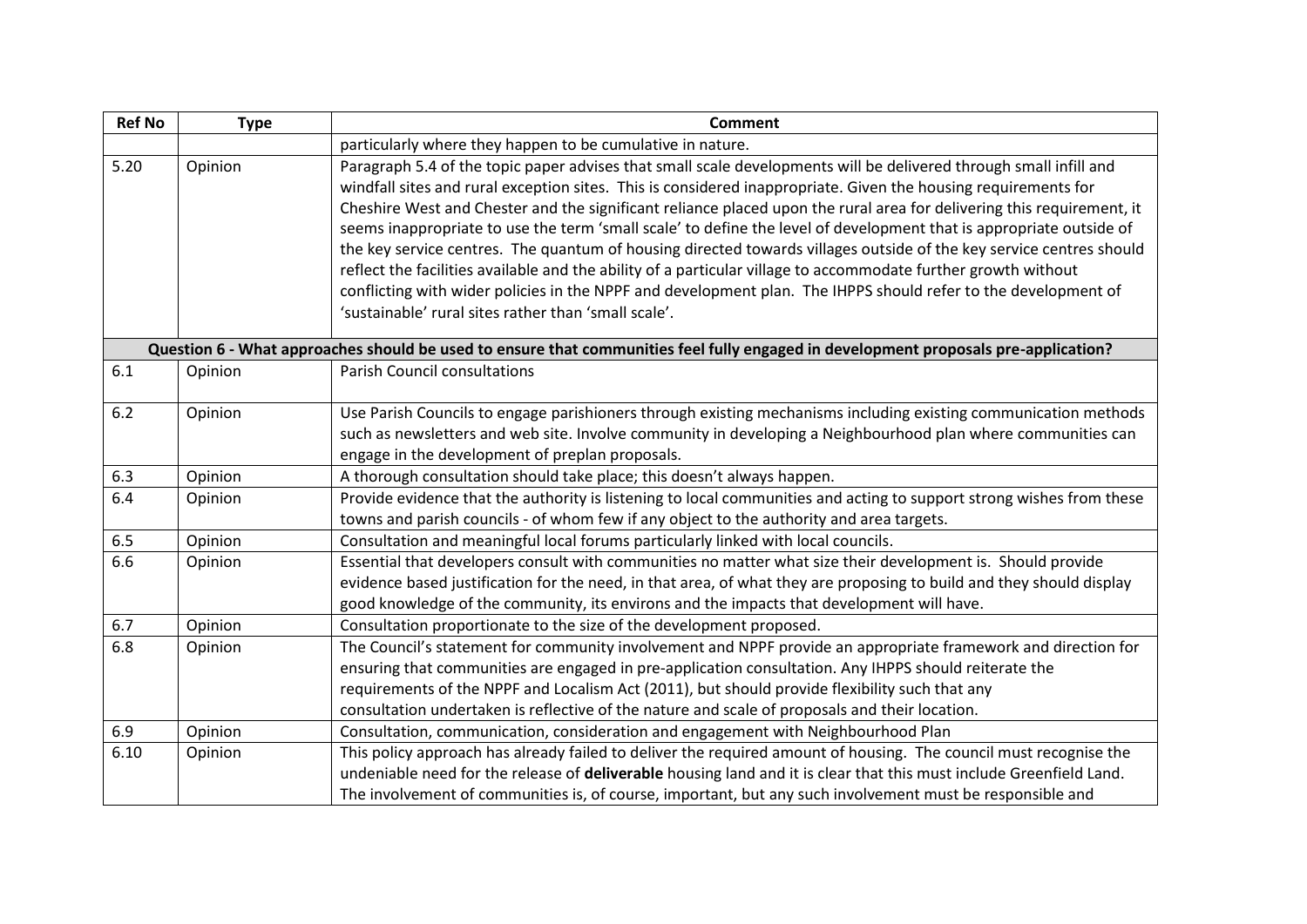| <b>Ref No</b> | <b>Type</b> | <b>Comment</b>                                                                                                           |
|---------------|-------------|--------------------------------------------------------------------------------------------------------------------------|
|               |             | informed, otherwise, such involvement may block necessary development. It is vital that the Council makes this           |
|               |             | clear to communities (and adopts a similar approach itself).                                                             |
| 6.11          | Opinion     | Firstly ensure that pre-application fees are maintained at a reasonable level so developers engage in pre-application    |
|               |             | discussions early within the development process. Secondly, set out minimum consultation requirement for                 |
|               |             | schemes of various sizes. This will ensure consistency between different development proposals, clarity for              |
|               |             | developers on what is expected of them, and clarity for local residents on what can be reasonably expected of them.      |
|               |             | A number of local authorities require (as a validation necessity) that developers carry out pre-application              |
|               |             | community consultation where significant applications are involved (such as applications subject to an EIA, above 30     |
|               |             | dwellings and over 1 hectare).                                                                                           |
| 6.12          | Opinion     | Make information more readily available and do not make it difficult to find on the web site, like this consultation is. |
|               |             | Do not assume everyone has access to the Internet.                                                                       |
| 6.13          | Opinion     | Open meetings. Rushton is a Parish that participates in development issues guided by its Parish Plan and                 |
|               |             | encouraged through its quarterly newsletters. Recently some 80 residents attended a meeting to discuss a                 |
|               |             | developer's proposals for the site of the former Red Lion public house.                                                  |
| 6.14          | Opinion     | Community engagement such as exhibitions and public meetings in the relevant locality where appropriate and of           |
|               |             | scale.                                                                                                                   |
| 6.15          | Opinion     | The Council's adopted Statement of Community Involvement (SCI), July 2009, provides guidance to developers and           |
|               |             | house builders around the engagement of communities pre-application. The NPPF provides guidance to local                 |
|               |             | authorities as to the expectations of their role in encouraging pre-application consultation with communities (Para      |
|               |             | 189). Therefore do not think it is necessary as part of an Interim Statement outside of the SCI to produce               |
|               |             | supplementary guidance.                                                                                                  |
| 6.16          | Opinion     | Communities are already engaged through the pre-application process and whilst cannot speak for other                    |
|               |             | agents/applicants the schemes we promote involve a significant amount of front loading with the involvement of           |
|               |             | local and statutory stakeholders, residents and officers prior to submission. The expectation for engagement,            |
|               |             | through the Localism Act and NPPF, has raised awareness and interest in this arena and the obligations to engage         |
|               |             | already exist and are sufficient.                                                                                        |
| 6.17          | Opinion     | Follow the guidance in the Framework                                                                                     |
|               |             | Question 7 - Do you agree with the proposed role for each area?                                                          |
| 7.1           | Support     | Agree.                                                                                                                   |
| 7.2           | Support     | Generally seems a common sense approach                                                                                  |
| 7.3           | Support     | Provided that 'role' means 'allocation'. We agree with 4,200 as the target for Northwich.                                |
| 7.4           | Support     | N/A                                                                                                                      |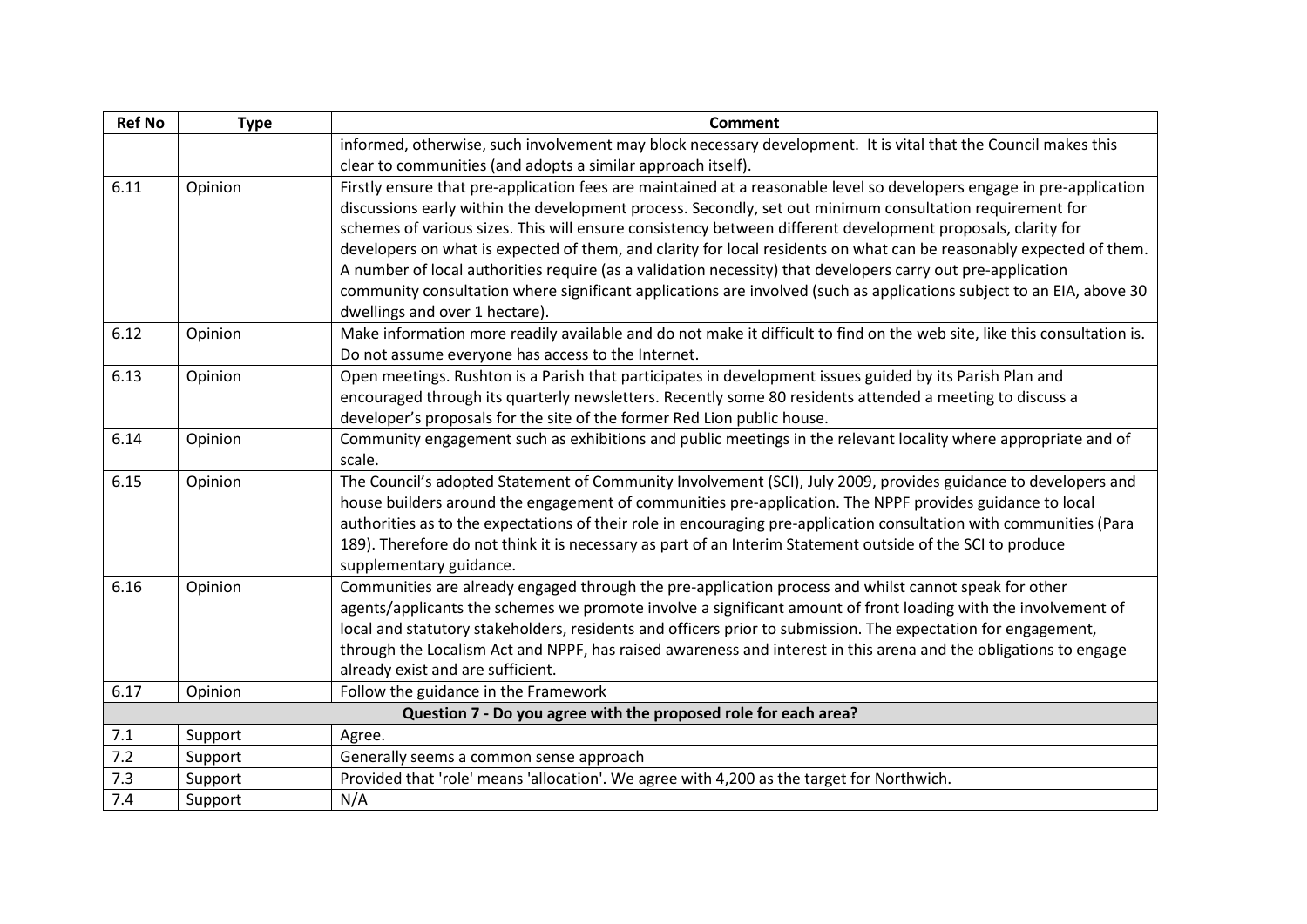| <b>Ref No</b> | <b>Type</b>         | <b>Comment</b>                                                                                                            |
|---------------|---------------------|---------------------------------------------------------------------------------------------------------------------------|
| 7.5           | Support except for  | Yes for a, b, c, and d. However do not agree with the "on the edge of "statement, which invites the circling of           |
|               | e)                  | villages with another village. Whenever possible sites should be brownfield but should also be appropriate in             |
|               |                     | position to the surrounding area. Where edge of settlement development is the only option it should be small scale        |
|               |                     | and must not be obtrusive. It should complement and integrate smoothly with the adjacent built environment.               |
| 7.6           | Support             | In broad agreement with the roles for the settlements as set out.                                                         |
| 7.7           | Object              | More focus on Key Service Centres and rural areas where there has been little development and capacity for new            |
|               |                     | houses. Four settlements could suffer from over supply and a dysfunctional housing market.                                |
| 7.8           | Broadly supportive. | With regards to Chester we fully support its identification as a sub-regional city and that its housing growth should     |
|               |                     | be reflective of its employment, retail and tourism roles. This places the greatest emphasis for housing delivery on      |
|               |                     | Chester.                                                                                                                  |
| 7.9           | Not specified       | It is clear that in Ellesmere Port brownfield sites are not being delivered as quickly as hoped but brownfield sites are  |
|               |                     | not the complete answer to local regeneration issues. The contribution that greenfield sites can make to meeting          |
|               |                     | regeneration objectives should not be overlooked.                                                                         |
| 7.9           | Support             | Aware that within Northwich there is many hectares of brownfield sites and would request that these sites are             |
|               |                     | developed to revitalise the town centre.                                                                                  |
| 7.10          | Object              | Despite the need for housing and under supply of the Council continues to suggest roles that fail to deliver housing.     |
| 7.11          | Support, generally  | Care needs to be taken when expressing reliance on brownfield delivery because there is not a guarantee that these        |
|               |                     | sites are automatically deliverable due to potential viability constraints. This is reflected in the NPPF, which does not |
|               |                     | promote a sequential approach to the selection of sites. This is made clear in the SoS decision letter relating to the    |
|               |                     | Burgess Farm site in Salford                                                                                              |
|               |                     | (APP/U4230/A/11/2157433).                                                                                                 |
| 7.12          | Object              | N/A                                                                                                                       |
| 7.13          | Support             | N/A                                                                                                                       |
| 7.14          | Support, in part    | The Vale Royal settlement policy boundary and hierarchical approach to development identified Winsford as a Tier 1        |
|               |                     | location. The role of Winsford as referenced in the IHPPS should therefore be amended. A stronger reference to the        |
|               |                     | future needs of these Tier 1 settlements should be made rather than "scope to grow". Winsford has significant             |
|               |                     | infrastructure and represents a sustainable location for future housing development. Therefore future development         |
|               |                     | in and on the edge of Winsford should be acceptable and the IHPSS should be amended accordingly.                          |
| 7.15          | Object in part      | Northwich should assume a higher role for the reasons mentioned in answer to Q2.                                          |
| 7.16          |                     | The Vale Royal settlement policy boundary and hierarchical approach to development identified Northwich as a Tier         |
|               |                     | 1 location. The role of Northwich as referenced should therefore be amended. A stronger reference to the future           |
|               |                     | needs of these Tier 1 settlements should be made rather than "scope to grow". Northwich has significant                   |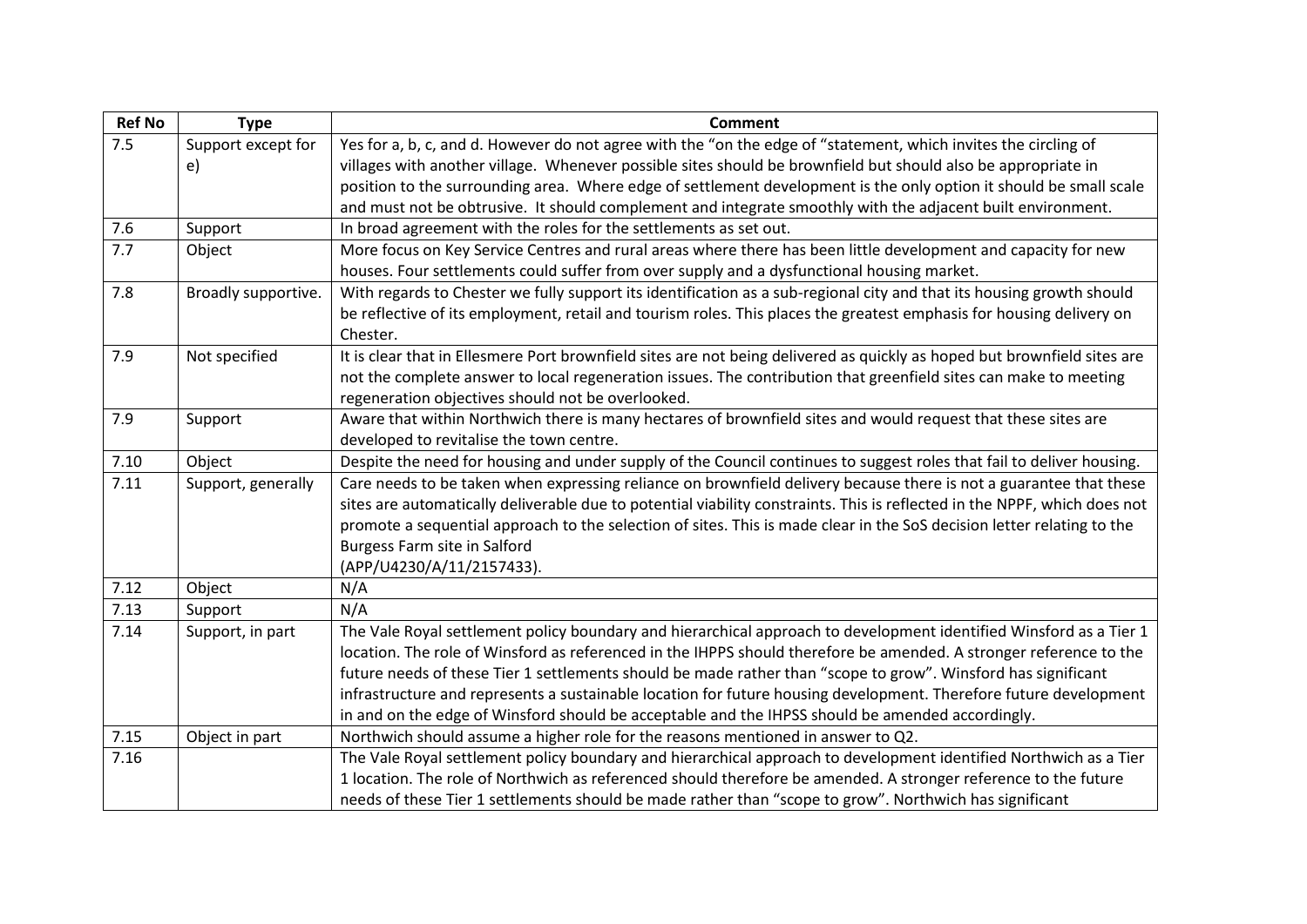| <b>Ref No</b> | <b>Type</b>      | <b>Comment</b>                                                                                                           |
|---------------|------------------|--------------------------------------------------------------------------------------------------------------------------|
|               |                  | infrastructure and represents a sustainable location for future housing development. Therefore future development        |
|               |                  | in and on the edge of Northwich should be acceptable.                                                                    |
| 7.17          | Support, in part | We agree with the identification of Chester as a sub-regional City to be supported with housing growth reflective of     |
|               |                  | its role in providing employment, retail and tourism. In view of the Council's Green Belt Review and                     |
|               |                  | acknowledgement in the background papers to the Preferred Policy Directions that there will be a requirement to          |
|               |                  | release Green Belt land around Chester for housing, this should be acknowledged here. It should also be                  |
|               |                  | confirmed that Chester, as the main settlement in the Borough will be the receiver of the majority of new housing        |
|               |                  | development for which it is acknowledged there is an acute need.                                                         |
| 7.18          | Support, in part | The Vale Royal settlement policy boundary and hierarchical approach to development identified Northwich as a Tier        |
|               |                  | 1 location. The role of Northwich as referenced in the IHPPS should therefore be amended. A stronger reference to        |
|               |                  | the future needs of these Tier 1 settlements should be made rather than "scope to grow". Northwich has significant       |
|               |                  | infrastructure and represents a sustainable location for future housing development. Therefore future development        |
|               |                  | in and on the edge of Northwich should be acceptable.                                                                    |
| 7.19          | Object, in part  | The Vale Royal settlement policy boundary and hierarchical approach to development identified Northwich and              |
|               |                  | Winsford as a Tier 1 location. The role of both Northwich and Winsford as referenced should therefore be amended.        |
|               |                  | A stronger reference to the future needs of these settlements should be made rather than "scope to grow". Future         |
|               |                  | development in and on the edge of Northwich and Winsford is acceptable and the IHPSS should be amended                   |
|               |                  | accordingly. As currently drafted, the IHPPS does also not sufficiently distinguish between the status of different      |
|               |                  | settlements within the rural area, in particular, the role of Key Service Centres. This is an important point as the Key |
|               |                  | Service Centres are recognised in the emerging Core Strategy as the primary focus for development and growth in          |
|               |                  | the rural area. As such, the Council's approach to sustainable development on sites in and around the Key Service        |
|               |                  | Centres will be different to that relating to sites more generally in the rural area. The current policy wording reads   |
|               |                  | as follows: 'Small scale developments outside of the Key Service Centres could be delivered through small in-fill        |
|               |                  | through small infill and windfall sites, and rural exception sites'. The scale of development proposed in the emerging   |
|               |                  | Core Strategy in the Key Service Centres is likely to exceed the capacity of any available infill sites and therefore,   |
|               |                  | larger sustainable greenfield extensions are likely to be required. The current reference (above) should therefore be    |
|               |                  | made clearer and more precise and to read as follows: 'Small scale developments in other settlements outside of          |
|               |                  | the Key Service Centres'                                                                                                 |
| 7.20          | Support, in part | The role of Chester as an area identified for housing growth is supported.                                               |
| 7.21          | Support, in part | The Vale Royal settlement policy boundary and hierarchical approach to development identified Winsford as a Tier 1       |
|               |                  | location. The role of Winsford as referenced should therefore be amended. A stronger reference to the future needs       |
|               |                  | of these Tier 1 settlements should be made rather than "scope to grow". Winsford has significant infrastructure and      |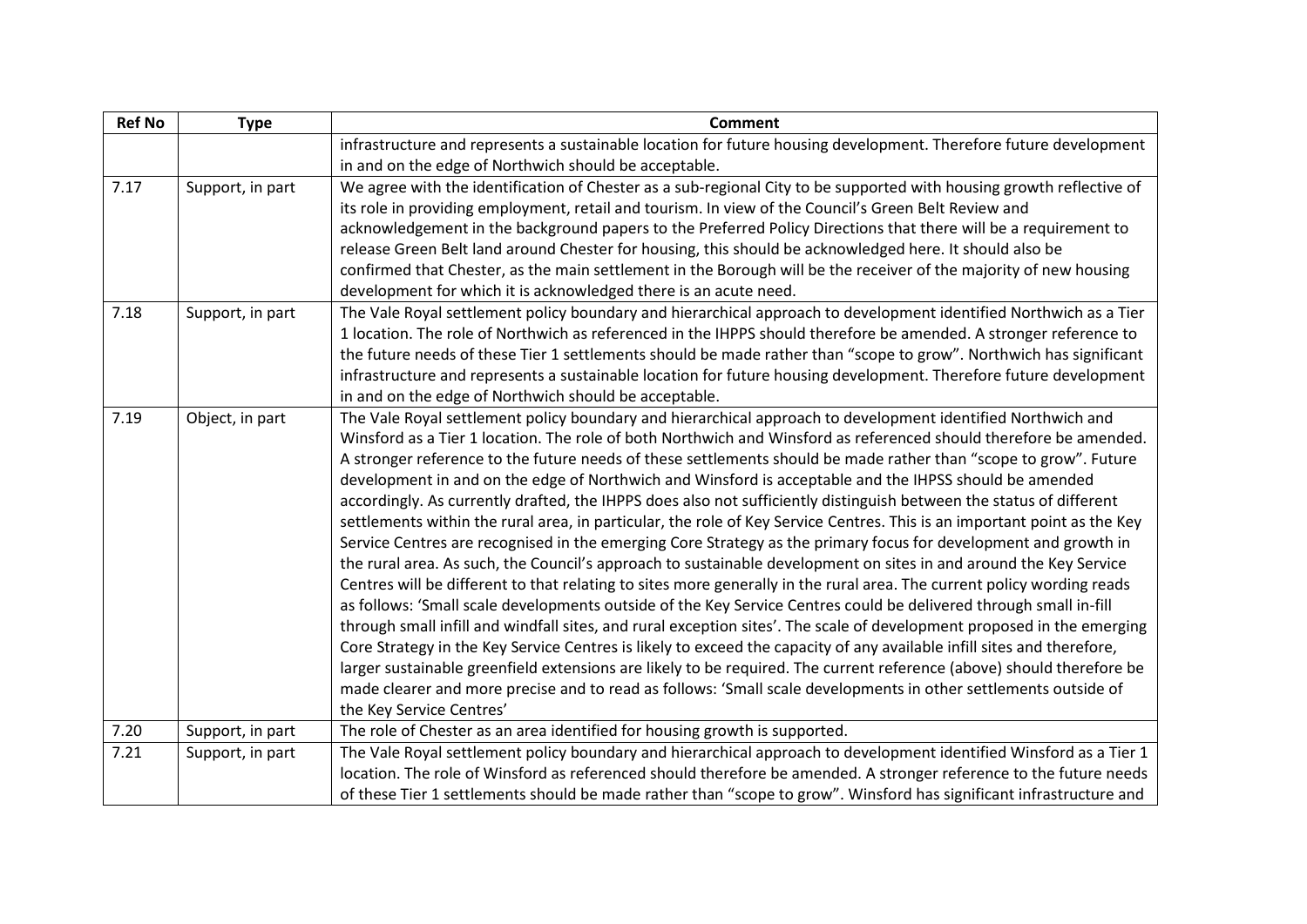| <b>Ref No</b> | <b>Type</b>      | <b>Comment</b>                                                                                                                                                                                                                                                                                                                                                                                                                                                                                                                                                                                                                                                                                                                                                                                                                                                                                                                                                                                                                                                                                                                                                                                                                                                                                                             |
|---------------|------------------|----------------------------------------------------------------------------------------------------------------------------------------------------------------------------------------------------------------------------------------------------------------------------------------------------------------------------------------------------------------------------------------------------------------------------------------------------------------------------------------------------------------------------------------------------------------------------------------------------------------------------------------------------------------------------------------------------------------------------------------------------------------------------------------------------------------------------------------------------------------------------------------------------------------------------------------------------------------------------------------------------------------------------------------------------------------------------------------------------------------------------------------------------------------------------------------------------------------------------------------------------------------------------------------------------------------------------|
|               |                  | represents a sustainable location for future housing development. Therefore future development in and on the                                                                                                                                                                                                                                                                                                                                                                                                                                                                                                                                                                                                                                                                                                                                                                                                                                                                                                                                                                                                                                                                                                                                                                                                               |
|               |                  | edge of Winsford should be acceptable and the IHPSS amended accordingly.                                                                                                                                                                                                                                                                                                                                                                                                                                                                                                                                                                                                                                                                                                                                                                                                                                                                                                                                                                                                                                                                                                                                                                                                                                                   |
| 7.22          | Support, in part | Generally support the broad definitions of the proposed roles for each of the delivery areas listed. In line with<br>previous representations submitted as part of the Local Plan process endorse the significant potential of Ellesmere<br>Port to deliver new housing and employment sustainably. Also continue to support the status given to Ellesmere<br>Port as a key contributor to housing delivery in the context of the need to continue to deliver regeneration benefits<br>and attract further inward investment into the area. This role needs to be recognised in terms of the wider<br>functional relationships of Ellesmere Port with both Chester and the employment centres within Merseyside. The<br>strategic importance of the town and surrounds is established through the Atlantic Gateway proposals as well as the<br>Cheshire and Warrington LEP Business Plan. Do not object to the very broad role definitions given to the other<br>delivery areas would expect these to be developed further through the Local Plan process and will provide<br>comments on this through that process.                                                                                                                                                                                                       |
| 7.23          | Object           | Strategic spatial planning questions that are best left to the emergent Local Plan Preferred Policy Directions<br>consultation. Do not disagree with the principle of the hierarchical approach advocated and the identified roles, but<br>must point out that growth must be proportionate and balanced whereby the largest settlements ought to take the<br>greatest burden of new development simply because they are the most sustainable and have the best existing<br>infrastructure. This would lead to lesser settlements of a smaller disposition taking less, but also ensuring that small<br>settlements are not marginalised and become less sustainable. It is a matter of enhancing and building sustainable<br>communities. Moreover, despite the (publicity) claims that the Authority is keen to see growth the less than<br>ambitious housing and employment targets paint another picture. Furthermore, recent planning decisions at the<br>coalface of determining planning applications suggest that this agenda of growth is not accurate.                                                                                                                                                                                                                                                           |
| 7.24          | Object           | The existing development plan provides policies on the location of new housing development, but as there is not a 5<br>year supply these policies must be considered out of date in accordance with the NPPF (paragraph 49), and the<br>presumption in favour of sustainable development should apply (paragraph 14). To take any other approach is<br>contrary to the NPPF. The correct response to the shortfall in the 5 year supply is to apply the NPPF presumption in<br>favour of sustainable development. This is the Government's clear intention. It is not an invitation to create an<br>interim policy to determine which locations are appropriate for growth. The NPPF provides the appropriate policies<br>for determining what is sustainable development. If there is a need for development and a location is capable of<br>accommodating that development, then the presumption in favour should apply and the development need should<br>be met. We consider that a range of sites will be required across the borough to meet the immediate shortfall and<br>also the long term needs of the borough, including but not limited to the main settlements and key service centres<br>identified in the IHPS, and also the rural areas. The presumption in favour of sustainable development in the NPPF |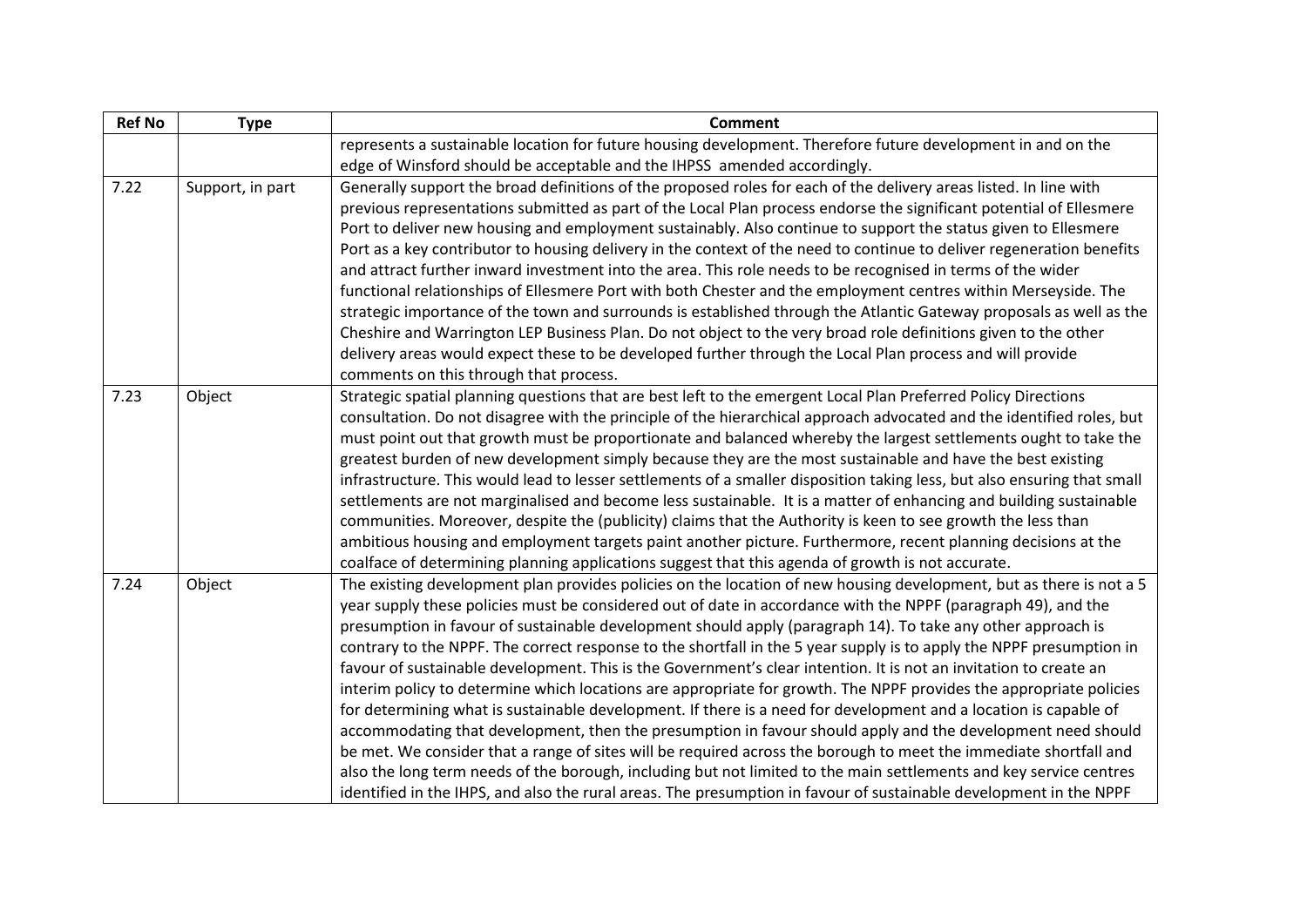| <b>Ref No</b> | <b>Type</b>      | <b>Comment</b>                                                                                                        |
|---------------|------------------|-----------------------------------------------------------------------------------------------------------------------|
|               |                  | should secure this. Rather than the IHPS, the appropriate place to determine the distribution of new                  |
|               |                  | development is through the emerging Local Plan.                                                                       |
| 7.25          | Support, in part | The recognition that Winsford should grow in support regeneration is supported. The town centre requires              |
|               |                  | significant inwards investment. The development of new houses in and around the town will improve the town            |
|               |                  | centre by increasing retail expenditure in the area. Development should take place adjacent to rural settlements      |
|               |                  | that reflect the facilities available within the village and the ability of the settlement to accommodate further     |
|               |                  | growth without conflicting with wider policies in the NPPF or development plan. The test for development within       |
|               |                  | the rural area should be whether the development is sustainable.                                                      |
| 7.26          | Object           | Disagree with this question as this is a matter that should be determined within the Local Plan process.              |
|               |                  | Question 8 - What could constitute 'very special circumstances' to warrant development in the Green Belt?             |
| 8.1           | Opinion          | This is too difficult to define without having some test case / examples.                                             |
| 8.2           | Opinion          | People like to know which of the discounted sites are within the ten areas of Green Belt review - and which are in    |
|               |                  | GB rural villages e.g. Mickle Trafford. It's possible that some 'special circumstances' have already been created by  |
|               |                  | the review that has been published for the ten areas. Hopefully the new SHLAA will help.                              |
| 8.3           | Opinion          | Would have to be dealt with on a case by case basis.                                                                  |
| 8.4           | Opinion          | Very special circumstances refer to a specific development being proposed. In this case you need to specify the       |
|               |                  | development in question. However your question relates to ANY development by the nature of the question.              |
|               |                  | Contest the validity of consultation when one vital question which could result in harm to Chester's green belt via   |
|               |                  | mass development - unspecified - has been posed in a highly ambiguous and technically incorrect way.                  |
| 8.5           | Opinion          | If the community agrees that the development enhances the natural environment and provides valued amenities or        |
|               |                  | facilities.                                                                                                           |
| 8.6           | Opinion          | When there is no further room for development to allow the community to have a sustainable future                     |
| 8.7           | Opinion          | A small community wishing to provide, within their settlement boundary, some infill development or to create an       |
|               |                  | exception site to provide for affordable housing for local people.                                                    |
|               |                  | Possible infrastructure development although this would only be considered having full regard for its impact and      |
|               |                  | would be subject to strict ecological and environmental mitigation measures imposed. Possible release of small        |
|               |                  | pockets of Green Belt if it was land of poor quality. Lost green space should be replaced elsewhere locally and again |
|               |                  | strict mitigation measures imposed. The Green Belt must never be eroded to such an extent that the boundaries         |
|               |                  | between towns and villages become blurred.                                                                            |
| 8.8           | Opinion          | The need to provide development land from areas designated as Green Belt is primarily a matter for the                |
|               |                  | Development Plan. Whilst a critical shortage of development land may be regarded as a "very special circumstance"     |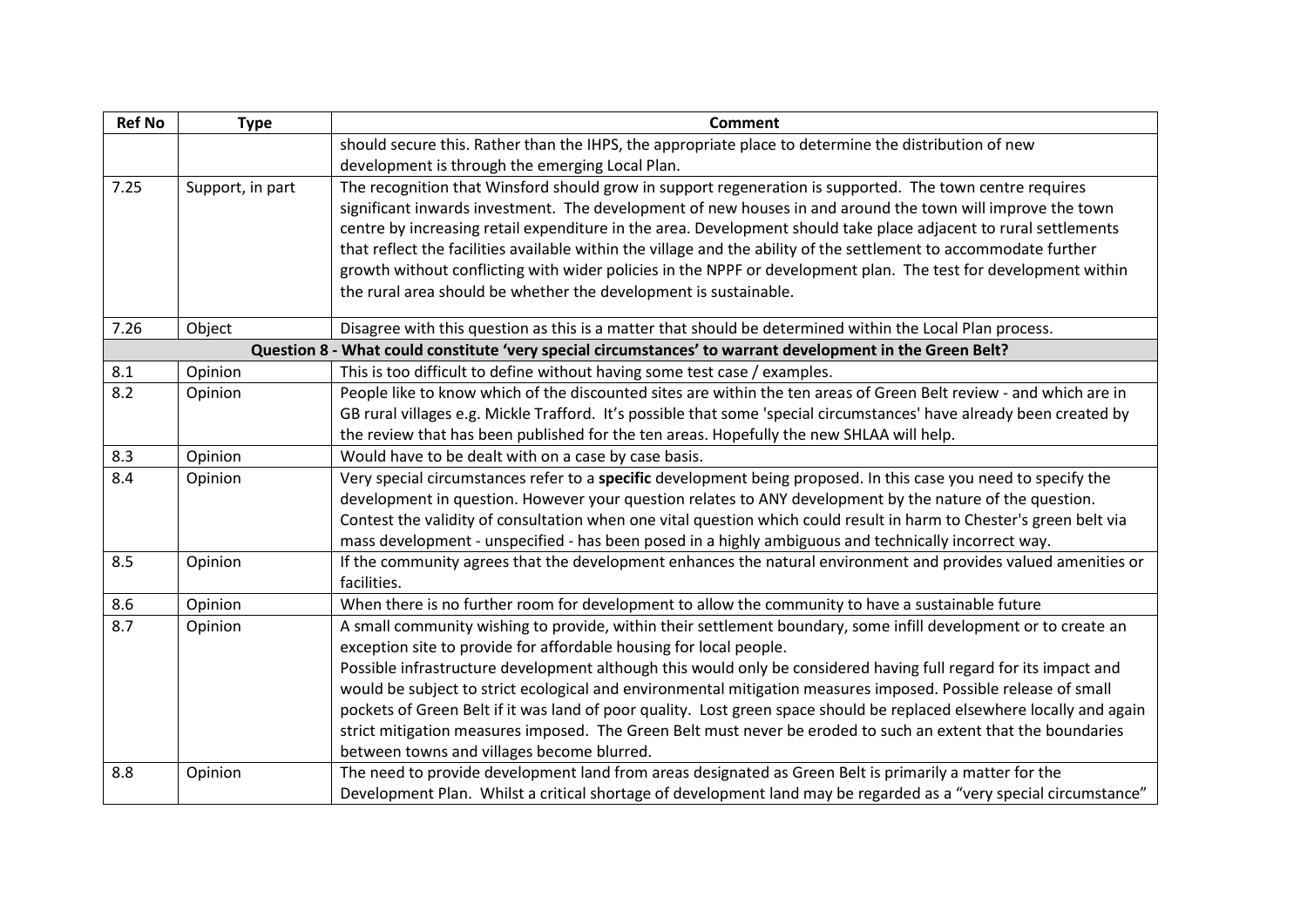| <b>Ref No</b> | <b>Type</b> | Comment                                                                                                                  |
|---------------|-------------|--------------------------------------------------------------------------------------------------------------------------|
|               |             | that warrants the release of such sites, that approach is not always supported by the Inspectorate in the absence of     |
|               |             | emerging changes to areas of Green Belt in a Development Plan.                                                           |
| 8.9           | Opinion     | Demonstration of very special circumstances needs to be tied to evidence of a significant lack of delivery of housing    |
|               |             | within a particular settlement, and a proven lack of availability of alternative brownfield or sustainable greenfield    |
|               |             | sites within the settlement or at its edge.                                                                              |
| 8.10          | Opinion     | Where there is no availability of brownfield sites or suitable greenfield sites where a local need for development has   |
|               |             | been identified.                                                                                                         |
| 8.11          | Opinion     | Restriction of time for developers to complete a project to prevent land banking for financial gain.                     |
| 8.12          | Opinion     | The approach to Green Belt release is well established in National policy and it is inappropriate for the Council to     |
|               |             | seek to redefine such matters.                                                                                           |
| 8.13          |             | Based on the specific local position, thrust of NPPF and the Queensway SoS decision, 'very special circumstances'        |
|               |             | would consist of:                                                                                                        |
|               |             | a contribution to the 5 year housing supply;                                                                             |
|               |             | the protection of urban green spaces;<br>$\bullet$                                                                       |
|               |             | the protection of the highest quality Green Belt;<br>$\bullet$                                                           |
|               |             | the protection of a historic centre;<br>$\bullet$                                                                        |
|               |             | the delivery of a more sustainable pattern of development than without the release of Green Belt, and;<br>$\bullet$      |
|               |             | a material additional benefit, such as strategically important infrastructure provision (for example a Park and          |
|               |             | Ride facility).                                                                                                          |
|               |             | First two points are likely to apply equally to all Green Belt sites on the edge of a given urban area. The final four   |
|               |             | points will therefore prove the most important in the identification of individual sites. This makes it abundantly clear |
|               |             | how beneficial sites that can also meet infrastructure requirements for the wider area will be.                          |
| 8.14          | Opinion     | None. Green belt should be preserved at all costs.                                                                       |
| 8.15          | Opinion     | Not appropriate as Rushton Parish is not within the green belt, but the Parish Council considers its open countryside    |
|               |             | status should afford the same level of protection against unsuitable development as would apply within the green         |
|               |             | belt. The only special circumstances that might apply are where a proposed development on the fringe of the Village      |
|               |             | includes an even greater level of planning gain than might apply to the development of a windfall site eg. a higher      |
|               |             | proportion of affordable housing and a larger area of public open space and recreational facilities.                     |
| 8.16          | Opinion     | If land does not meet the functions of Green Belt as set out in NPPF and in any event where there is an unsatisfied      |
|               |             | requirement for new housing.                                                                                             |
| 8.17          | Opinion     | Whilst the exceptions to preventing new residential development within the Green Belt are outlined in the NPPF;          |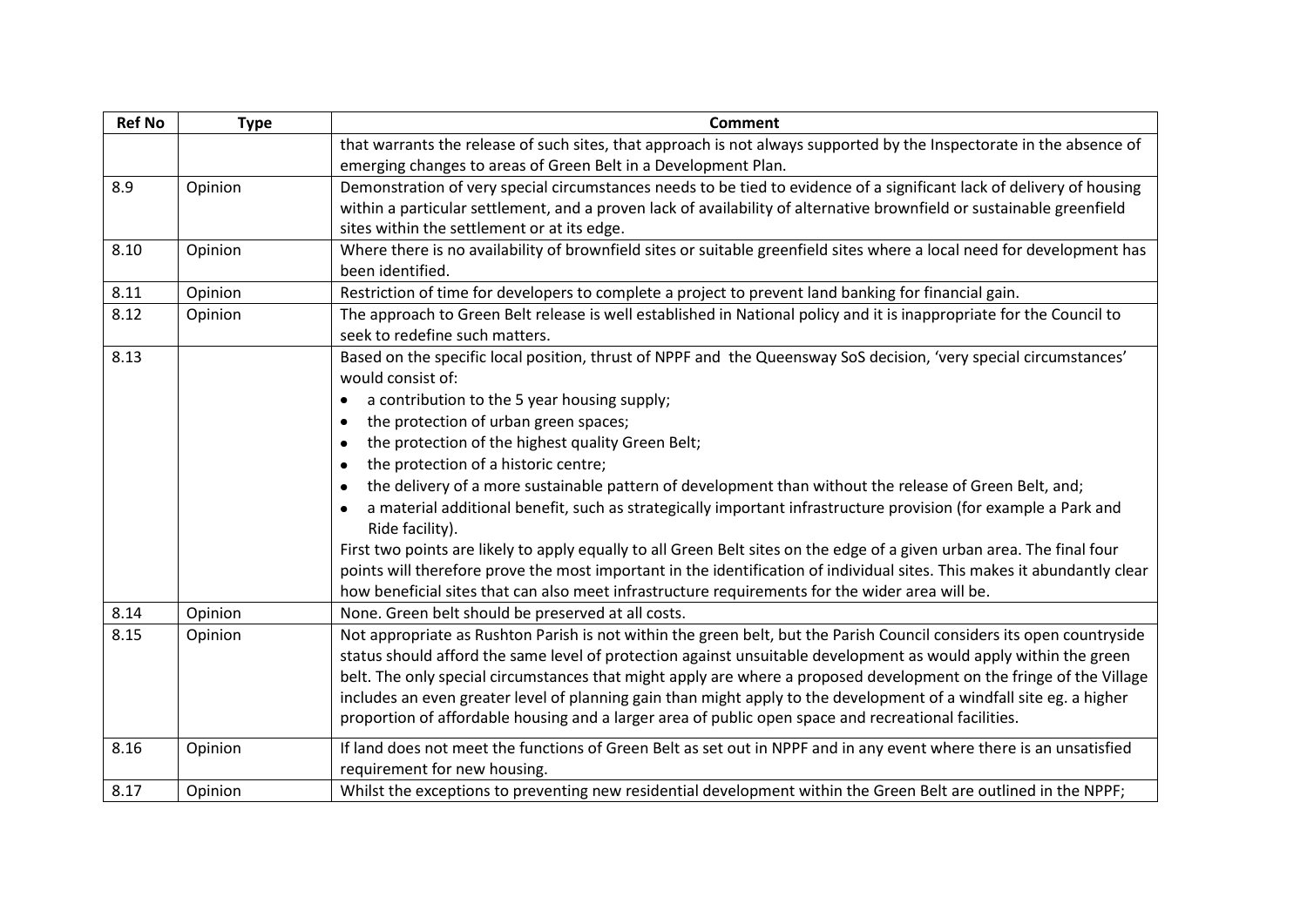| <b>Ref No</b> | <b>Type</b> | <b>Comment</b>                                                                                                             |
|---------------|-------------|----------------------------------------------------------------------------------------------------------------------------|
|               |             | consideration should also be given to site specific circumstances that would warrant development in the Green Belt.        |
|               |             | For example, existing uses with the Green Belt may be physically constrained and in                                        |
|               |             | need of land for expansion, with the only option of utilising land outside of their ownership. Where this is the case,     |
|               |             | in order to cross fund the loss of land to a lower value use, the remaining part of a site may need to be developed        |
|               |             | for residential development. If this was unable to happen due to Green Belt restrictions this could hinder the future      |
|               |             | of existing uses within the Green Belt preventing them from improving and expanding. 'Very special circumstances'          |
|               |             | should therefore be extended to allow for an assessment on a site by site basis that enables specific circumstances        |
|               |             | to be taken into account in the consideration of Green Belt release.                                                       |
| 8.18          | Opinion     | Do not support the need to provide a local definition for 'very special circumstances'. PPG2 did not define what           |
|               |             | constituted very special circumstances, nor does the NPPF. It is not appropriate for the Council to seek to provide its    |
|               |             | own definition or even to provide an indication of what could constitute very special circumstances.                       |
|               |             | This is a matter for judgement on an individual case basis.                                                                |
| 8.19          | Opinion     | In the context of the IHPPS we would consider that under delivery and under supply would hold significant material         |
|               |             | planning weight in demonstrating very special circumstances. As any Planning Barrister will advise, there is no one        |
|               |             | panacea and it is generally a suite of benefits that cumulatively provide for a VSC case.                                  |
| 8.20          | Opinion     | It is inappropriate to try to define very special circumstances in any form of policy document. If it was appropriate      |
|               |             | to define very special circumstances it is suggested that this would have been done in the NPPF. Very special              |
|               |             | circumstances will need to be reviewed on a case by case basis.                                                            |
| 8.21          | Opinion     | Applications should be decided on a case by case basis and be decided in conjunction with Planning Law.                    |
|               |             |                                                                                                                            |
|               |             | Question 9 - Are there other mechanisms that could be used to encourage developments to be built out?                      |
| 9.1           | Opinion     | Reduce the current planning permission life from 5 to 3 years and stop developers using the system to extend               |
|               |             | permissions.                                                                                                               |
| 9.2           | Opinion     | Asking communities for positive developments rather than always thinking people are only thinking of restricting           |
|               |             | development. Are there case studies for developments where communities have welcomed development or where                  |
|               |             | affordable/mixed development has gone - well?                                                                              |
| 9.3           | Opinion     | Assurance that developers start on site before seeking permission for others. Developers should also be encouraged         |
|               |             | to employ local labour and offer apprenticeships.                                                                          |
| 9.4           | Opinion     | That any approval is given a realistic time limit for starting. This is to avoid land banking. Provide support for Housing |
|               |             | Associations to build properties for rent or shared ownership.                                                             |
| 9.5           | Opinion     | None proposed.                                                                                                             |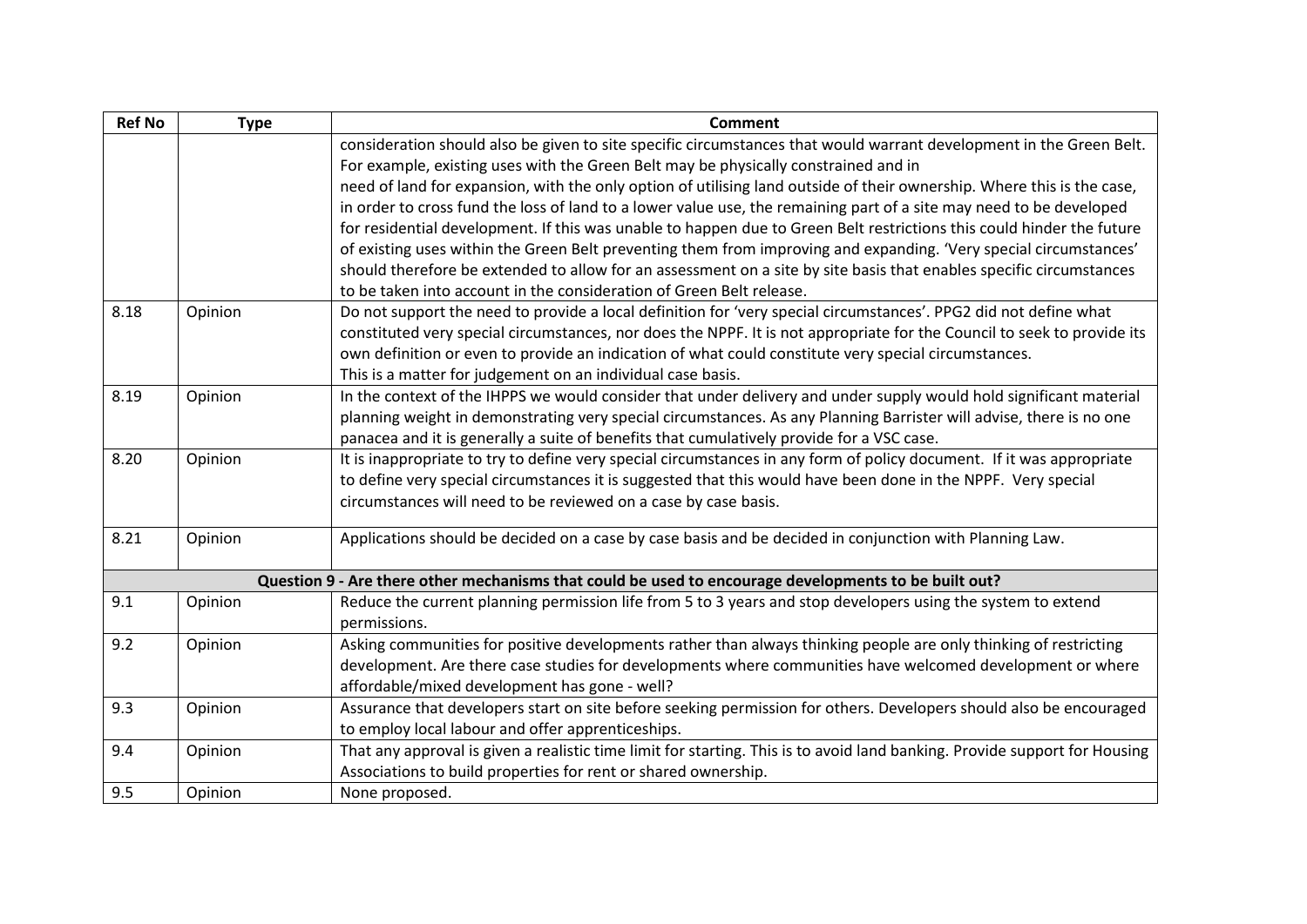| <b>Ref No</b> | <b>Type</b> | <b>Comment</b>                                                                                                                                                                                                                                                                                                                                                                                                                                                                                                                                                                                                                                                                                                                                                                                                                                                                                                                                                                                                                                                                        |
|---------------|-------------|---------------------------------------------------------------------------------------------------------------------------------------------------------------------------------------------------------------------------------------------------------------------------------------------------------------------------------------------------------------------------------------------------------------------------------------------------------------------------------------------------------------------------------------------------------------------------------------------------------------------------------------------------------------------------------------------------------------------------------------------------------------------------------------------------------------------------------------------------------------------------------------------------------------------------------------------------------------------------------------------------------------------------------------------------------------------------------------|
| 9.6           | Opinion     | For large scale housing developments there should be no outline applications. Applications should be "full" so that<br>communities are aware of exactly what will be imposed upon them. Developers should provide a financial report<br>showing that they are economically able to build and a timeline agreed with the LPA showing build out time. There<br>should be financial penalties set under the S106 Agreement for not building or if an agreed number of properties is<br>not built, fit for occupancy, within a specified time then they should be asked to re-apply for planning permission.                                                                                                                                                                                                                                                                                                                                                                                                                                                                              |
| 9.7           | Opinion     | Welcome pre-application discussions, where the Development Plan is not up to date and does not provide a<br>sufficient benchmark against which to evaluate applications for development. Council should not consider the<br>introduction of pre-application charges, which will run counter to the initiative set out in the IHPPS.<br>Agree with planning applications being supported by a statement setting out anticipated timescale for the delivery<br>of the proposed new homes. However, such timescales are indicative as they have to make assumptions about the<br>actions of other parties involved in the determination of applications, such as statutory consultees. Will also make<br>assumptions completion of any necessary Planning Obligations. Consider the approach to Section 106 Agreements<br>appropriate. Also consider that any payments due under the S106 should be geared to the completion of the new<br>homes and any thresholds or trigger points that may be identified, e.g. the point at which additional school places<br>may need to be funded. |
| 9.8           | Opinion     | Not directly an issue of planning policy more of development management. Need to avoid unnecessary planning<br>conditions often imposed by statutory consultees and note delays caused by strategic land management companies<br>gaining approval to sell on the land, which then requires tender process and reserved matters application to be<br>submitted and approved.                                                                                                                                                                                                                                                                                                                                                                                                                                                                                                                                                                                                                                                                                                           |
| 9.9           | Opinion     | Support collaboration between the Council and developers to better understand build programmes for sites and<br>agree helpful for developers to provide likely build programmes and when completions might be occupied. Do not<br>support the application of Section 94 with regard the service of completion notices, after which on expiry of the<br>date permission is lost. Given the nature of development the reasons for ceasing are unlikely to be resolved through<br>the service of a Section 94 notice. The reasons are more likely to be triggered on housing market, availability of<br>finance and costs. As an alternative the Council ought to apply a flexible approach to Section 106 contributions in<br>order to minimise the costs and risks to developer with regards freeing up working capital. Section 106 costs should<br>be phased where possible, allowing development value to be realised early on and in cross funding infrastructure<br>provision.                                                                                                    |
| 9.10          | Opinion     | Housing releases in Ellesmere Port and Northwich have been concentrated to a significant extent on Brownfield<br>land. The Council is already aware of viability issues and in the case of Northwich 10 Brownfield sites allocated in<br>the Vale Royal Local Plan have never come forward even at the height of the property market. In the absence of<br>clear evidence of sites being 'banked' in the manner suggested, there is no need to pursue policies of the type                                                                                                                                                                                                                                                                                                                                                                                                                                                                                                                                                                                                            |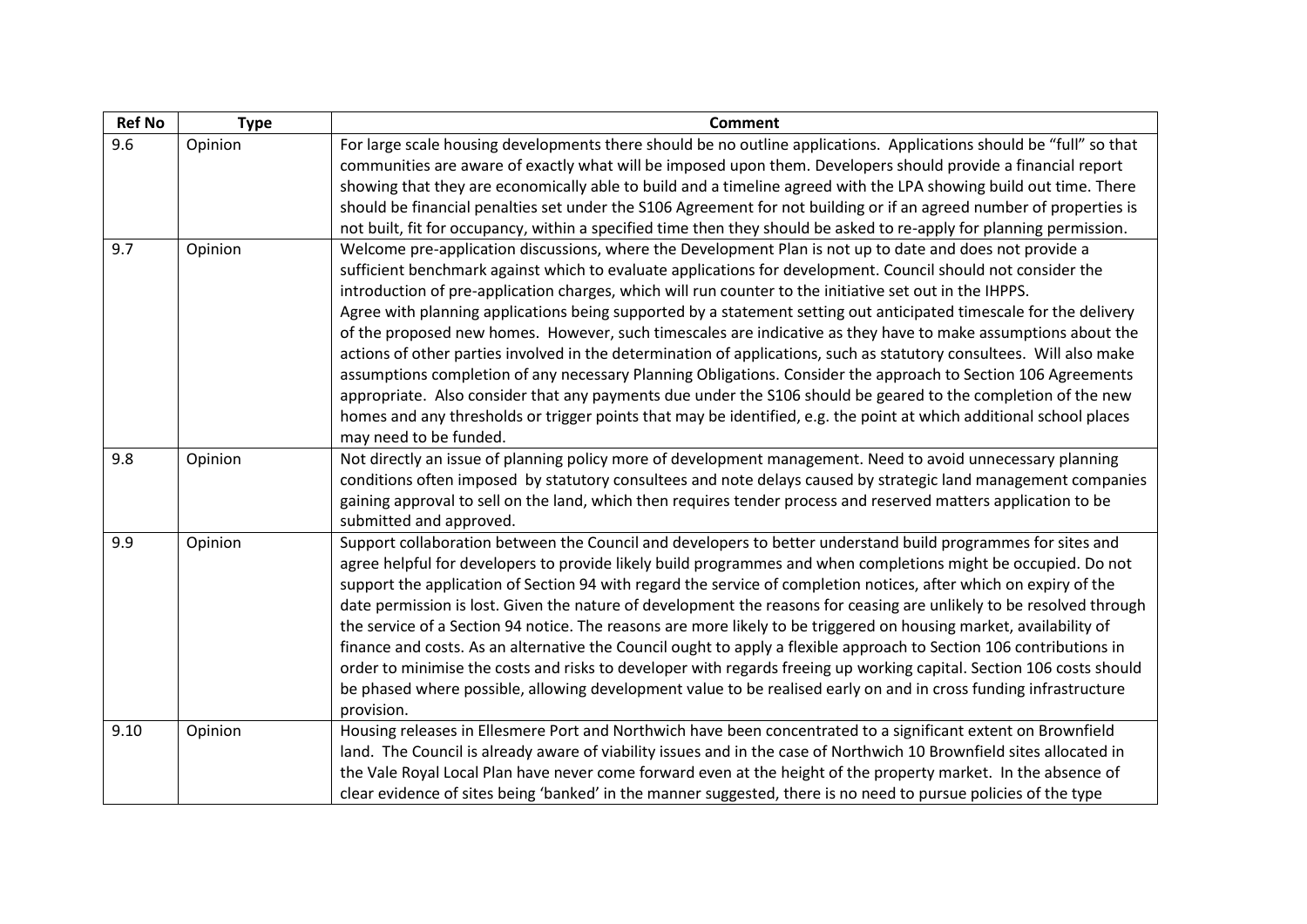| <b>Ref No</b> | <b>Type</b> | <b>Comment</b>                                                                                                                                                                                                                                                                                                                                                                                                                                                                                                                                                                                                                                                                                                                                                                                                                                                                                                                                                                                                                                                                                                                                                                                                                                                                                                                                                                                                                                                                                                                                                                                                                                                                                                                                                                                                                                                                                                                                                                                                 |
|---------------|-------------|----------------------------------------------------------------------------------------------------------------------------------------------------------------------------------------------------------------------------------------------------------------------------------------------------------------------------------------------------------------------------------------------------------------------------------------------------------------------------------------------------------------------------------------------------------------------------------------------------------------------------------------------------------------------------------------------------------------------------------------------------------------------------------------------------------------------------------------------------------------------------------------------------------------------------------------------------------------------------------------------------------------------------------------------------------------------------------------------------------------------------------------------------------------------------------------------------------------------------------------------------------------------------------------------------------------------------------------------------------------------------------------------------------------------------------------------------------------------------------------------------------------------------------------------------------------------------------------------------------------------------------------------------------------------------------------------------------------------------------------------------------------------------------------------------------------------------------------------------------------------------------------------------------------------------------------------------------------------------------------------------------------|
|               |             | suggested. The priority should be to identify and release sites which are viable and in the right location to meet                                                                                                                                                                                                                                                                                                                                                                                                                                                                                                                                                                                                                                                                                                                                                                                                                                                                                                                                                                                                                                                                                                                                                                                                                                                                                                                                                                                                                                                                                                                                                                                                                                                                                                                                                                                                                                                                                             |
|               |             | market demand so that development can be delivered.                                                                                                                                                                                                                                                                                                                                                                                                                                                                                                                                                                                                                                                                                                                                                                                                                                                                                                                                                                                                                                                                                                                                                                                                                                                                                                                                                                                                                                                                                                                                                                                                                                                                                                                                                                                                                                                                                                                                                            |
| 9.11          | Opinion     | We do not believe that any such mechanisms should be imposed. The premise that this consultation topic is based<br>on is not correct. It is stated that there is concern that developers will simply 'bank' planning permissions and not<br>bring sites forward. This is rarely the case. Having committed the time and expenditure to securing a planning<br>permission, the vast majority of land owners look to secure a return on that investment as quickly as possible. This is<br>usually either through building out the consented scheme or selling the site to a developer. Section 106 Agreements<br>should only cover those items which pass the tests set out in Community Infrastructure Levy (CIL) Regulation 122.<br>They must be proportionate to the development and required to make the development acceptable in planning<br>terms. S106s are not a mechanism for local authorities to share in the profits of development. In cases where<br>developers are able to meet the appropriate, evidenced policy requirements in full, S106s should make no provision<br>for a review of viability. Such reviews of viability may be appropriate where the Council has accepted a<br>reduced level of contributions (typically a reduction in the level of affordable housing) in order to ensure that the<br>development is initially viable. Phasing of payments would be welcomed as it would assist in ensuring the viability of<br>development as a consequence of the cash flow profile of residential projects which has been previously set out.<br>Council can assist by being proactive and open-minded to developer's requests to reconsider the viability of existing<br>consents. DWH have had experience of attempting to renegotiate a S106 Agreement with the Council as part of the<br>Winnington Urban Village consortium. The time taken to move those discussions forward significantly delayed the<br>delivery of new homes on a strategically important, brownfield site |
| 9.12          | Opinion     | Expiry dates on planning permissions. State expenditure on infrastructure to accommodate development - roads,<br>sewers, surface water drainage. However, the rate of development cannot be controlled by mechanisms, the state<br>of the Economy and the Housing Market are the key factors controlling the demand and supply of housing<br>development land.                                                                                                                                                                                                                                                                                                                                                                                                                                                                                                                                                                                                                                                                                                                                                                                                                                                                                                                                                                                                                                                                                                                                                                                                                                                                                                                                                                                                                                                                                                                                                                                                                                                 |
| 9.13          | Opinion     | Yes, extending time limits for submission of reserved matters/completion of development as a faster method of<br>getting housing completions rather than having developers/applicants having to re-apply, a time consuming<br>process. This is a government initiative anyway. Don't agree with service of completion notices unless in exceptional<br>circumstances.                                                                                                                                                                                                                                                                                                                                                                                                                                                                                                                                                                                                                                                                                                                                                                                                                                                                                                                                                                                                                                                                                                                                                                                                                                                                                                                                                                                                                                                                                                                                                                                                                                          |
| 9.14          | Opinion     | In considering alternative mechanisms firstly, with the exception of proposal (a), do not support the proposed<br>mechanisms set out. Believe that individual developments should be judged on a case by case basis rather than<br>considering the introduction of a set of general proposals, as set out under Consultation Topic No. 4. The unique<br>development and market context on individual sites will make the consistent application and the validity of such a<br>requirement as set out in proposal (b) impossible. Nationally there is a clear message around the importance of                                                                                                                                                                                                                                                                                                                                                                                                                                                                                                                                                                                                                                                                                                                                                                                                                                                                                                                                                                                                                                                                                                                                                                                                                                                                                                                                                                                                                  |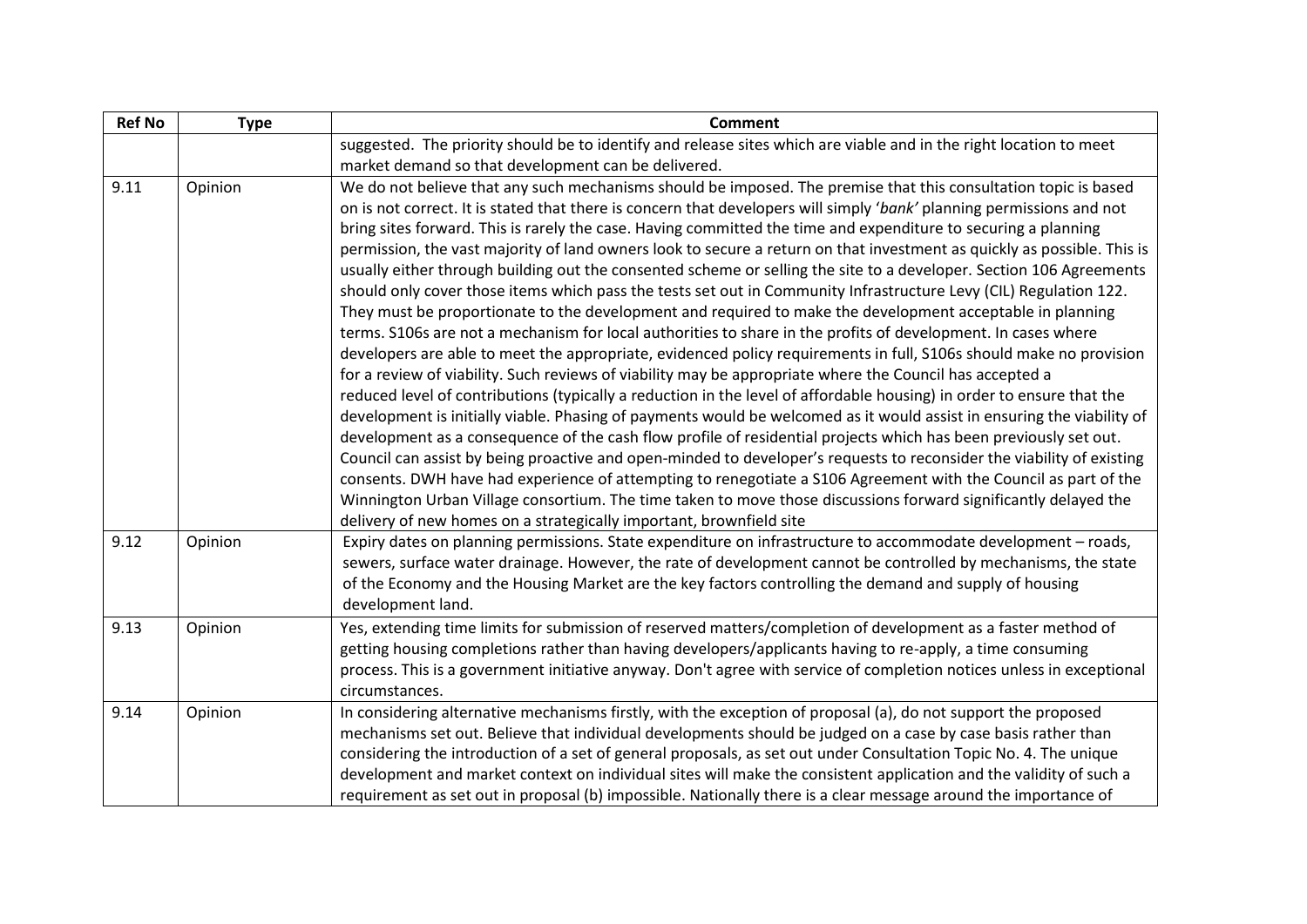| <b>Ref No</b> | <b>Type</b> | <b>Comment</b>                                                                                                           |
|---------------|-------------|--------------------------------------------------------------------------------------------------------------------------|
|               |             | applying flexibility in the application of S106 agreements in order to ensure that these do not serve to create          |
|               |             | blockages for the delivery of development. The current wording of proposal (c), however, is far too ambiguous,           |
|               |             | therefore serving to remove rather than add to a position of certainty for developers, the risk being a further slow-    |
|               |             | down in activity. Do not consider that point (d) is appropriate and are of the opinion that the                          |
|               |             | introduction of such a mechanism would have the opposite of the desired effect in that it would be likely to stifle      |
|               |             | rather than increase development activity across the authority. The provision of a suitable supply of deliverable land   |
|               |             | represents the fundamental role of the planning system to ensure the delivery of housing to meet current and             |
|               |             | future needs and to support wider growth and economic regeneration. The actual realisation of development is             |
|               |             | linked to a wider array of market factors over which planning policy has limited control or influence, including the     |
|               |             | availability of development and household finance and confidence levels in the market place. The Council should          |
|               |             | adopt a pro-active response to growth and give greater confidence and clarity through the planning process.              |
| 9.15          | Opinion     | Agree with to ensure that approved dwellings will be completed within the envisaged timescales. In particular we         |
|               |             | fully support point (c) of paragraph 6.3 which states that Section 106 agreements will be drafted to provide for a       |
|               |             | periodic review of viability, with contributions staged to encourage development. Applicants should be able to           |
|               |             | demonstrate that they can deliver their permission within 5 years.                                                       |
| 9.16          | Opinion     | The Council should be encouraged to enter into Service Level Agreements with applicants in the determination of          |
|               |             | applications and this same principle could be applied for implementation phases. Additionally, the issue of              |
|               |             | project/development viability and agreeing whether something is or isn't much earlier on would benefit all parties       |
|               |             | and provide surety and certainty. This is more about being realistic and employing best practice so that                 |
|               |             | deliverability can be proven. The suggestion that S.94 Completion Notices are used is draconian and unreasonable.        |
|               |             | It is rare that applicants go to the cost nowadays of funding an application without making every attempt to see it      |
|               |             | implemented. This is a proposal that is not acceptable.                                                                  |
| 9.17          | Opinion     | The council's key issue with delivery of sites lies with the large brownfield sites in the borough. The council needs to |
|               |             | address this through a flexible and realistic approach to planning contributions, including removing planning            |
|               |             | obligations where they are not reasonable or viable. Currently negotiations on such matters can take months if not       |
|               |             | years to progress. It is clear from the Government's recent announcements that they want to facilitate development       |
|               |             | on such sites by removing unviable obligations as promptly and as efficiently as possible.                               |
| 9.18          | Opinion     | In order to address this it may be necessary for the Council to review Section 106 Agreements. During the course of      |
|               |             | the preparation of the SHLAA the Council should actively involve house builders in order to establish the size of sites  |
|               |             | that they are interested in developing and their preferred location. Such a process would be in accordance with          |
|               |             | advice set out in the NPPF.                                                                                              |
|               |             |                                                                                                                          |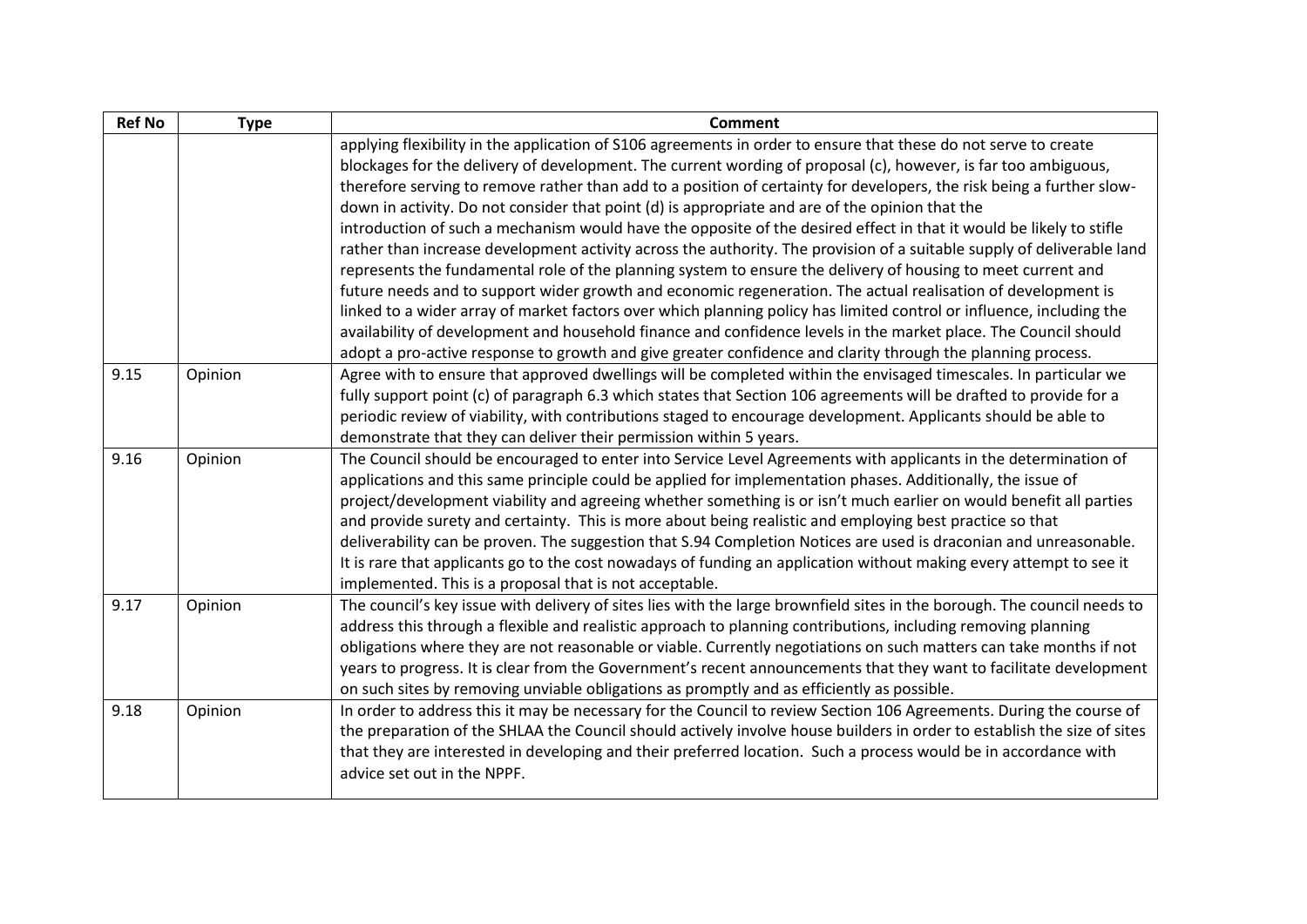| <b>Ref No</b> | <b>Type</b>                                                         | <b>Comment</b>                                                                                                       |  |  |
|---------------|---------------------------------------------------------------------|----------------------------------------------------------------------------------------------------------------------|--|--|
| 9.19          | Opinion                                                             | Applying the guidance in the Framework should provide sufficient context for encouraging housing supply.             |  |  |
|               | Question 10 - Do you agree with the proposed land release policies? |                                                                                                                      |  |  |
| 10.1          | Object                                                              | Disagree.                                                                                                            |  |  |
| 10.2          | Support, in part                                                    | If there is no immediate prospect of land designated for employment being taken up then consideration should be      |  |  |
|               |                                                                     | given to housing particularly if it would contribute to the five year housing supply. A more flexible approach is    |  |  |
|               |                                                                     | required.                                                                                                            |  |  |
| 10.3          | Support                                                             | Generally seems a common sense approach.                                                                             |  |  |
| 10.4          | Support, in part                                                    | Support policy on employment land, other than in Winsford. Strongly support the use of brownfield land. Also         |  |  |
|               |                                                                     | support small scale developments on sustainable sites, where this doesn't undermine development of urban             |  |  |
|               |                                                                     | brownfield sites.                                                                                                    |  |  |
| 10.5          | Support, in part                                                    | On condition that 'around' the towns is not used to allow development in green areas and corridors. The identity     |  |  |
|               |                                                                     | and character of a village community must be safeguarded by protecting and respecting its boundaries against         |  |  |
|               |                                                                     | encroachment.                                                                                                        |  |  |
| 10.6          | Support                                                             | N/A                                                                                                                  |  |  |
| 10.7          | Support                                                             | In principle, we agree with the land release policies.                                                               |  |  |
| 10.8          | Support, in part                                                    | Reference to the particular Plans in which the policy boundaries to the four main towns are defined should be        |  |  |
|               |                                                                     | incorporated in any IHPPS. The term small scale is imprecise. The contribution that development on the edge of       |  |  |
|               |                                                                     | Northwich and Winsford can make towards the overall regeneration of these towns and their town centres, will be      |  |  |
|               |                                                                     | greater if appropriate and sustainable larger scale sites (for example, about 100 dwellings or more) are brought     |  |  |
|               |                                                                     | forward. Development adjacent to or within the Key Service Centres should not be confined to sites of less than 0.5  |  |  |
|               |                                                                     | ha.                                                                                                                  |  |  |
| 10.9          | Object, but agree                                                   | Agree with some aspects, such as development in and around Key Service Centres, but this is still too restricted and |  |  |
|               | with some aspects.                                                  | the 0.5 hectares should be increased.                                                                                |  |  |
| 10.10         | Support                                                             | Overall, support the policies in particular the emphasis on housing development being permitted within the existing  |  |  |
|               |                                                                     | 'policy' boundaries of Chester, Northwich, Winsford and Ellesmere Port. On permitting housing within allocated       |  |  |
|               |                                                                     | employment sites there is a need for some degree of caution so as not to see the significant loss of areas of        |  |  |
|               |                                                                     | employment land. Support the Council working proactively with developers to address site viability as an obstacle to |  |  |
|               |                                                                     | development, and would fully endorse the approach of flexibility in the provision of Section 106 contributions       |  |  |
|               |                                                                     | where there are site viability issues.                                                                               |  |  |
| 10.11         | Not specified                                                       | The Council should be looking to its development control team to bring forward allocated and safeguarded sites as    |  |  |
|               |                                                                     | quickly as possible to help reduce the housing land supply shortage.                                                 |  |  |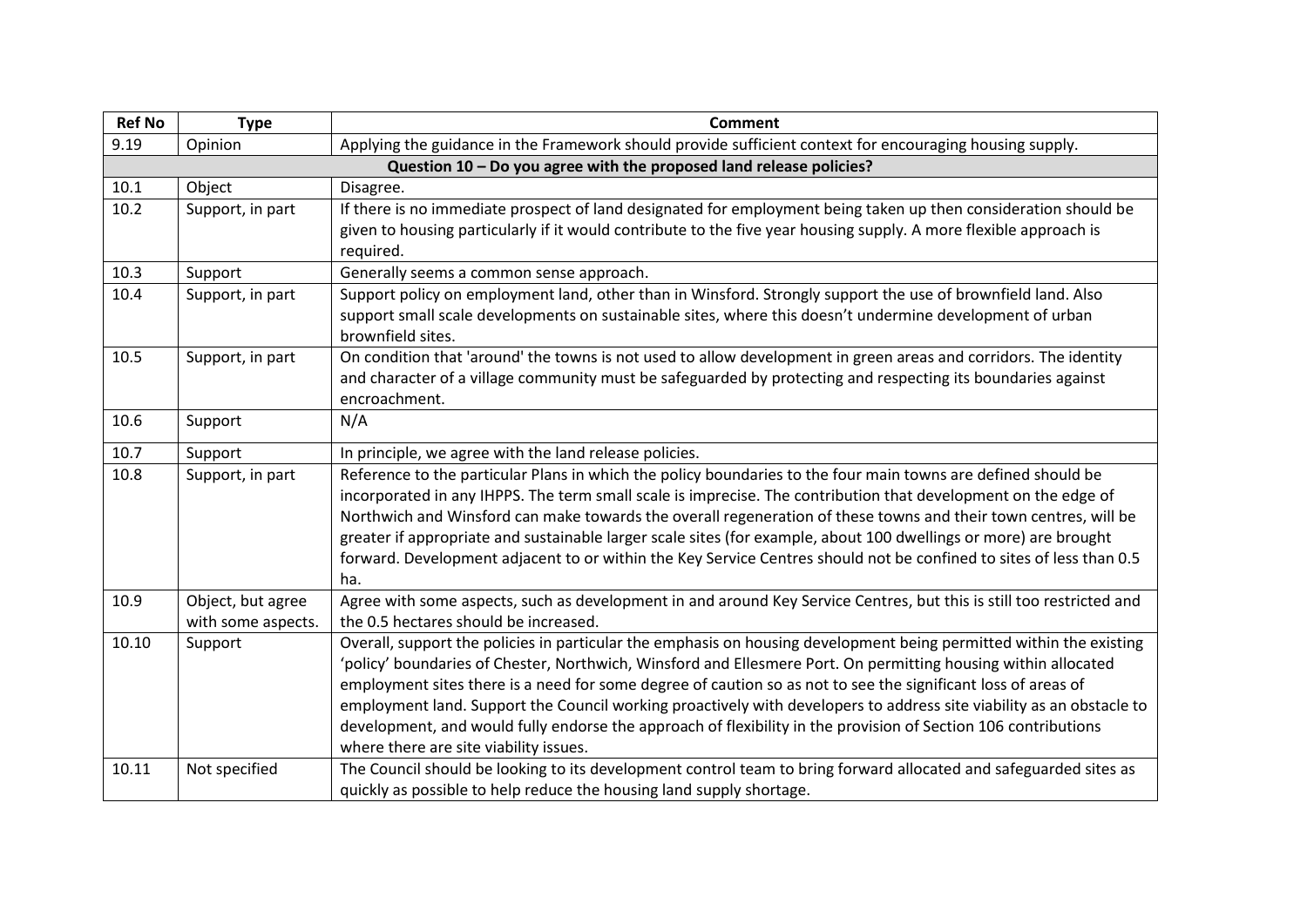| <b>Ref No</b> | <b>Type</b>      | <b>Comment</b>                                                                                                                                                                                                                                                                                                                                                                                                                                                                                                                                                                                                                                                                                                                                                                                                                                                                                                                                                                                                                                                                                                                                                                                                                                                                                                                                                                                                                                                                                                                                                                                                                                                                                                                                                                                                          |
|---------------|------------------|-------------------------------------------------------------------------------------------------------------------------------------------------------------------------------------------------------------------------------------------------------------------------------------------------------------------------------------------------------------------------------------------------------------------------------------------------------------------------------------------------------------------------------------------------------------------------------------------------------------------------------------------------------------------------------------------------------------------------------------------------------------------------------------------------------------------------------------------------------------------------------------------------------------------------------------------------------------------------------------------------------------------------------------------------------------------------------------------------------------------------------------------------------------------------------------------------------------------------------------------------------------------------------------------------------------------------------------------------------------------------------------------------------------------------------------------------------------------------------------------------------------------------------------------------------------------------------------------------------------------------------------------------------------------------------------------------------------------------------------------------------------------------------------------------------------------------|
| 10.12         | Support          | Agree that sites must be sustainable so the infrastructure and vitality of a village is not compromised.                                                                                                                                                                                                                                                                                                                                                                                                                                                                                                                                                                                                                                                                                                                                                                                                                                                                                                                                                                                                                                                                                                                                                                                                                                                                                                                                                                                                                                                                                                                                                                                                                                                                                                                |
| 10.13         | Object           | The suggested policy approach conflicts with recent decisions taken both by the Council and by the Inspectorate on<br>appeal and looks highly unlikely to do anything to address the housing land shortfall, indeed, it would be likely to<br>make the problem worse. The Council needs to recognise it has a serious problem and adopt a positive strategy to<br>address this.                                                                                                                                                                                                                                                                                                                                                                                                                                                                                                                                                                                                                                                                                                                                                                                                                                                                                                                                                                                                                                                                                                                                                                                                                                                                                                                                                                                                                                         |
| 10.14         | Support in part  | Agree (b) in part. The policy should also allow redevelopment of such sites if they are no longer needed for<br>employment uses. This is in accordance with the requirements of the NPPF to be flexible on employment<br>allocations. (c) should read 'on the edge of all settlements' instead of highlighting individual settlements. In<br>addition, the reference to 'small scale' should be deleted. If the borough does not have a deliverable 5 year supply<br>of housing land (the position the proposed Interim Policy seeks to address) then all scales of development should be<br>allowed, provided they are sustainable. Reference to 'they will not undermine thedevelopment of brownfield<br>sites' should also be removed, as the NPPF does not require a sequential approach to the selection of sites.<br>Agree (e) in part but in the absence of 5 year housing land supply, greater flexibility should be shown as to the scale<br>and location of development. Disagree with (g) as it is not a material consideration. The NPPF is clear that there<br>should be flexibility and choice in the land market, and that this will necessitate granting planning permission for<br>more housing land than is required for the 5 year supply in order to ensure that supply is actually delivered.<br>Furthermore, some sites may have a disproportionate lead-in time before the first home can be completed as a<br>consequence of site specific constraints such as remediation works or the provision of strategically important<br>infrastructure. Agree (h) in part although would point out the NPPF requirements regarding when development plan<br>policies are no longer a material consideration having regard to either their age, or the absence of an adequate<br>supply of housing land. |
| 10.15         | Object           | N/A                                                                                                                                                                                                                                                                                                                                                                                                                                                                                                                                                                                                                                                                                                                                                                                                                                                                                                                                                                                                                                                                                                                                                                                                                                                                                                                                                                                                                                                                                                                                                                                                                                                                                                                                                                                                                     |
| 10.16         | Support          | Broadly speaking.                                                                                                                                                                                                                                                                                                                                                                                                                                                                                                                                                                                                                                                                                                                                                                                                                                                                                                                                                                                                                                                                                                                                                                                                                                                                                                                                                                                                                                                                                                                                                                                                                                                                                                                                                                                                       |
| 10.17         | Support in part  | Proposed changes:                                                                                                                                                                                                                                                                                                                                                                                                                                                                                                                                                                                                                                                                                                                                                                                                                                                                                                                                                                                                                                                                                                                                                                                                                                                                                                                                                                                                                                                                                                                                                                                                                                                                                                                                                                                                       |
|               |                  | a) Housing development will be permitted within and on the edge of existing policy boundaries defined around<br>Northwich, Winsford, Chester and Ellesmere Port;<br>b) Housing development will be permitted on allocated employment sites within the policy boundary of Northwich,<br>Winsford, Chester and Ellesmere Port;<br>c) On the edge of Northwich and Winsford, housing developments on sustainable sites will be approved.                                                                                                                                                                                                                                                                                                                                                                                                                                                                                                                                                                                                                                                                                                                                                                                                                                                                                                                                                                                                                                                                                                                                                                                                                                                                                                                                                                                   |
| 10.18         | Support in part  | c) Agree that sustainable sites on the edge of Northwich should be approved, without prejudice to equally<br>sustainable brownfield sites, but should not be limited to "small scale". Each site to be treated on its merits.                                                                                                                                                                                                                                                                                                                                                                                                                                                                                                                                                                                                                                                                                                                                                                                                                                                                                                                                                                                                                                                                                                                                                                                                                                                                                                                                                                                                                                                                                                                                                                                           |
| 10.19         | Support, in part | Provided redrafted proposed land release Policies:                                                                                                                                                                                                                                                                                                                                                                                                                                                                                                                                                                                                                                                                                                                                                                                                                                                                                                                                                                                                                                                                                                                                                                                                                                                                                                                                                                                                                                                                                                                                                                                                                                                                                                                                                                      |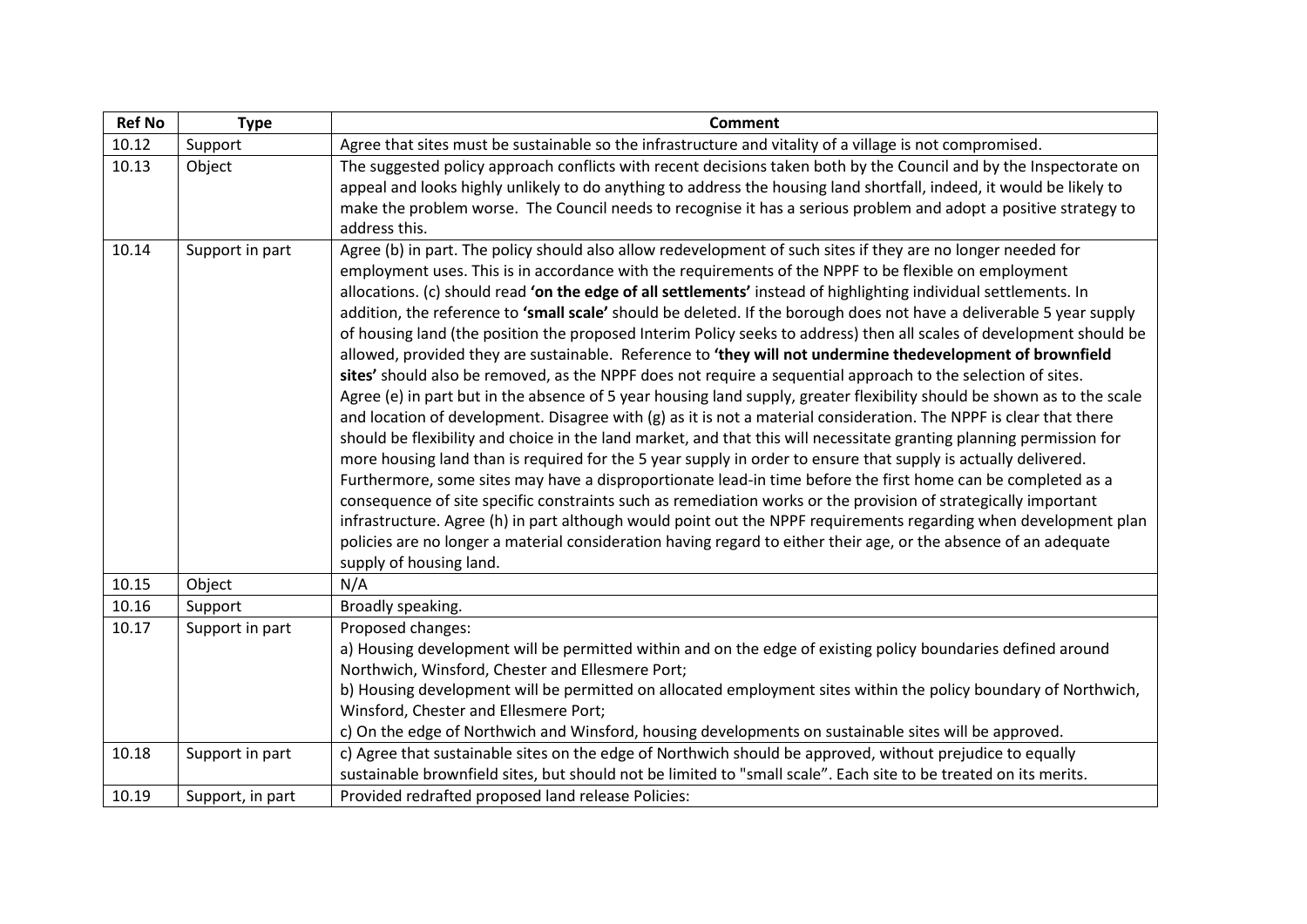| <b>Ref No</b> | <b>Type</b>      | <b>Comment</b>                                                                                                         |
|---------------|------------------|------------------------------------------------------------------------------------------------------------------------|
|               |                  | a) Housing development will be permitted within and around existing policy boundaries defined around Northwich,        |
|               |                  | Winsford, Chester and Ellesmere Port;                                                                                  |
|               |                  | b) Housing development will be permitted within allocated employment sites within the policy boundary of               |
|               |                  | Northwich, Winsford, Chester and Ellesmere Port;                                                                       |
|               |                  | c) On the edge of Northwich and Winsford, housing developments on sustainable                                          |
|               |                  | sites will be approved;                                                                                                |
| 10.20         | Support, in part | Redrafted version of the proposed land release Policies:                                                               |
|               |                  | a) Housing development will be permitted within and around existing policy boundaries defined around Northwich,        |
|               |                  | Winsford, Chester and Ellesmere Port;                                                                                  |
| 10.21         | Support, in part | Propose revisions:                                                                                                     |
|               |                  | a) Housing development will be permitted within and around existing policy boundaries defined around Northwich,        |
|               |                  | Winsford, Chester and Ellesmere Port;                                                                                  |
|               |                  | b) Housing development will be permitted within allocated employment sites within the policy boundary of               |
|               |                  | Northwich, Winsford, Chester and Ellesmere Port;                                                                       |
|               |                  | c) On the edge of Northwich and Winsford, housing developments on sustainable sites will be approved;                  |
| 10.22         | Object, in part  | Redraft proposed land release policies as below.                                                                       |
|               |                  | a) Housing development will be permitted within and around existing policy boundaries defined around Northwich,        |
|               |                  | Winsford, Chester and Ellesmere Port;                                                                                  |
|               |                  | b) Housing development will be permitted within allocated employment sites within the policy boundary of               |
|               |                  | Northwich, Winsford, Chester and Ellesmere Port; and                                                                   |
|               |                  | c) On the edge of Northwich and Winsford, housing developments on sustainable sites will be approved.                  |
|               |                  | In terms of e) object on the grounds that incremental housing development of sites under 0.5 hectares in the areas     |
|               |                  | identified may not represent the most sustainable sites and may impact upon the delivery of necessary                  |
|               |                  | infrastructure. The policy should not restrict the size of development and should enable housing schemes to come       |
|               |                  | forward which are larger than 0.5 hectares in area.                                                                    |
| 10.23         | Support, in part | Redrafted version of the proposed land release Policies:                                                               |
|               |                  | a) Housing development will be permitted within and around existing policy boundaries defined around Northwich,        |
|               |                  | Winsford, Chester and Ellesmere Port;                                                                                  |
|               |                  | b) Housing development will be permitted within allocated employment sites within the policy boundary of               |
|               |                  | Northwich, Winsford, Chester and Ellesmere Port;                                                                       |
|               |                  | c) On the edge of Northwich and Winsford, housing developments on sustainable sites will be approved;                  |
|               |                  | In addition, in light of our representations above we strongly urge the Council to remove criterion (f) from the draft |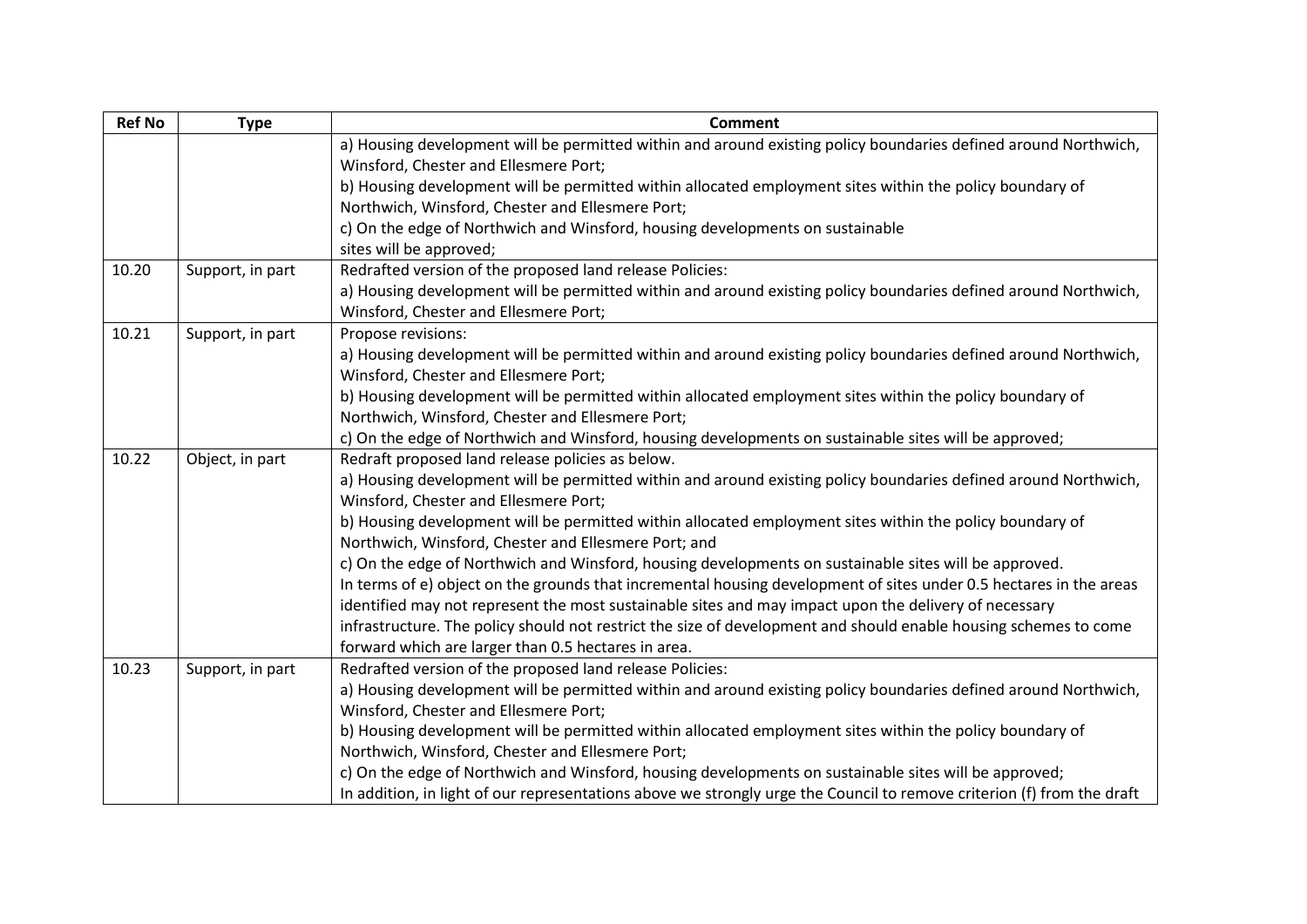| <b>Ref No</b> | <b>Type</b>      | <b>Comment</b>                                                                                                             |
|---------------|------------------|----------------------------------------------------------------------------------------------------------------------------|
|               |                  | policy as this repeats national policy and is therefore unnecessary.                                                       |
| 10.24         | Support, in part | Redrafted version of the proposed land release policies below:                                                             |
|               |                  | a) Housing development will be permitted within and around existing policy boundaries defined around Northwich,            |
|               |                  | Winsford, Chester and Ellesmere Port;                                                                                      |
|               |                  | b) Housing development will be permitted within allocated employment sites within the policy boundary of                   |
|               |                  | Northwich, Winsford, Chester and Ellesmere Port;                                                                           |
|               |                  | c) On the edge of Northwich and Winsford, housing developments on sustainable sites will be approved;                      |
| 10.25         | Object           | Do not support the inclusion of specific land release policies in an interim policy Statement as this should be left to    |
|               |                  | the Local Plan. Where the proposed policies are directly aligned with the NPPF (for instance on the need for very          |
|               |                  | special circumstances to be proven), they serve little purpose other than duplication. Where the proposed policies         |
|               |                  | are more locally specific, they are seeking to introduce a policy basis which has not been tested through the proper       |
|               |                  | process, i.e. through the Local Plan process. This will significantly limit the weight that can be attributed to them,     |
|               |                  | thereby undermining the purpose and usefulness of the policies. Indeed, the final guideline (h) recognises the             |
|               |                  | comparative lack of weight able to be afforded to the policies, noting that the Interim Policy would not over-ride         |
|               |                  | policies as set out in development plans and national policy. This serves to highlight the ineffectiveness of              |
|               |                  | establishing an Interim Policy position in advance of a Local Plan. On a final point of note, the Council provides no      |
|               |                  | evidence as to the practical effects of implementing such policies. On what basis can the Council be certain that          |
|               |                  | these policies will deliver against the requirements of the NPPF? Without such evidence, and a methodical, wholly          |
|               |                  | inclusive approach to the preparation of such policy, the Council and all other parties cannot be clear that the           |
|               |                  | strategy is appropriate and will deliver the scale of development that is needed.                                          |
| 10.26         | Object           | Points (a) and (b) need to be amended to include sites on the edge of the settlement boundaries of Chester,                |
|               |                  | Northwich, Ellesmere Port and Winsford. Similarly, disagree with point c) which states that "on the edge of                |
|               |                  | Northwich and Winsford, small scale housing developments on sustainable sites will approved provided that it is            |
|               |                  | demonstrated that they will not undermine the development of urban brownfield sites". Again, all applications              |
|               |                  | should be determined on their own merits, and irrespective of size, if the current Local Plan is out of date, but a site   |
|               |                  | offers a sustainable location for residential development, then an application should be approved without delay, as        |
|               |                  | per the NPPF. Object to point (e), which states that housing development on sustainable sites of less than 0.5             |
|               |                  | hectares will be permitted in key service centres, on small infill and windfall sites, and in rural exception sites. Small |
|               |                  | scale, incremental development like this can in no way deliver the necessary infrastructure required in such areas.        |
|               |                  | As such, this piecemeal method of development contradicts the IHPPS's focus on "planned" manner. Agree with                |
|               |                  | point (h).                                                                                                                 |
| 10.27         | Object           | Do not consider such a policy or indeed an IHPPS is needed. It is a wholly negative policy that effectively seeks to       |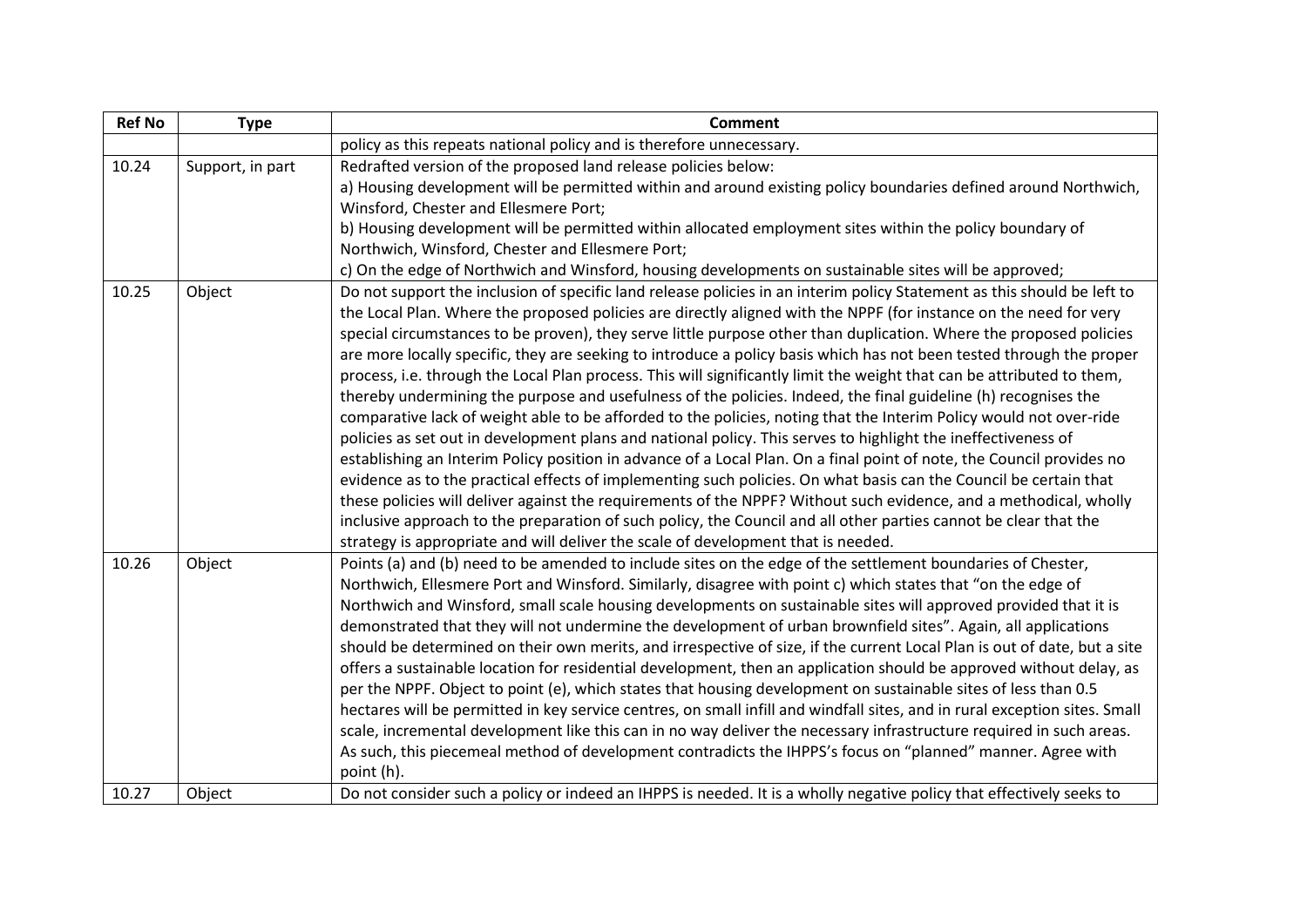| <b>Ref No</b> | <b>Type</b> | <b>Comment</b>                                                                                                                                                                                                                                                                                                                                                                                                                                                                                                                                                                                                                                                                                                                                                                                                                                                                                                                                                                                                                                                                                                                                                                                                                                   |
|---------------|-------------|--------------------------------------------------------------------------------------------------------------------------------------------------------------------------------------------------------------------------------------------------------------------------------------------------------------------------------------------------------------------------------------------------------------------------------------------------------------------------------------------------------------------------------------------------------------------------------------------------------------------------------------------------------------------------------------------------------------------------------------------------------------------------------------------------------------------------------------------------------------------------------------------------------------------------------------------------------------------------------------------------------------------------------------------------------------------------------------------------------------------------------------------------------------------------------------------------------------------------------------------------|
|               |             | introduce a moratorium over new housing coming forward outside of the legitimate Local Plan policy process. It is<br>flawed in so many other respects:                                                                                                                                                                                                                                                                                                                                                                                                                                                                                                                                                                                                                                                                                                                                                                                                                                                                                                                                                                                                                                                                                           |
|               |             | • It would impede sustainable development coming forward                                                                                                                                                                                                                                                                                                                                                                                                                                                                                                                                                                                                                                                                                                                                                                                                                                                                                                                                                                                                                                                                                                                                                                                         |
|               |             | • It is in conflict with NPPF                                                                                                                                                                                                                                                                                                                                                                                                                                                                                                                                                                                                                                                                                                                                                                                                                                                                                                                                                                                                                                                                                                                                                                                                                    |
|               |             | . It will be in conflict with the extant Local Plans and the emerging Local Plan                                                                                                                                                                                                                                                                                                                                                                                                                                                                                                                                                                                                                                                                                                                                                                                                                                                                                                                                                                                                                                                                                                                                                                 |
|               |             | • It is not based on any credible evidence base                                                                                                                                                                                                                                                                                                                                                                                                                                                                                                                                                                                                                                                                                                                                                                                                                                                                                                                                                                                                                                                                                                                                                                                                  |
|               |             | . It pre-empts any findings associated with an up-to-date Employment Land Study by encouraging the development<br>of existing employment allocations for housing                                                                                                                                                                                                                                                                                                                                                                                                                                                                                                                                                                                                                                                                                                                                                                                                                                                                                                                                                                                                                                                                                 |
|               |             | • It would be technically impossible to prove that edge of settlement greenfield sites in Northwich /Winsford would<br>not undermine within settlement brownfield sites. Certain that consultation will unequivocally demonstrate that the<br>development industry is against such a policy being introduced and would encourage Members to note such<br>consultation responses rather than being tempted to reflect the minority wishes of the anti-development lobby<br>groups. It is recognised that Members of the Authority can be nervous of many development proposals that seek to<br>challenge the status quo, but would encourage Members to show mettle and place this policy aside. Encourage<br>Members to truly embrace growth and speed up the plan making process, rather than being tempted into<br>introducing yet another tier of obfuscation and delay. Authority might be cautioned against introducing this policy<br>for it has not been through any Examination and if approved for development management purposes there is a<br>significant risk that applicants will test it at appeal.                                                                                                                               |
| 10.28         | Object      | In respect of the policy for the release of sites to meet the shortfall, we consider that the IHPS is contrary to the<br>NPPF. The NPPF is clear (paragraph 49) that where there a 5 year supply cannot be demonstrated, relevant policies<br>for the supply of housing should not be considered up-to-date and the presumption in favour of sustainable<br>development as set out in paragraph 14 of the NPPF is engaged. This means that housing development should be<br>granted, unless the adverse impacts of doing so would significantly outweigh the benefits when assessed against the<br>policies of the NPPF or where specific policies in the NPPF indicate development should be restricted. In short, the<br>NPPF becomes the interim policy for Cheshire West. Consequently, even if the IHPS was part of the statutory<br>development plan, which it is not, when the council is unable to demonstrate a 5-year supply of housing land, it<br>would be considered out of date and the presumption in favour of sustainable development would be engaged<br>across the borough and not just to the areas described in the IHPS. Therefore we question the need for the IHPS and<br>the weight it can be given in decision making. |
| 10.29         |             | Option 'a' advises that housing development will be permitted within existing settlement boundaries around<br>Northwich, Winsford, Chester and Ellesmere Port. Adopted policy already allows for such development, provided                                                                                                                                                                                                                                                                                                                                                                                                                                                                                                                                                                                                                                                                                                                                                                                                                                                                                                                                                                                                                      |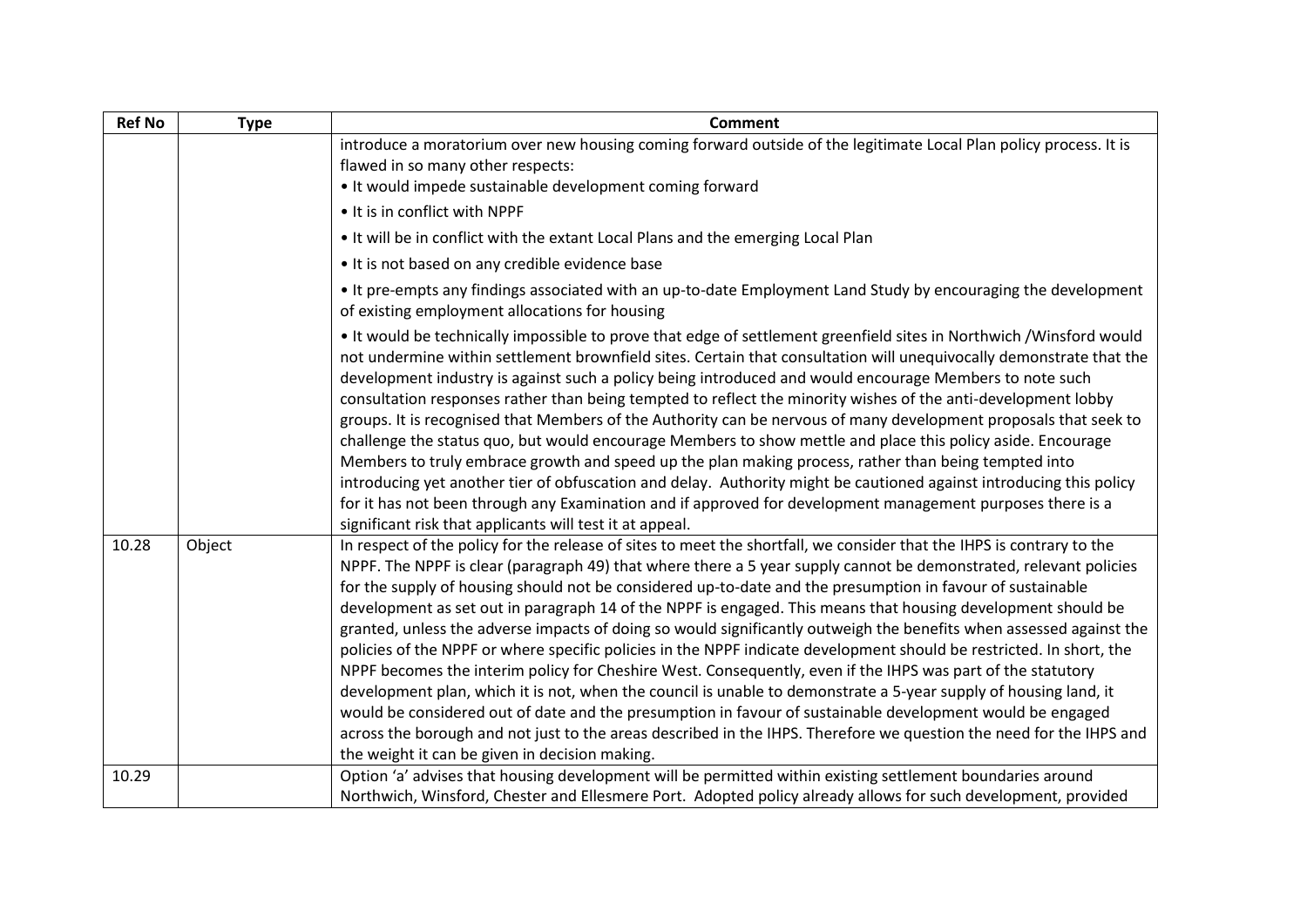| <b>Ref No</b> | <b>Type</b> | <b>Comment</b>                                                                                                                                                                                                                                                                                                                                                                                                                                                                                                                                                                                                                                                                                                                                                                                                                                                                                                                                                                                                                                                                                                                                                                                                                                                                                                                                                                                                                                                                                                                                                                                                                                                                                                                                                                                                                                                                                                                                                                                                                                                                                                                                                                                                                                                                                                                                                                                                                                    |
|---------------|-------------|---------------------------------------------------------------------------------------------------------------------------------------------------------------------------------------------------------------------------------------------------------------------------------------------------------------------------------------------------------------------------------------------------------------------------------------------------------------------------------------------------------------------------------------------------------------------------------------------------------------------------------------------------------------------------------------------------------------------------------------------------------------------------------------------------------------------------------------------------------------------------------------------------------------------------------------------------------------------------------------------------------------------------------------------------------------------------------------------------------------------------------------------------------------------------------------------------------------------------------------------------------------------------------------------------------------------------------------------------------------------------------------------------------------------------------------------------------------------------------------------------------------------------------------------------------------------------------------------------------------------------------------------------------------------------------------------------------------------------------------------------------------------------------------------------------------------------------------------------------------------------------------------------------------------------------------------------------------------------------------------------------------------------------------------------------------------------------------------------------------------------------------------------------------------------------------------------------------------------------------------------------------------------------------------------------------------------------------------------------------------------------------------------------------------------------------------------|
|               |             | that it does not conflict with other policies in the local plan, but to date, this strategy has not been able to deliver<br>the quantum of housing that is required. As such a continuation of this approach will have no real effect in<br>addressing the Council's housing land supply shortfall. Option 'b' advises that housing development will be<br>permitted within allocated employment sites in Northwich, Winsford, Chester and Ellesmere Port. This approach<br>could lead to the loss of employment land and displace jobs from established employment areas. Consequently this<br>would not work towards the Council's stated objective to encourage economic growth. In Winsford, where there is<br>a need for economic regeneration, this approach could have significant adverse effects on regeneration. Option 'c'<br>advises that on the edge of Northwich and Winsford, small scale housing developments on suitable sites will be<br>approved, provided that it can be demonstrated that such provision will not undermine the development of urban<br>brownfield sites. 'Small scale' housing development adjacent to settlement boundaries will not be sufficient to<br>meet the pressing need for additional residential development. The Council should instead bring forward sites that<br>are capable of delivering a significant quantum of housing in order to meet the pressing need for housing<br>development against the policies in the NPPF. A similar criticism can be levelled at option 'e' that advises that<br>sustainable sites of less than 0.5 hectare on size will be granted permission in the key service centres. In addition,<br>small scale development outside of the key service centres could be delivered through small infill and windfall sites<br>and rural exception sites. As it stands the Council does not have a 5 year housing land supply. That being the case<br>the guidance in paragraph 49 of the NPPF applies and all policies which are relevant to the supply of housing land<br>should be considered out of date. NPPF paragraph 14, therefore, defines the approach which the Council should<br>adopt to the release of housing land. The land release policies in the IHPPS must be consistent with this guidance.<br>Sustainable developments should be approved unless the adverse impacts of doing so would significantly and<br>demonstrably outweigh the benefits. |
| 10.30         | Object      | This is the area in which we believe the IHPPS is most deficient. The proposed policies provide no greater source of<br>housing supply than are currently being permitted under existing local plan policies and The Framework. The<br>proposals in Paragraph 7.a are already permitted under existing Local Plan policies. Likewise Paragraph 7.b<br>proposals are already permitted under existing Local Plan policies; recent examples include the Lostock Triangle site<br>in Northwich. Paragraph 7.c proposals would already be allowed under Policy GS2 of the Vale Royal Local Plan.<br>Paragraph 7.d proposals are already permitted under existing Local Plan policies and The Framework. The Council is<br>already being flexible in terms of developer contributions. However, this may not necessarily represent a<br>sustainable option as proposals that do not make their full and proper contribution to community, social and<br>physical infrastructure and affordable housing fail to assist in building sustainable communities and will place undue<br>burdens on public finance. Paragraph 7.e proposals are already permitted under existing Local Plan policies. The                                                                                                                                                                                                                                                                                                                                                                                                                                                                                                                                                                                                                                                                                                                                                                                                                                                                                                                                                                                                                                                                                                                                                                                                                                                     |